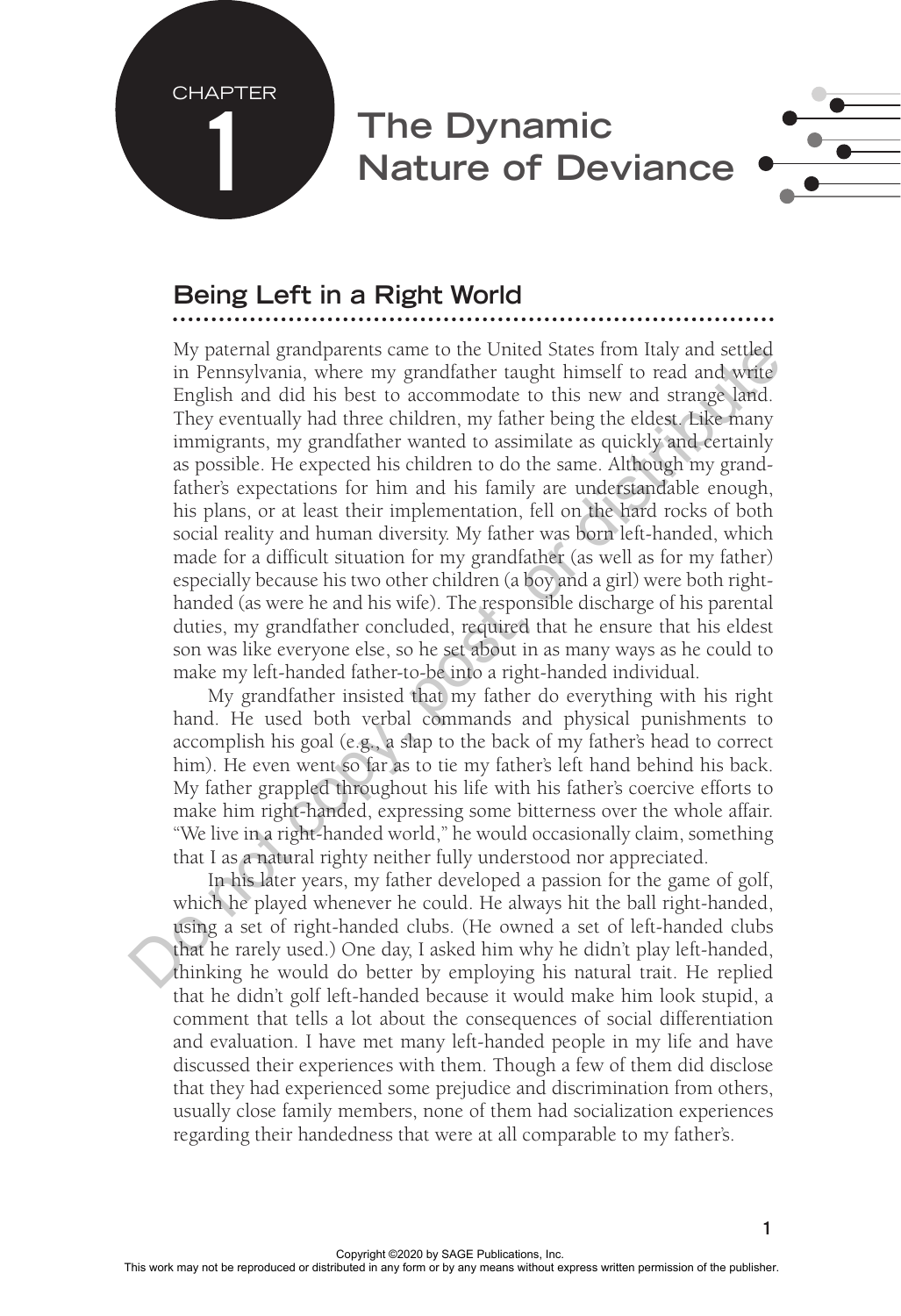It is true that most people on the planet are right-handed, making the category of left-handedness a statistical minority (about 10% of the population). In this sense, my father was a deviant, and if my father had not been born left-handed, my grandfather would not have tried to change him. While this is true, it is not the whole truth. Left-handedness is not intrinsically abnormal, nor are left-handed individuals inherently degenerate or flawed in any moral, psychological, biological, or social way. The construction of social deviance, whether in regard to hand use, sexual orientation, generalized mischief, or anything else, cannot be separated from social reactions and collective definitions. It is the social context and subcultural dynamics that better explain my father's experiences than the fact of his left-handedness. The deviancy of some human quality cannot be separated from the views and understandings of those who perceive and then respond to it.

Although definitions of deviance are built on the facts of human diversity, it is these definitions (and reactions based on them) that must be at the core of *any* explanation of social deviance. Deviance is a contested terrain, and definitions of deviance can and do change for a variety of reasons. The elements we find in my father's experiences—expectations, interactions (and the associated thoughts and emotions), social differentiations, and social evaluations—are the social "stuff" from which *any* social deviance originates. This incident involving hands and human relations has much to teach us about *all* social deviance. from social reactions and collective definitions. It is the social context and subculutural dynamics that better explain my fathers experimences than the distributed from the views and understandings of those who perceive

### **Relationships and Rule Breaking**

The study of social deviance must involve an understanding of the *origination* of human attitudes, behaviors, and conditions—the ABCs of deviance (Adler & Adler, 2009)—it is true, but it must also involve an understanding of socially constructed *viewpoints* on human attitudes, behaviors, and conditions.

Deviance is not a self-evident category. It does not just float down from the skies applying itself to people who quite obviously are deviant. . . . Even the most deviant of all deviants does not just "happen"; someone has to pass judgement, to portray, to stigmatize, to insult, to heap abuse, to exclude or to reject. (C. Sumner, 1994, p. 223)

Social reactions and cultural meanings strongly affect the type of deviance that exists in society, and patterns of deviance constantly evolve and change over time. What's more, human attitudes, behaviors, and conditions don't always line up in uniform ways with characterizations of them. At one time or place, for certain kinds of people (i.e., those of a certain age or sex),

**2** The Relativity of Deviance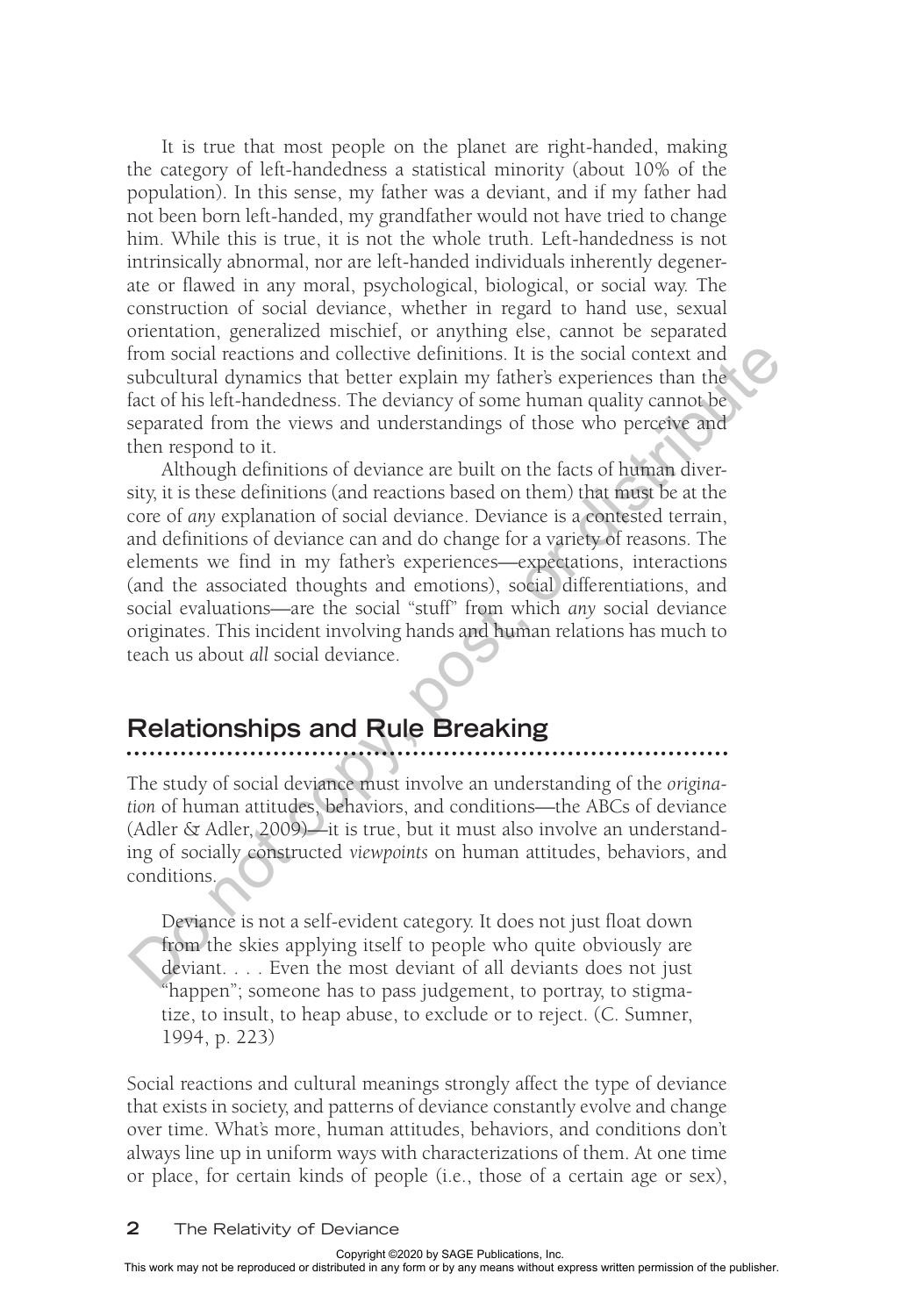drinking alcohol is perfectly proper, while at another time or place, it is forbidden. At one time or place, smoking cigarettes is a sign of maturity and sophistication, while at some other, it is a sign of immaturity and irresponsibility. The *deviancy* of some attitude, behavior, or condition cannot be determined simply by examining it closely (as illustrated by my father's experiences).

Very few, if any, human experiences exist in a social vacuum, and very few, if any, can be understood separately from social context.

Plainly, people throughout the ages have worried over—told tales about, made laws for, designed rituals around—situations that disturb the peace or threaten the communal fabric. Equally plainly, the coming to group attention of a specific threat has largely depended upon how that threat is publicly named, shaped, cast, categorized, and put in context. (Schwartz, 1997, p. 289)

Human beings are simply too inventive in assigning positive and negative labels to the many things that they do for us to ignore in our explanations of social deviance how groups judge and evaluate what other groups and the people in them (or in the *same* groups) are doing, thinking, feeling, and being (O'Brien, 2006; Spector & Kitsuse, 1977). Because we seek to understand deviance as a social relationship, we cannot stop with an *explanation* of human diversity. We must also examine the diversity of claims, labels, narratives, constructions, and characterizations of it.

During the New Orleans Mardi Gras, certain forms of *creative deviance* that might normally be forbidden become customary (Douglas, Rasmussen, & Flanagan, 1977, p. 238). One of these is "parade stripping," in which women expose their naked breasts to people on parade floats so that they will be thrown glass beads and trinkets. People who are not so accepting of the practice refer to these women as "beadwhores," and they tend to view parade stripping as unbridled exhibitionism. Those individuals who are caught up in the playful atmosphere of Mardi Gras, however, view things differently (Forsyth, 1992). Parade stripping represents a ritualized exchange of things of value. The float rider gets to see naked breasts, and the woman receives beads, trinkets, and confirmation that her breasts are grand enough to warrant a bestowing of gifts (Shrum & Kilburn, 1996). In 1935, police officers in Atlantic City, New Jersey, arrested 42 *men* on the beach because they wore swimsuits without tops. Imagine what these officers would have done at Mardi Gras (or on a nude beach)! Plainly, people throughout the ages have worried over—told<br>tales about, made laws for, designed rituals around—situation<br>that disturb the peace or threaten the communal fabric. Equally<br>plainly, the coming to group attenti

#### **Societies, Cultures, Groups, and Subcultures**

Each society contains a culture, along with a multitude of groups, each with its own subculture (J. P. Williams, 2011). The word *culture* was first used in 1877 by the anthropologist Edward Tylor to describe the totality

Chapter 1 | The Dynamic Nature of Deviance **3**

Copyright ©2020 by SAGE Publications, Inc.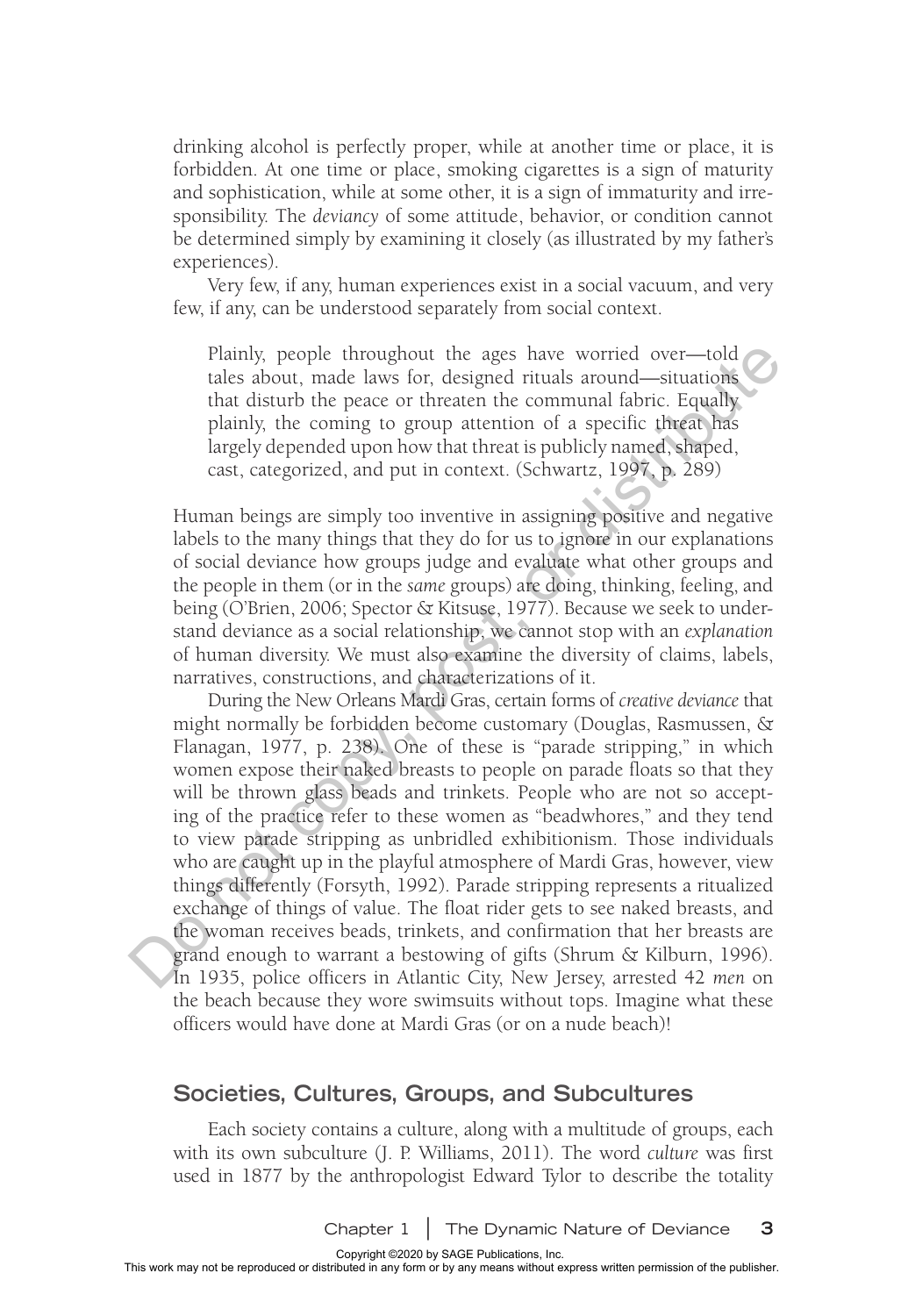of humans' behavioral, material, intellectual, and spiritual products. It now refers to designs for living or shared understandings that members of a society use as they act together. A *subculture* is a culture within a culture, identifiable by its distinctive constellation of information (Kluckhohn, 1949). Poker players are a subculture, as are attorneys, guitar players, and stamp collectors. A focus on culture and subculture is one of the best ways to explain why people are the same in some ways but different in others (Blackman, 2014; Demerath, 2014). Cultural tastes of individuals—the music they like, the food they prefer, the leisure activities they enjoy—directly determine the kind of social networks and friends they have, which are the locations of meaningful joint activities (Lewis & Kaufman, 2018; Lizardo, 2017).

When you follow the rules and expectations of one subculture, it almost always means that you are violating the rules and expectations of a lot of other subcultures (Sellin, 1938). For example, youth culture contradicts other parts of U.S. culture in many ways, as it gives young people an outlet for some of the insecurities and anxieties that occur during adolescence (Danesi, 2010). When adolescents follow the rules of youth subculture a reasonable thing for them to do—it can bring them into conflict with other subcultures that encourage different behaviors from their members (Haenfler, 2013). New meanings can develop and gain acceptance up until the time is reached when they are replaced by things that seem more interesting or functional (Raud, 2016). These meanings may change in ways neither envisioned nor intended by their creators (McDonnell, 2016).

Humans formulate cultural rules about "proper" and "improper" ways of thinking, acting, feeling, and being. These rules are called *norms.* The directive to "chew your food with your lips closed" is the statement of a norm, as is the sign found in many restaurants informing customers, "No shoes, no shirt, no service." These standards help to determine what is important, what fits where, and what is deviant (Busch, 2011). Norms are usually coupled with *sanctions.* A *positive sanction* (e.g., a promotion at work or an award at college) conveys approval and encourages norm-following activities; a *negative sanction* (e.g., a ticket for speeding) conveys disapproval and is designed to discourage norm-breaking activities. Norms are an important part of culture and subculture, helping us to better understand regularities in human behavior (Becker, 1982). People in most societies work to eliminate as many uncertainties as possible. They try to accomplish this by formulating and applying extensive systems of rules and regulations to practically everything they can (Bauman, 1991, 2006, 2011). kind of social networks and friends they have, which are the locations of meaningful joint activities (Lewis  $\&$ K Kaufman, 2018; Lizardo, 2017). When you follow the rules and expectations of one subculture, it almost alw

Ferrell's (1993) study in Denver of graffiti and graffiti writers (i.e., the individuals who paint on public structures, such as walls, viaducts, buildings, trains, or fences) shows how subcultural dynamics, group processes, and social control coalesce to make social deviance. Graffiti writing requires an individual who paints well enough to be able to do it in the dark and with enough speed and daring to evade detection. This demands both technology (e.g., spray paint) and sufficient knowledge and skill to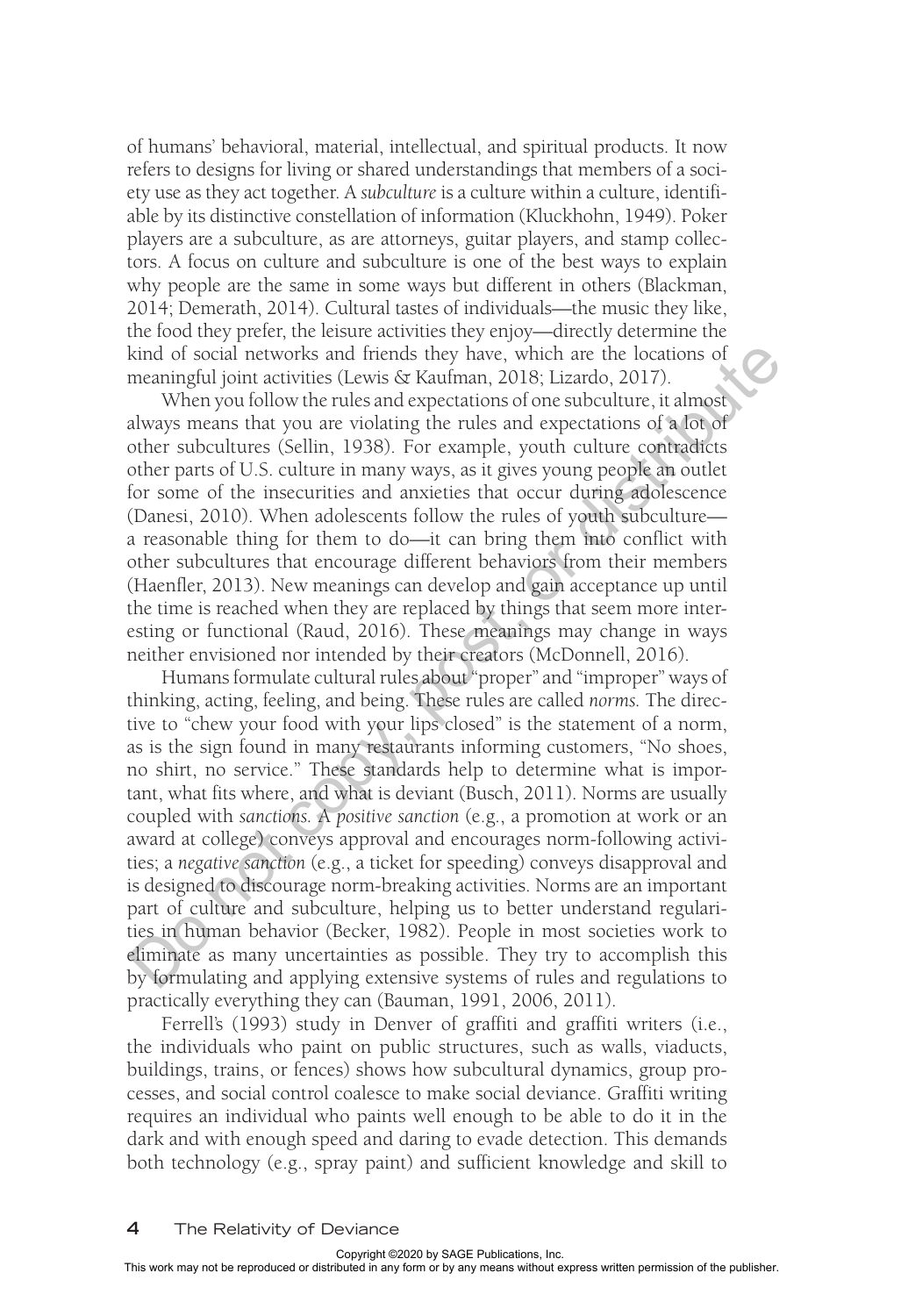be able to paint a design. Graffiti writers learn from one another as they see each other's artistic products, and crews of graffiti writers may work together on a project.

At one time, the public's attitude toward graffiti, as well as that of police, was one of tolerance or even disinterest. However, this all changed starting in the early 1980s. Local politicians and business leaders worked together to generate a sense of urgency and moral outrage about the dangers that graffiti posed to society and social order. These anti-graffiti crusaders portrayed it as a growing menace that could only be stopped by extreme measures. Instead of defining it as a form of adolescent fun or an alternate art form, crusaders against graffiti branded it as a form of violence, crime, ruthlessness, irresponsibility, and vandalism of the worst kind. Graffiti writers were portrayed as immoral, uncaring, disrespectful, untrustworthy, and selfish. Both graffiti and graffiti writers were depicted as the source of ecological destruction and lawlessness, having the potential to destroy the entire city. Negative images and catch phrases were used as often as possible to condemn both the writers and the graffiti: "graffitidiots," "graffiti creeps," "gauche graffiti goons," "graffiti vandals," and "spray-can cretins" (Ferrell, 1993, p. 137). The campaign against graffiti was never widely understood by the general public for what it was: a way for business leaders and politicians to further their own interests.

One objective of the moral enterprise initiated against graffiti writers was to place them in the same category as people who paint obscenities on bridges, who wantonly break windows, and who damage cemeteries. Instead of using the more neutral verb "to paint" to describe graffiti writing, opponents and critics opted for the more inflammatory words "attack," "rob," or "destroy." The word "suicide" was even used to make it appear that graffiti writers were self-destructive because they were destroying the neighborhoods within which they lived and so, ultimately, themselves (Ferrell, 1993, p. 139). As if the branding of graffiti as a type of assault, robbery, suicide, or murder of the urban environment was not enough, the anti-graffiti campaigners had another inflammatory word at their disposal: They equated graffiti writing with rape ("We feel like we've been raped" [p. 142]). As Ferrell (1993) puts it, "It is difficult to say whether such tactics are more offensive to rape victims or graffiti writers; it is not difficult to see that such tactics are designed to locate graffiti in the worst possible context" (p. 142). The anti-graffiti crusaders wanted to generate enough outrage in the general public that any political response to graffiti, no matter how excessive, would seem justified. What these graffiti writers produced was branded as deviance principally because of the challenges it offered to governmental and economic elites who wanted to have exclusive rights to determine how public space is used and who is allowed to use it. The real deviance of graffiti writers, according to Ferrell (1993), had little to do with anything intrinsic to their artistic creations. It mostly had to do with the fact that they refused to do what they were told. measures. Instead of defining it as a form of adolescent fun or an alternate art form, cusated say first bis maling and the as form of violence, dime, ruthlessness, iresponsibility, and vandalism of the worst kind, Graffi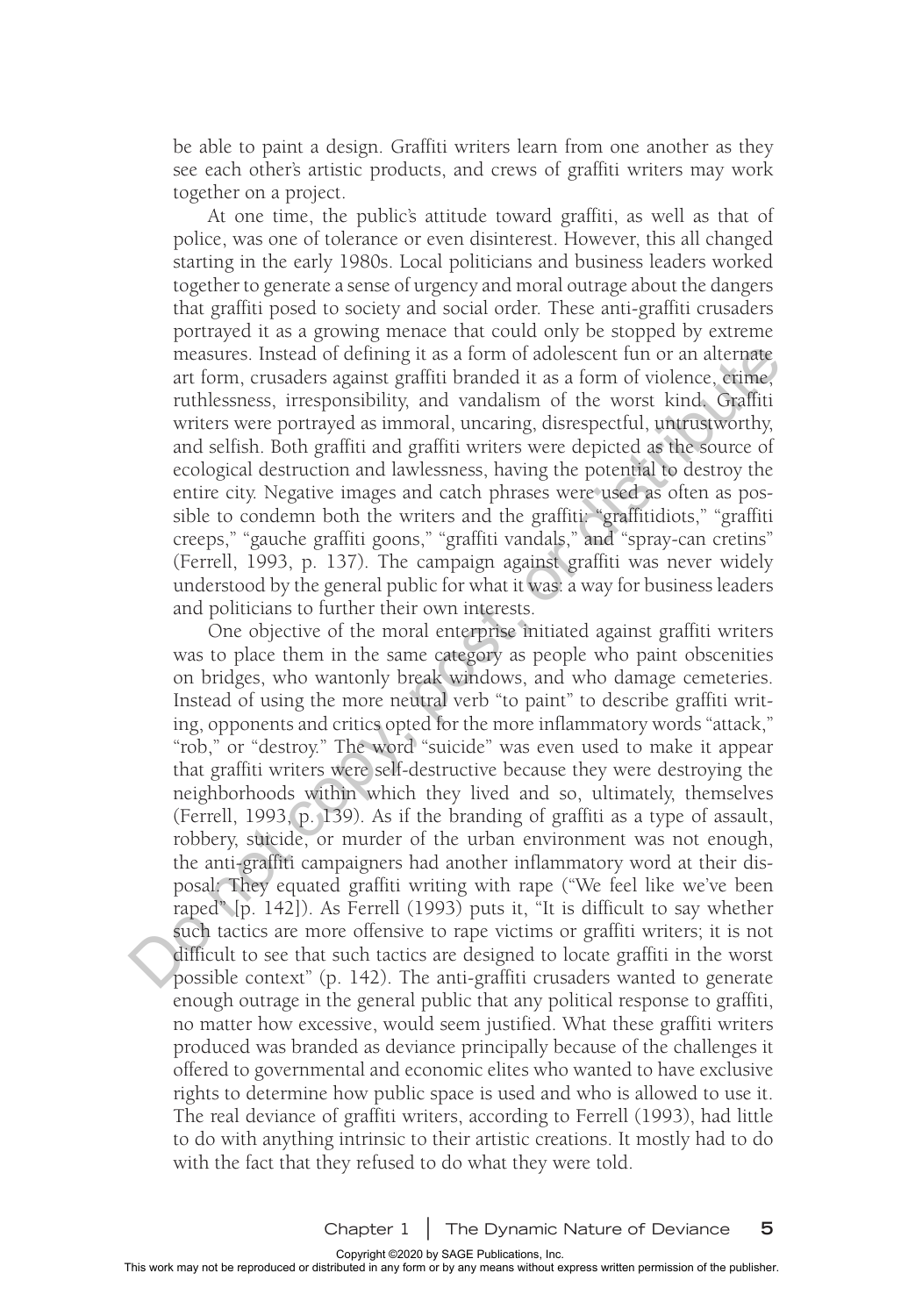#### **Being Centered**

As newborns, we humans are *egocentric,* meaning we are wrapped up in our own viewpoint (Piaget, 1948). We look out on the world and respond to the people in it, it is true, but early in life we have no external or outside position from which to view *ourselves* or to evaluate what we are and do. As we become more aware of others and participate in meaningful relationships with them, we start looking at our society and ourselves in new ways. We eventually come to think, feel, and act in *anticipation* of the impact we can have on others. It becomes less likely that we will intentionally hurt someone else, but it does not automatically guarantee that we won't. People—some more than others—will maintain some of their egocentricity throughout their lives. They will continue to do what is good for them *as individuals,* even if it is contrary to the wishes and interests of others or even contrary to cultural rules.

Another kind of centeredness is *ethnocentrism,* which exists when members of some society or group come to believe that their culture or subculture the system of values, norms, and customs—is better than everyone else's. If Americans were to decide that they were better than, say, Italians, because Americans believe they play baseball better, this could easily be a reflection of ethnocentrism. A custom in one culture (baseball) is being used to evaluate and then belittle members of some other culture who have little or no knowledge of the sport. Using the values, norms, or customs of one culture to evaluate people of some other culture will usually produce a great deal of distortion and misunderstanding. Ethnocentrism makes it more likely that some people will define as inferior other people who are merely *different* from them or who do things differently. Difference is easily transformed into deviance, and deviance is easily transformed into abnormality or degeneracy. mpact we can nave on others. It oecomies less make you and member<br>orionally burt someones containt does not automatically guarantee that<br>we won't. People—some more than others—will maintain some of them<br>exergencentricity

Too much ethnocentrism or egocentrism makes it less likely that people will be able to—or willing to—look at the world through others' eyes. *Empathy* (or *role-taking*) is encouraged—but not demanded—as we interact with others and mentally project ourselves into their positions, incorporating their viewpoints into our own (Mead, 1934). Some thoughtprovoking and controversial research suggests that humans, albeit some more than others, have *mirror neurons* in their brains, which increase their ability to empathize with others (Iacoboni, 2009). We must be cautious not to make too much of this research. Empathy is not identical to sympathy. Just because we can identify with others, and maybe even understand their viewpoints, it does not mean we necessarily can feel their pain or that we care at all about what happens to them (Cronk & Leech, 2013).

The opposite of ethnocentrism is *cultural relativity,* which is anchored on the idea that human experiences and conditions must always be viewed and understood in the particular social and cultural contexts within which they originate and develop. Cultural relativists usually use the concept of culture only to describe and explain relationships and regularities in human experience. They are disinclined to use culture to judge people or to compare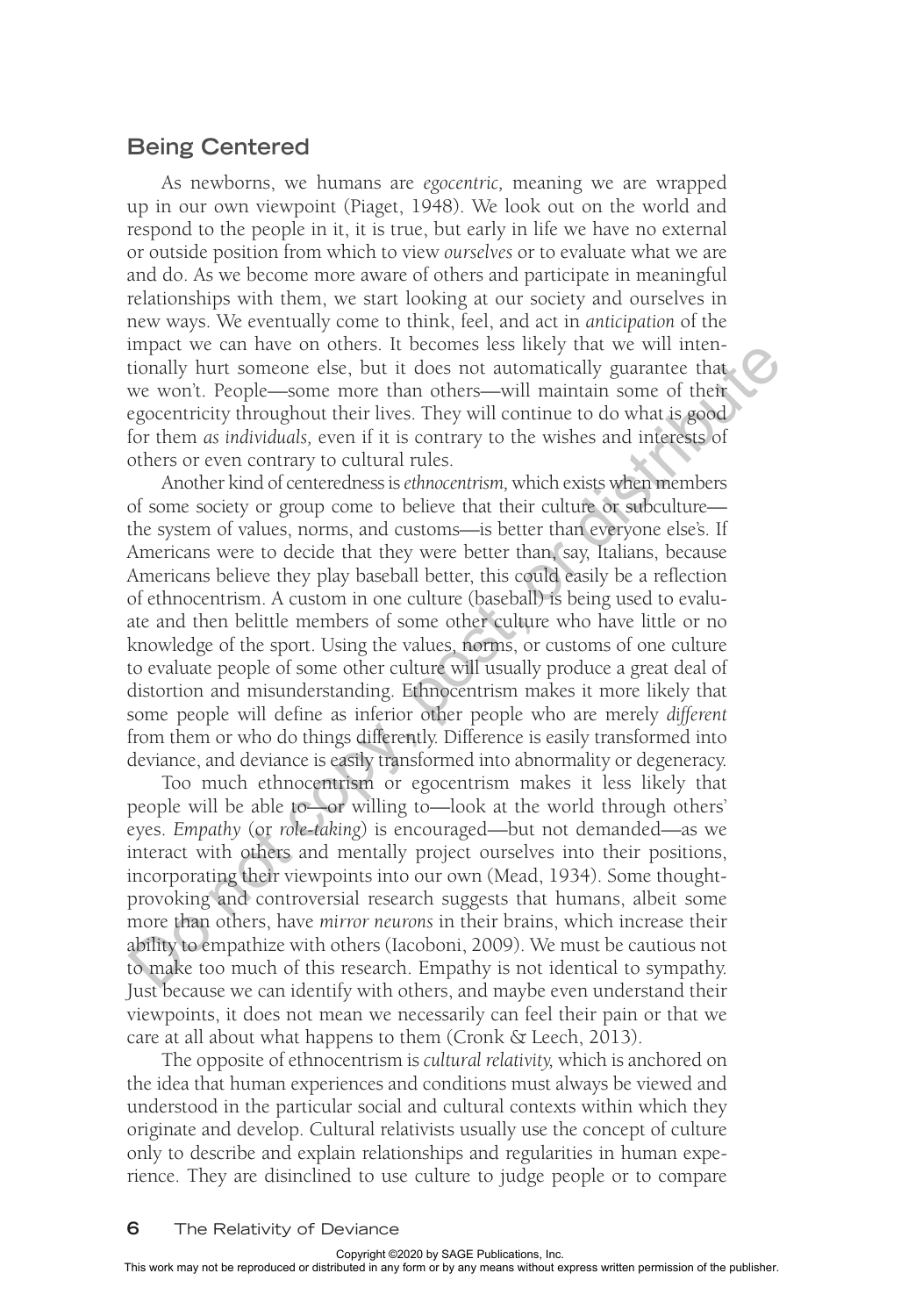people in different societies or groups to one another. Franz Boas, for example, would not rank cultures from good to bad no matter how primitive some cultures might have appeared to outsiders (cited in Mintz, 1982, p. 501). He insisted that no universal standard or rule exists that can be used to decide exactly *which* attitudes, behaviors, or conditions are best. Cultures for him and his students (e.g., Ruth Benedict, Margaret Mead, Melville Herskovits) may have been separate, but they were also equal to one another.

Although Boas and his students did reaffirm the importance and value of cultural relativity, their exaggerated devotion to it blinded them to its fundamental error: Just because all cultures are proclaimed to be equivalent doesn't mean that they actually are.

Many would surely be troubled by the idea that the political systems of Iraq, Hitler's Germany, or the Khmer Rouge in Cambodia were, or are, as good as those in, say, Norway, Japan, or Switzerland. And they would probably react with disbelief to the assertion that there is no scientific basis for evaluating another society's practice of genocide, judicial torture or human sacrifice, for example, except as the people in that society themselves evaluate these practices. (Edgerton, 1992, p. 2)

As systems of power, knowledge, morality, and surveillance change, so do patterns of deviance (Ben-Yehuda, 2006; Foucault, 2003; Mills, 1943; Staples, 2000). This does not mean, however, that all human customs are equivalent to one another and identical in all ways (as Edgerton notes in the above quote). Norms forbidding slavery are different from norms that forbid nose picking or shoplifting. Some deviance is harmful and dangerous—or "hard"—while other deviance is "soft," a form of creativity and spontaneity, posing little threat to a society or the people in it (Raybeck, 1991, p. 54). My father's left-handedness is a different type of trespass than is mass murder or child abduction. fundamental error: Just because all cultures are proclaimed to be equivalent<br>doesn't mean that they actually are.<br>
Mary would surely be troubled by the idea that the political systems of Iraq. Hitler's Germany, or the Khme

#### **Sociological Relativity**

#### **A Relativizing Motif**

Peter Berger, in his *Invitation to Sociology* (1963), showed the value of a *relativizing motif.* This demands that we keep foremost in our explanations of human experience the fact that identities, ideas, and customs are specific to a particular time and place and that things are never (or rarely) what they seem.

The sociological frame of reference, with its built-in procedure of looking for levels of reality other than those given in the official

Chapter 1 | The Dynamic Nature of Deviance **7**

Copyright ©2020 by SAGE Publications, Inc.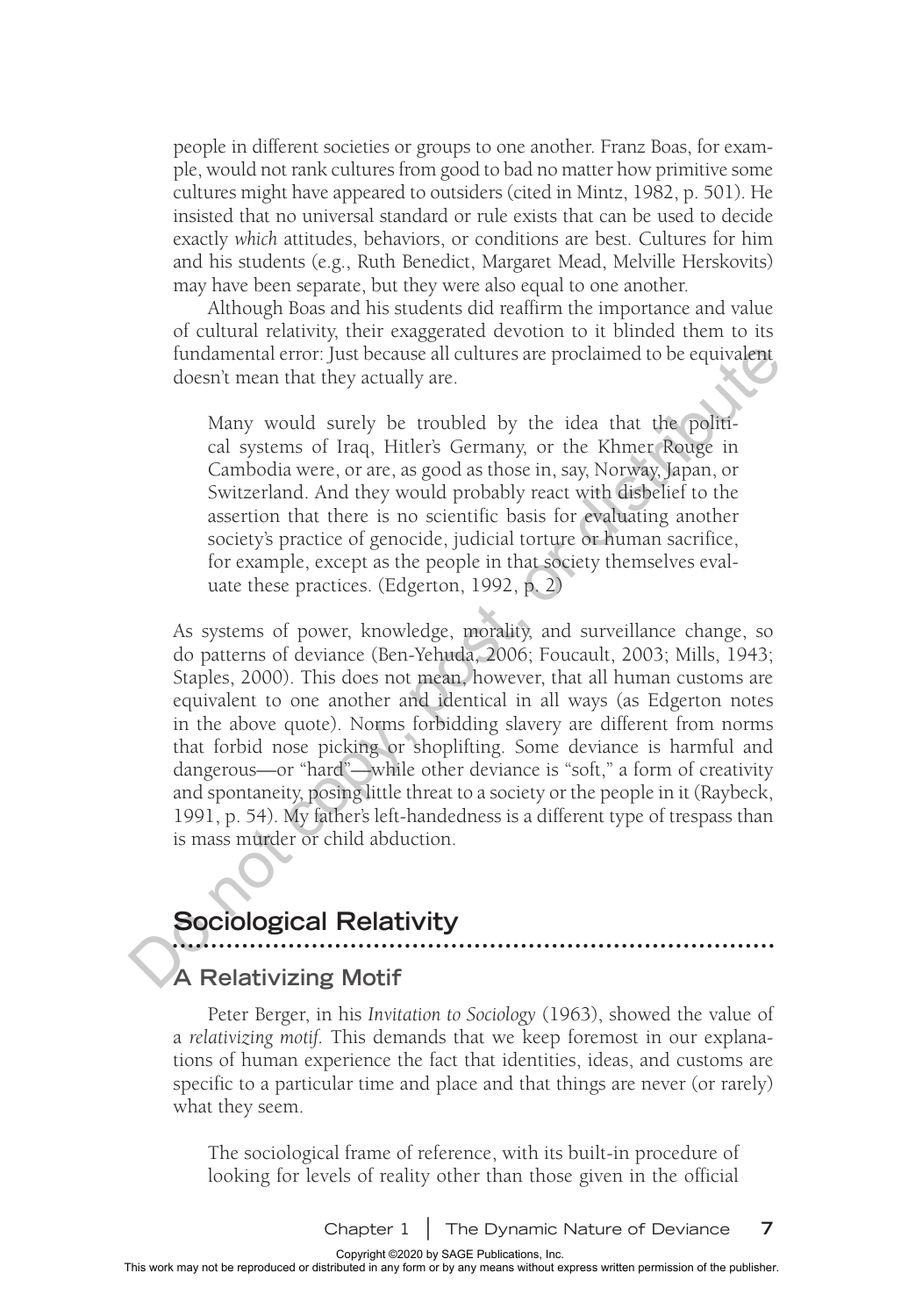interpretations of society, carries with it a logical imperative to unmask the pretensions and the propaganda by which men cloak their actions with each other. (p. 38)

To fully explain—and therefore to fully understand—we must develop and then nourish whatever capacity we have to alternate from one perspective to another and to take account of meaning systems that stand in opposition to one another. This leads neither automatically nor inevitably to a greater tolerance of group or cultural differences. What it does lead to, however, is the willingness to scrutinize and then call into question what most other people take for granted (Bauman & May, 2001; Portes, 2000).

Practically anything that can be done with the human body has been done, either as a source of individual pleasure or as a matter of group custom, by somebody (or somebodies), somewhere, sometime. This means an incredible diversity exists in human attitudes, behaviors, and conditions. An even greater diversity exists in the *judgments* and *evaluations* humans make of attitudes, behaviors, and conditions that they find (Cohen, 1974). Definitions of deviance change over time and as we move from one group to another at the same point in time (Adler & Adler, 2006). In other words, deviance is defined up and down all the time (Krauthammer, 1993; Moynihan, 1993). Things that were mightily upsetting to one generation are trivial to the next (i.e., defining deviance down) and vice versa (i.e., defining deviance up). Serious deviances in one group are routine and regular happenings in some other group. Goffman (1963) asserted that "normal" and "stigmatized" are not inherent qualities of individuals but *perspectives* on individuals (p. 138). If anything intrinsically real or objective may be found in the human condition, it is the intrinsically situational nature of both rules and reactions, producing a dynamic, negotiated social order (Becker, 1973, p. 196). however, is the willingness to scrutinize and then call into question what<br>most other prople take for granted (Baurunn & May, 2001; Portes, 2000).<br>Practically anything that can be done with the human body has been<br>done, ei

Most U.S. shoppers want to know the price of an item before they purchase to decide if they can afford it. What shoppers in other parts of the world want to know, especially in Indonesia or the Arab world, is what the lowest price is that a seller will accept. Buyers in these countries never pay the listed price, no matter what the item is and no matter how much they want it (Welsch & Vivanco, 2015). It would be insulting to the sellers if the buyers were to do so. The custom is to bargain or haggle over an item's cost, sometimes for several hours. Buyers may break off negotiations several times, heading out of the store, only to be stopped by the sellers for further negotiations until a price acceptable to both seller and buyer is agreed upon. (Sellers, knowing how the game is played, will set the listed prices of items much higher than what they expect to get.)

Deviance is not a quality of the act a person commits, Becker (1963) instructs. It is a function of the application of rules and sanctions to a suspect individual. Those traits individuals possess that are objects of reverence to their friends are—or can be—objects of disgust to their enemies.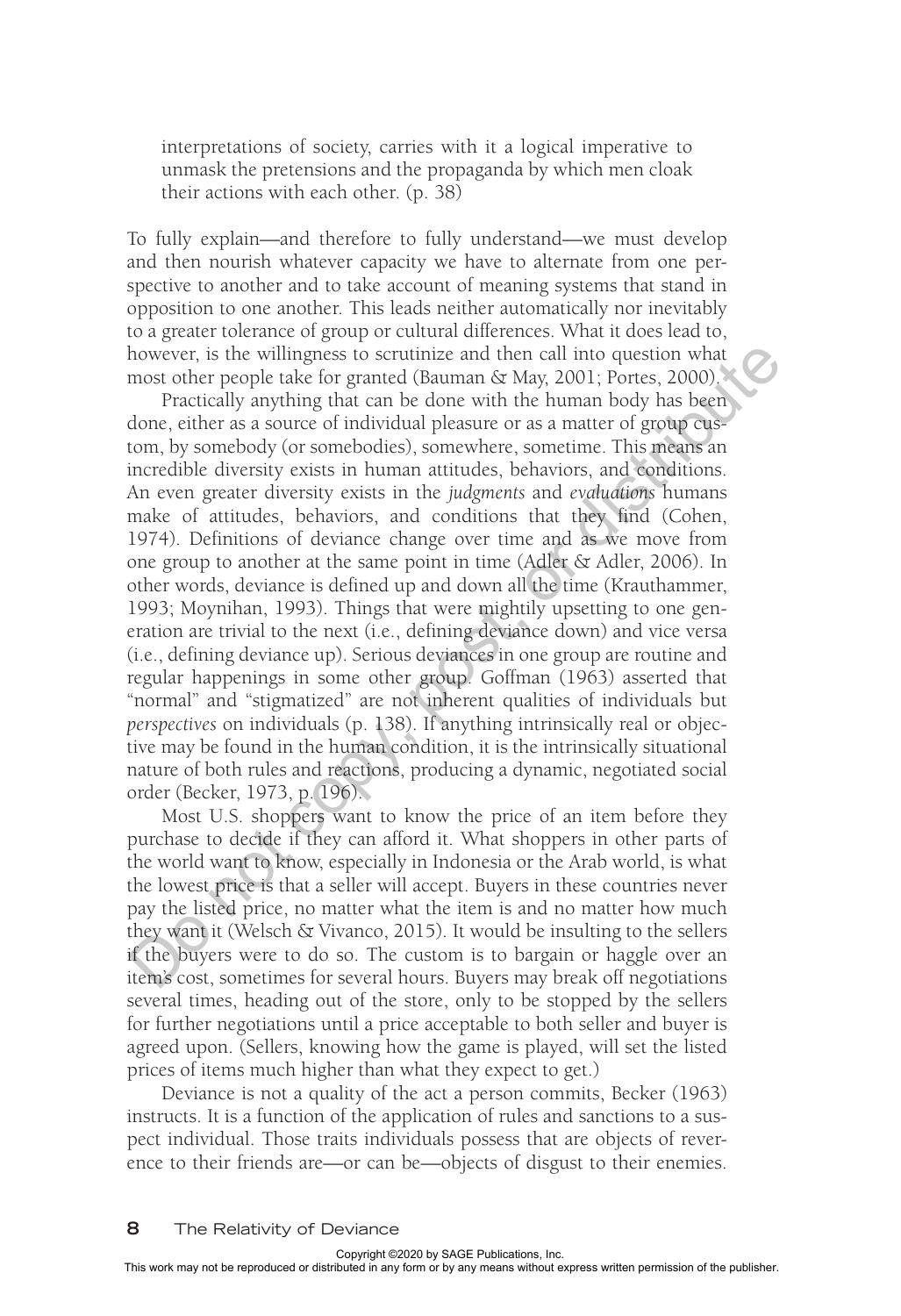The traits have not changed, but the meanings of them have. Such assessments depend as much or more on *who* is doing the evaluating than they do on *what* is being evaluated (as my father's experiences with his father show). "No trait is normal or pathological in itself but only acquires the quality of normality (or deviance) with regard to the environment in which it arises" (Horwitz, 2008, p. 366). How things look and get defined depends a lot on where you're standing and who is there with you. If any human universal has relevance for our understanding of social deviance, then it must surely be the human inclination to construct social differences and then to persecute anyone who seems to be too out of step with everybody else (Moore, 1987).

#### **Doing Relativity**

Sociological relativity demands that social scientists who want to understand groups of people, even ones that are very different from their own, must suspend their moral judgments and look at the world through the eyes of the people they wish to understand. This requires the "practice of putting yourself in your adversary's shoes, not in order to wear them as your own but in order to have some understanding (far short of approval) of why someone else might wear them" (Fish, 2001, p. A23). The principal objective of relativists is to understand customs and cultural beliefs by looking first and foremost at the social and historical contexts. Relativists may be less inclined to be ethnocentric or egocentric because taking the roles of others and looking through their eyes may increase relativists' tolerance for practices different from their own. Goffman (1961) shows how this can work in the following: "[T]he awesomeness, distastefulness, and barbarity of a foreign culture can decrease to the degree that the student becomes familiar with the point of view to life that is taken by his subjects" (p. 130). Goffman's assertion is true, but it's not the whole truth. Although some things that initially seemed foreign or strange may become less so with greater familiarity, it is also possible for things that once seemed ordinary to look strange as an observer's familiarity with them increases. and then to persecute anyone who seems to be too out of step with every<br>body else (Moore, 1987).<br>
Doing Relativity<br>
Sociological relativity<br>
demands that social scientists who want to<br>
understand groups of people, even one

The *decrease* in ethnocentrism and the *increase* in tolerance that can come from a relativistic approach must be tempered by the knowledge that some of the things that an individual may find in the groups he or she is studying may be too maladaptive or damaging for them to be overlooked. Relativity is difficult to defend if it demands acceptance of things such as murder, rape, slavery, mutilation, or assassinations, all under the banner of a doctrinaire acceptance of cultural equivalency and celebration of diversity. If relativity becomes too relativistic, it invites criticism and rejection from non-relativists for its moral indifference (Gibbs, 1966).

Contrary to the cultural relativity of Boas and his students, all outcomes are not equivalent. A well-played basketball game is different from a poorly played one; a well-run company is not identical to one that is

Chapter 1 | The Dynamic Nature of Deviance **9**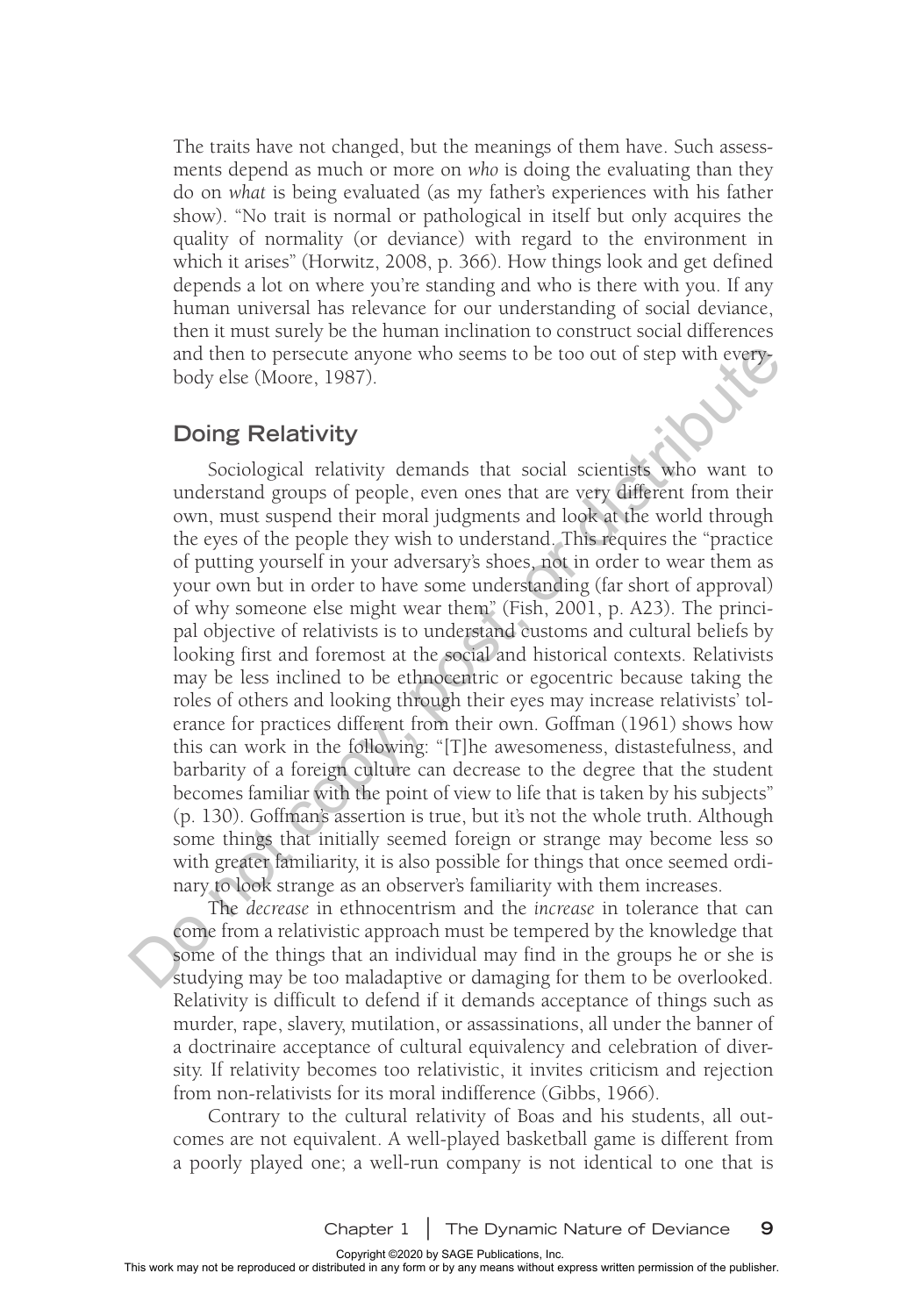inefficient; stealing other people's money is not the same as earning it; a badly written novel is not the same as a well-written one; getting a ship safely to port is not the same as smashing it into an iceberg; dishonesty is different from honesty; an interesting lecture is different from a dull one; and a silk purse is not the same as a sow's ear. Meanings are not necessarily randomly or capriciously attached to human attitudes, behaviors, and conditions (Lemert, 1972). A sociological relativist is unlikely to believe that anything goes just because a majority of people says it does. However, he or she is likely to believe that a wide range of things *could* go. It is the belief in human potentialities, coupled with a determination to explain correctly, that characterizes sociological relativity.

# **The Social Construction of Reality**

#### **Making Sense of Common Sense**

Some human activities can exist independently from a socially constructed system of rules. Eating, drinking, sleeping, and waste elimination are *regulated* in all places and at all times by rules, but these activities would occur even without them. For example, humans cough due to an involuntary muscular spasm in the throat that clears air passages. Things get stuck in the throat or irritate it, and a cough occurs. In U.S. culture, expulsion of air from the body that makes a cough, however, is regulated by rules. Years ago (in the United States), the "correct" or "proper" way to cough was to expel air into an open hand that covered the mouth. The H1N1 (swine flu) virus, which first appeared in 2009, was an impetus to change how we cough (or, more correctly, how we *regulate* how we cough). Now, it is the crook of the elbow that is the "correct" or "proper" target of the expelled air because it apparently works better to reduce the spread of germs. However, some kinds of human activity are *constituted* by rules, not merely regulated by them. If the rules were nonexistent, the activity in question would be as well. For example, if you refuse to follow the rules of chess, then you are not playing the game correctly (Searle, 1995). in human potentialities, coupled with a determination to explain correctly.<br> **Onder the Convergence of Common Sense**<br>
Some human activities can exist independently from a socially con-<br> **Some human activities can exist ind** 

Although all cultural rules—both regulative and constitutive—have a provisional quality (Troyer, 1992), their conventional nature is sometimes easy to miss. The social world (or parts of it) can reach the point where it "thickens" and "hardens" so much that its members think and feel it is natural and inevitable, more like a force of nature than a socially constructed reality amenable to change (Berger & Luckmann, 1966; Kraaykamp & van Eijck, 2010). Some cultural ideas endure so long that they attain the enviable status of "common sense," something that seems to be true beyond dispute. If these ideas weren't true, conventional wisdom instructs, why do so many of us believe them? Decisions made on impulse and with little thought can sometimes be as good as decisions made carefully and deliberately (Gladwell, 2005).

#### 10 The Relativity of Deviance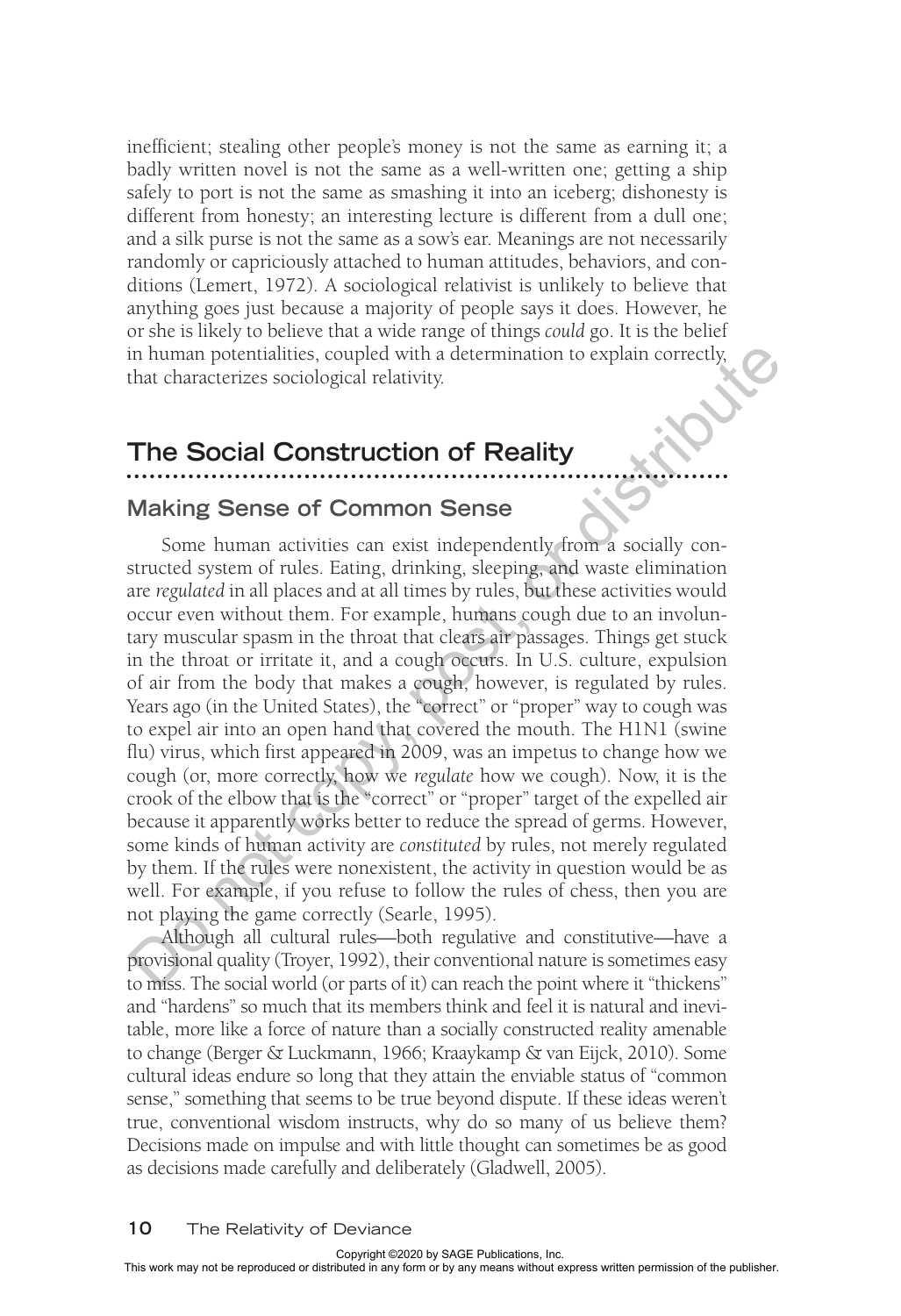*Common sense* is actually a constellation of inconsistent and often incoherent ideas, each of which seems right at a given time but carries no guarantee of being right at any other time. Common sense makes us think we know and understand more than we do (Watts, 2011, 2014).

Bad things happen not because we forget to use our common sense, but rather because the incredible effectiveness of common sense in solving the problems of everyday life prompts us to put more faith in it than it can bear. (Watts, 2011, p. 23)

We must not confuse commonsense notions with empirically correct descriptions and understandings. The Ongee people live on the Andaman Islands (in the Indian Ocean). They learn early in life—so it is common sense—that environmental catastrophes (e.g., tidal waves, hurricanes, or earthquakes) are caused by their long-dead ancestors. This cultural belief works for them but probably not for members of other societies. What these people view as knowledge that is clear, taken for granted, and commonsense would be challenged or even scoffed at by people from other cultures who hold very different commonsense understandings about how the world works.

Benjamin Franklin wrote that honesty is the best policy, and individuals are encouraged to "always tell the truth." Even a bit of fortune cookie philosophy for the wayward reaffirms honesty's importance: "Never forget that a half truth is a whole lie." However, the cultural encouragement of honesty may be mostly rhetoric. Ruane and Cerulo (2015) emphasize the following: "Clearly, we would be lying to say that our culture firmly endorses honesty as the best policy" (p. 197). As we learn that lying is wrong (and give lip service to honesty's importance), we also can learn how to lie, when to lie, how to excuse and justify the lies we've told, and who deserves to hear the truth and who does not. In fact, Stephens-Davidowitz (2017) insists that people lie about practically everything, and they lie to practically everyone: friends, bosses, relatives, physicians, and even to themselves, principally to make themselves look better and increase their social desirability. We must not confuse commonsense notions with empirically concert<br>descriptions and understandings. The Ongee people live on the Andaman<br>Islands (in the Indian Ocean). They learn early in life—so-it is common<br>sense—that env

Social context has a substantial impact on the whole process of lying: whether lies are told and even what qualifies as a lie in the first place. While honesty is one way to achieve life's goals, dishonesty may be an easier, more effective, or less stressful way to achieve them. Whenever greater emphasis is placed on achieving goals than on how they are achieved—"winning isn't everything; it's the only thing"—deviance becomes more likely (Merton, 1938). The Josephson Institute (2012) surveyed 23,000 high school students and reported that 76% of the sample had lied to a parent about something significant, while 55% had lied to a teacher. Ruane and Cerulo (2015) conclude that the normal lie is a crucial mechanism for maintaining the flow of social interaction. It practically goes without saying that what qualifies as normal lying is open to interpretation.

Chapter 1 | The Dynamic Nature of Deviance **11**

Copyright ©2020 by SAGE Publications, Inc.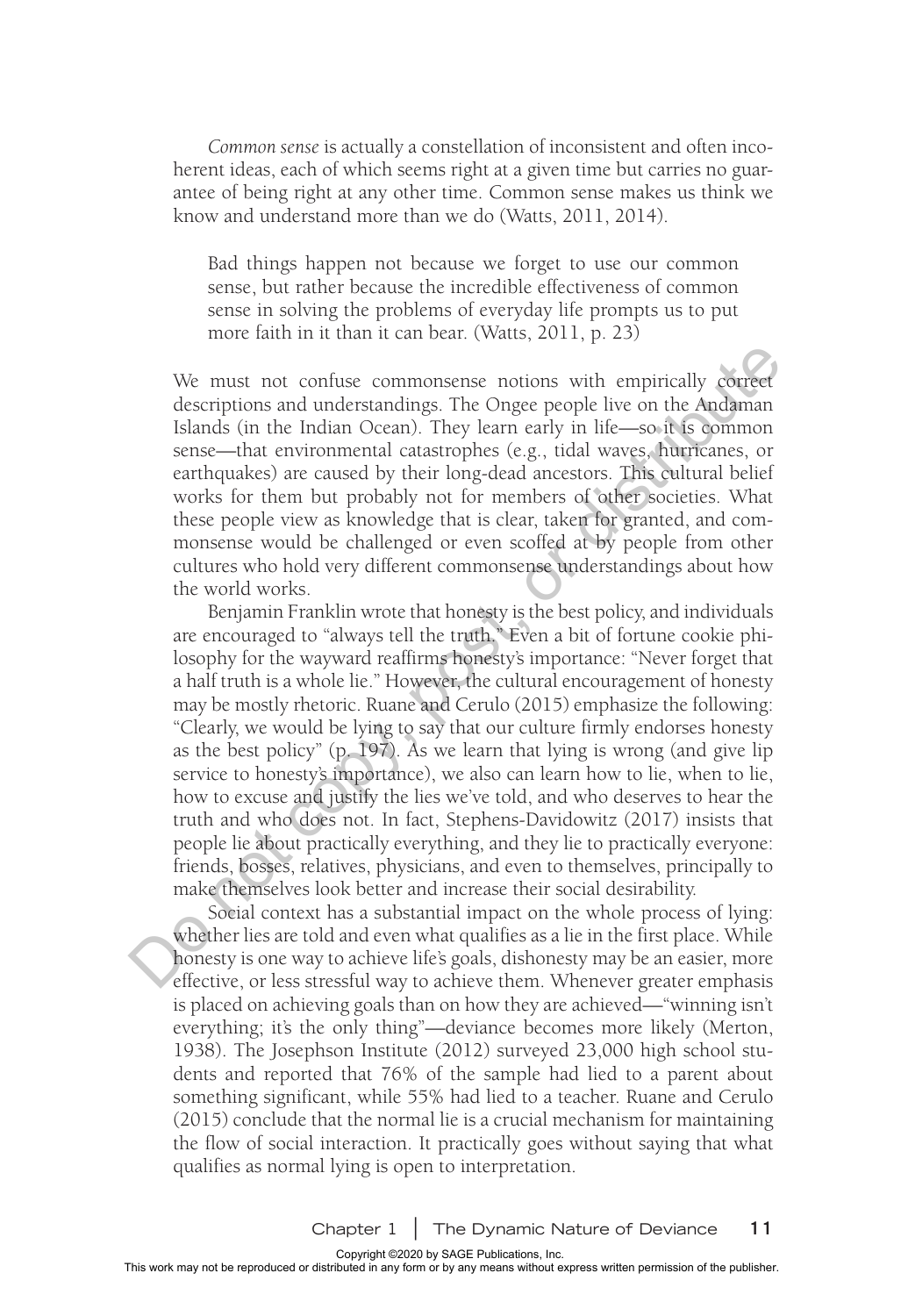#### **Creating Deviance**

The existence of social deviance in human societies cannot be separated from the human ability to create and internalize symbols. A *symbol* is a physical gesture or sound (e.g., a word) that represents something specific because of group agreement. Humans do not live only in a physical world of smells, sights, sounds, tastes, and touches. We live in a world of "hot and humid"; "felonies and misdemeanors"; "pepperoni pizzas"; "governments by the people and for the people"; and many other things, material and nonmaterial, that are identified and represented in a culture or subculture. Symbols make it possible for individuals to become active and interactive members of a society or group.

In U.S. culture, an important difference exists between a "wink" and a "blink" (or a twitch) (Geertz, 1973). If an individual were to get something in his or her eye, the sufferer might blink or twitch the eyelid several times to remove the irritation. A blink is fairly automatic and has no symbolic meaning. A wink, however, is enacted on purpose to convey some intent to another person or persons and to elicit a particular response. In order for a wink to work, everyone—the creator of the wink as well as all who see it—must understand the purpose or meaning of the eye movements in the same way. So, in U.S. culture, we might wink to show others that we are in on the joke or to attract the attention of someone we'd like to know better. The proverbial Martian, being ignorant of the ways of U.S. culture, would see no difference between a wink and a blink, but to those in the know (because they've been taught), a world of difference exists between blinks and winks. Symbols only work if two or more people understand them in the same way. mal and nonmaterial, that are identitied and represented in a culture of<br>the orthodomy and consider or the considered and the obsolutive. Symbols make it possible for individuals to become active and<br>interactive members of

Deviants can be symbolized in ways that prevent their deviances from posing any serious threats to the dominant construction of reality and the shared understandings on which it is based. If anything, the existence of deviance is used by supporters of the status quo to encourage an allegiance to conformity and conventionality (Reiman & Leighton, 2010). Deviance is branded as sick, evil, or abnormal, rather than as a cultural alternative or functional group difference. The definition of alternate realities as inauthentic, pathological, or just plain nuts reinforces the dominant view of reality and makes the status quo appear more immutable, concrete, and commonsensical than it actually is. The construction of deviant labels and their assignment to particular individuals serves to mask social conflicts, making labelers more confident that their way is the only *right* way (Parsons, 1951). Because deviance is a contested social terrain, different people, both individually and in groups, may have vastly different ideas about what it is and what ought to be done about it.

Westboro Baptist Church (WBC) was formed in Topeka, Kansas, in 1955, by Fred Phelps (who died in March 2014). He had a strict and fundamental view of God and Christianity, and he attracted people to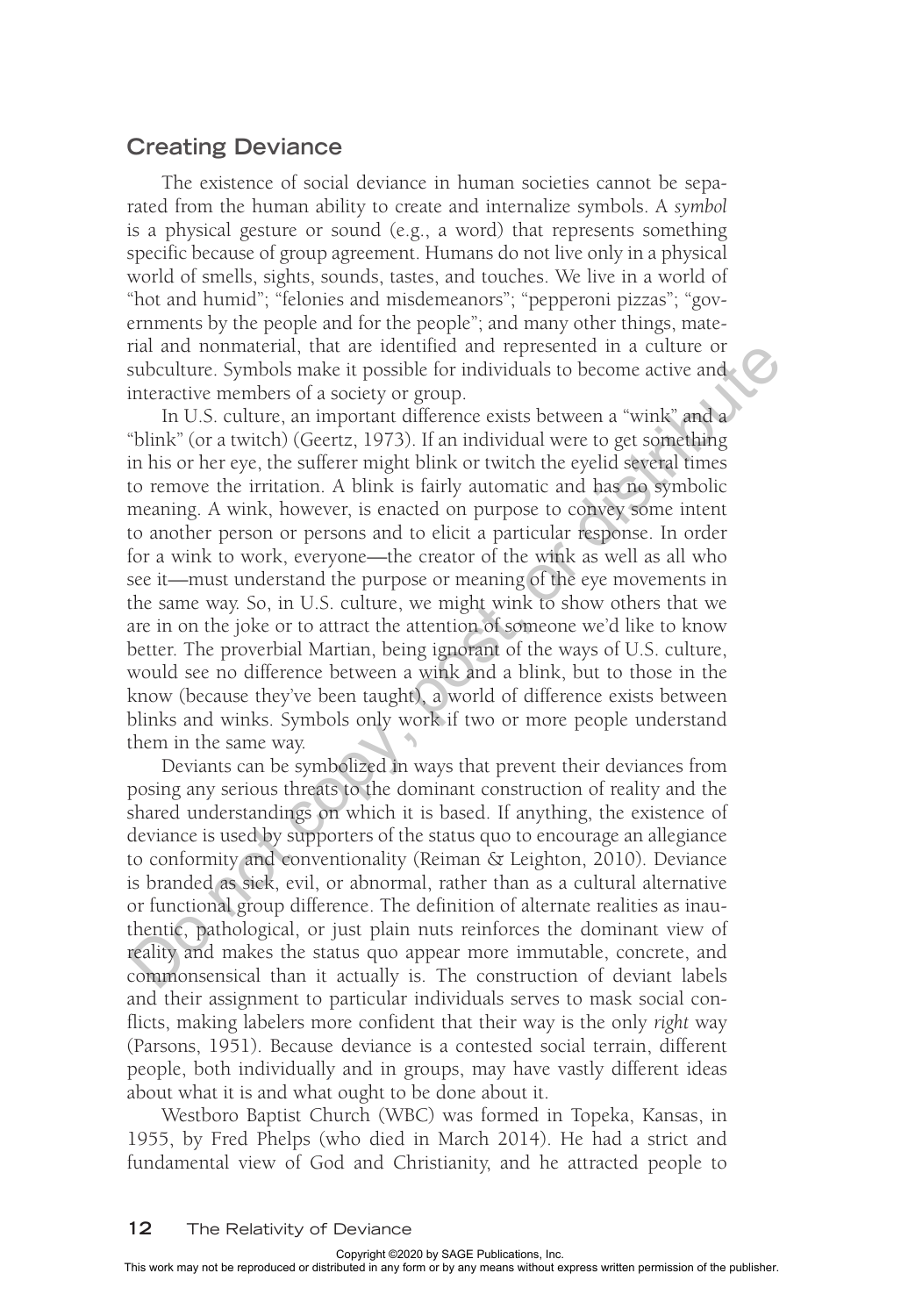his congregation who held beliefs as rigid and fundamental as his own. Members of WBC are fervently convinced that God is hell bent on punishing anyone who commits sexual trespasses. They believe that God's distaste for sexual deviances knows no bounds, and so transgressors should be punished, both in this life and in the hereafter for all eternity (Baker, Bader, & Hirsch, 2015). Church members view homosexuality as the baddest of the bad, being both unnatural and immoral. More specifically, their core belief is that any society that tolerates homosexuality is committing a major sin, inviting God's damnation and punishment. Members of WBC publicly protest homosexuality whenever they can, because they believe it shows their obedience to God and respect for Christian values. In addition, by participating in protest activities, it confirms—in their own eyes at any rate—that they are among God's chosen, individuals who one day will enter the kingdom of heaven (Barrett-Fox, 2016).

Their condemnation of homosexuality does not make members of WBC much different from other fundamentally conservative religious groups, but their political activities do. Phelps and his followers were continually "upping the bar" in their public protests to garner more and more attention for their denunciation and condemnation of homosexuality and homosexuals. They showed their contempt by protesting at funerals for AIDS victims; at lesbian, gay, bisexual, and transgender (LGBT) pride events; and at funerals for prominent supporters of LGBT rights. In 1998, they even protested at the funeral for Matthew Shepard, a victim of a homophobic hate crime. However, what put them on the radar screen of so many people who wanted to end their campaign of hate and disrespect was that members of the church protested at funerals of U.S. soldiers killed in Afghanistan and Iraq. The parishioners' rationale was that the U.S. military itself was a sinful abomination and affront to God, deserving nothing other than damnation because it was allowing gay men and women to serve. Members of the church broke widely shared rules with respect to emotional displays and public behaviors in order to produce a dramatic effect (Powell-Williams & Powell-Williams, 2017). publicly protest homosexuality whenever they can, because they believe<br>it shows their obscience to God and respect for Christian values. In addi-<br>tion, by participating in protest activities, it confirms—in their own eyes

The protest activities of the church grew increasingly irritating and objectionable to more and more people. Their protests at soldiers' funerals, which regularly involved burnings of U.S. flags, were more than an affront to the memory of the deceased soldier. They were a desecration of both the American identity and the entire U.S. social fabric (Baker et al., 2015). WBC and its members were increasingly defined as the problem, not what they were protesting, and fewer and fewer people had any sympathy for the protesters and their activities.

Although the actions and claims of WBC may have been offensive, if not thoroughly contemptible, one problem remained: They were entirely legal. Members of WBC know the law, and they scrupulously refuse to do anything to violate it. WBC always followed local ordinances in regard to when and where they could protest, and they always acted in a peaceful

Chapter 1 | The Dynamic Nature of Deviance **13**

Copyright ©2020 by SAGE Publications, Inc.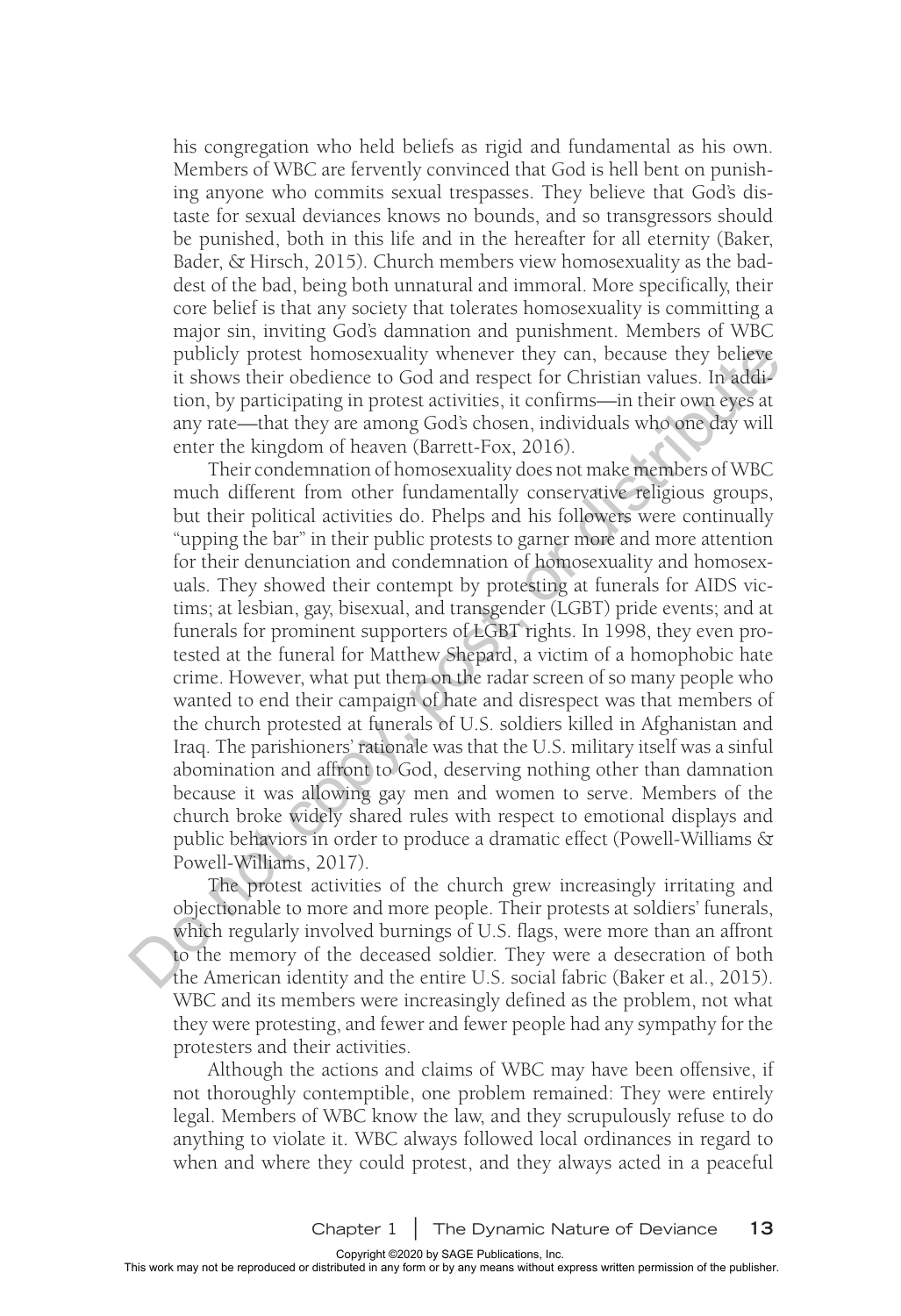manner. However, as they became increasingly mean-spirited—or were defined that way—they reached a point where they could no longer be overlooked and ignored. They generated enough adverse publicity and hostility that politicians at several levels of government moved to regulate and restrict them and what they were doing.

In 2006, the Respect for America's Fallen Heroes Act (H.R. 5037) was introduced and was overwhelmingly supported by both the House and the Senate. It was signed into law by then-President George W. Bush on Memorial Day. It gave each state the power to restrict demonstrations at any military funeral. Within 2 years, most states had passed laws that defined funeral protests as forms of disorderly conduct, making it possible for protesters to be corralled and their protests to be almost entirely neutralized. However, laws, even harsh ones, can do nothing more than *restrict* Westboro's protest activities. They cannot completely eliminate them.

# **Theoretical Views: The Old and the Not-So-Old**

#### **Bad Actors and Bad Acts**

One of the earliest conceptions of deviance and deviant was founded on a belief that deviants could be separated from nondeviants on the basis of inherent or intrinsic characteristics of the individual rule breaker (Devroye, 2010; Rafter, 1997). Usually, some biological or psychological factor, such as body chemistry, intelligence, or brain dysfunction, was identified and then blamed for the trespass (Bernard, Snipes, & Gerould, 2010; Lilly, Cullen, & Ball, 2019; F. P. Williams & McShane, 2018). Because the deviance was almost always viewed as unacceptable, correctible, and unnecessary, the temptation to see defect, abnormality, or degeneracy in the biology or psychology of deviants was too great to resist. Simply put, deviants were viewed as both distinct (identifiable and all alike) and inferior, so deviance was anything that abnormal people did (or were). This claim, however, of uniform and universal inferiority was based on both bad logic and bad science (Merton & Ashley-Montagu, 1940). at any military funeral. Within 2 years, most states had passed laws that<br>defined funeral protests as forms of disorderly conduct, making it possible<br>for protesters to be corralled and their protests to be almost entirely<br>

The belief developed that with certain kinds of deviance (e.g., crime), the deviant had inherited physical traits or markers of his or her degeneracy. Furthermore, these could be recognized by observers if they knew what to look for (e.g., asymmetry of the face, twisted noses, receding chins, too-large jaws or cheekbones, too-large or too-small ears, abnormal teeth, too-long arms, extra fingers or toes) (Lilly et al., 2019, p. 19). This kind of marginal thinking that deviance was inherited was not restricted to marginal thinkers. Former U.S. Supreme Court Justice Oliver Wendell Holmes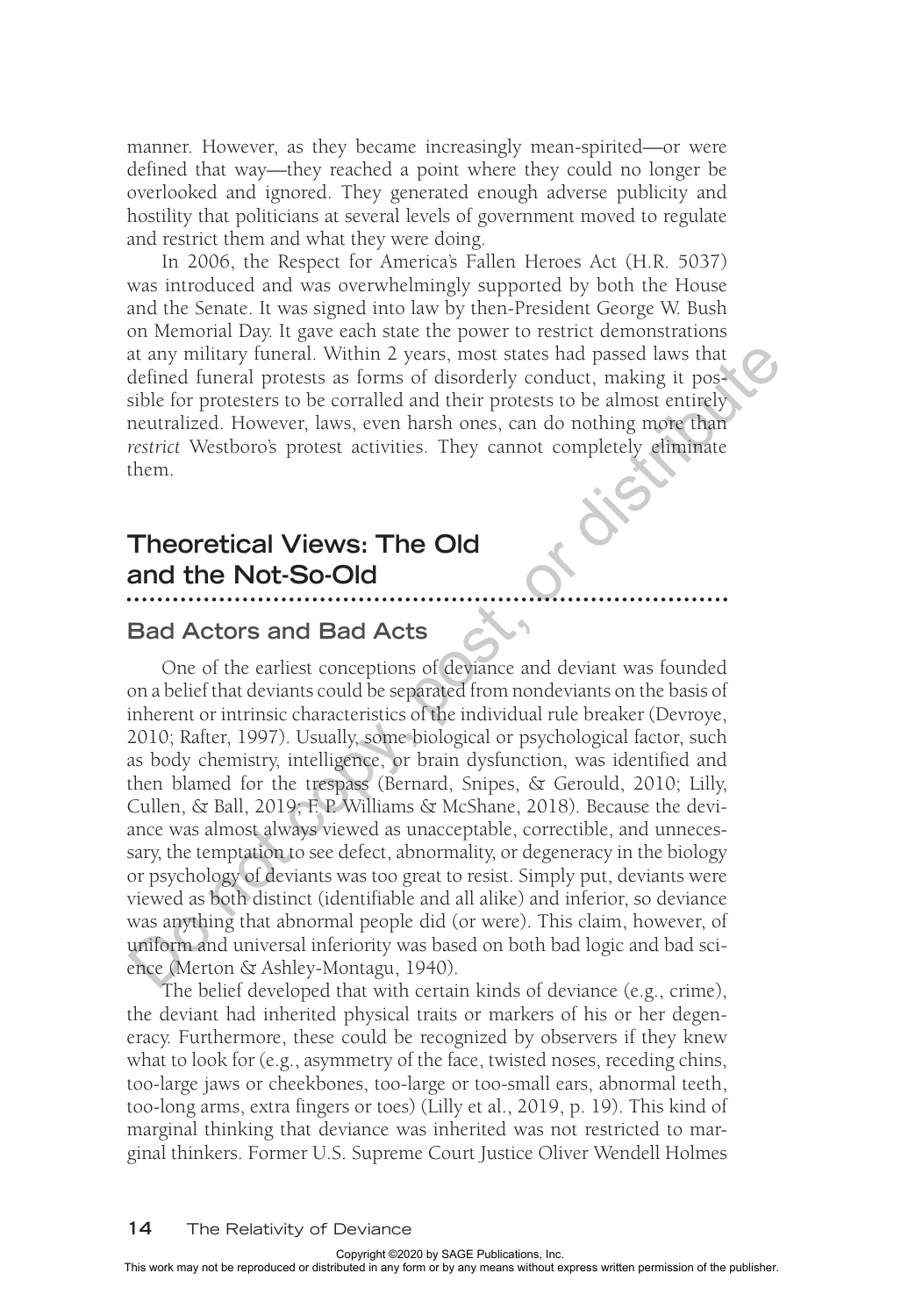Jr., in a 1927 case (*Buck v. Bell*), upheld the forced sterilization of an adolescent female. She was deemed, using the language of the times, to be both retarded and a deficient mother. Holmes reasoned that

it is better for all the world if, instead of waiting to execute degenerate offspring for crime, or to let them starve for their imbecility, society can prevent those who are manifestly unfit from continuing their kind. . . . Three generations of imbeciles are enough. (Schnakenberg, 2009, pp. 46–47)

Some theorists focused on deviant acts instead of deviant individuals, classifying these acts as inherently or intrinsically deviant. For example, Parsons (1951) insisted that deviance produces a disturbance in the equilibrium of interactive systems, and Schwendinger and Schwendinger (1975) asserted that deviance is behavior that is harmful. As sociologists and anthropologists demonstrated the great array that exists in human customs and conditions, the meaning of deviance changed. Attention was less on deviants and what they did and more on the relativity of reactions and relationships (Best, 2004).

The concept of *relativity* is found in the works of both Karl Marx and Émile Durkheim. Marx (1846/1978) was inclined to believe that the economic forms within which humans produce, consume, and exchange are transitory and historical. No final conclusion, theory, or premise exists that applies universally to all times, places, and circumstances. However, the first thorough-going application of relativity to an understanding of deviance is found in Durkheim's *The Rules of Sociological Method* (1895/1938), where he contrasts the "normal" with the "pathological." Durkheim asks us to imagine a society of saints, where each individual is exemplary, so crimes such as murder, rape, or assault will not exist (pp. 68–69). This does not mean, however, that crime will be unknown. Offenses that might seem trivial and ordinary to us would appear quite scandalous in this saintly society. Durkheim was indicating that it is the *attitude* about, and *reaction* to, some social arrangement that is responsible for its categorization as criminal. Some theorists focused on deviant acts instead of deviant individuals, elas-<br>sifying these acts as inherently or intrinsically deviant. For example, Parsons<br>(1951) insisted that deviance produces a disturbance in the equi

Relativity also appears in his *The Division of Labor in Society* (1893/1933), where Durkheim asserts that many acts are regarded as criminal, even though they are not intrinsically harmful, such as touching a forbidden object, allowing a sacred fire to die out, or failing to make a required sacrifice (p. 72). Although we might now refuse to classify normative violations like these as crimes, Durkheim's point stands: Crime is whatever people say it is, and it is social reaction that establishes what is harmful, not the other way around. Deviance as an analytical and empirical category may be nearly universal, but the particular form that deviance takes is not (Ben-Yehuda, 1990, 2006).

Chapter 1 | The Dynamic Nature of Deviance **15**

Copyright ©2020 by SAGE Publications, Inc.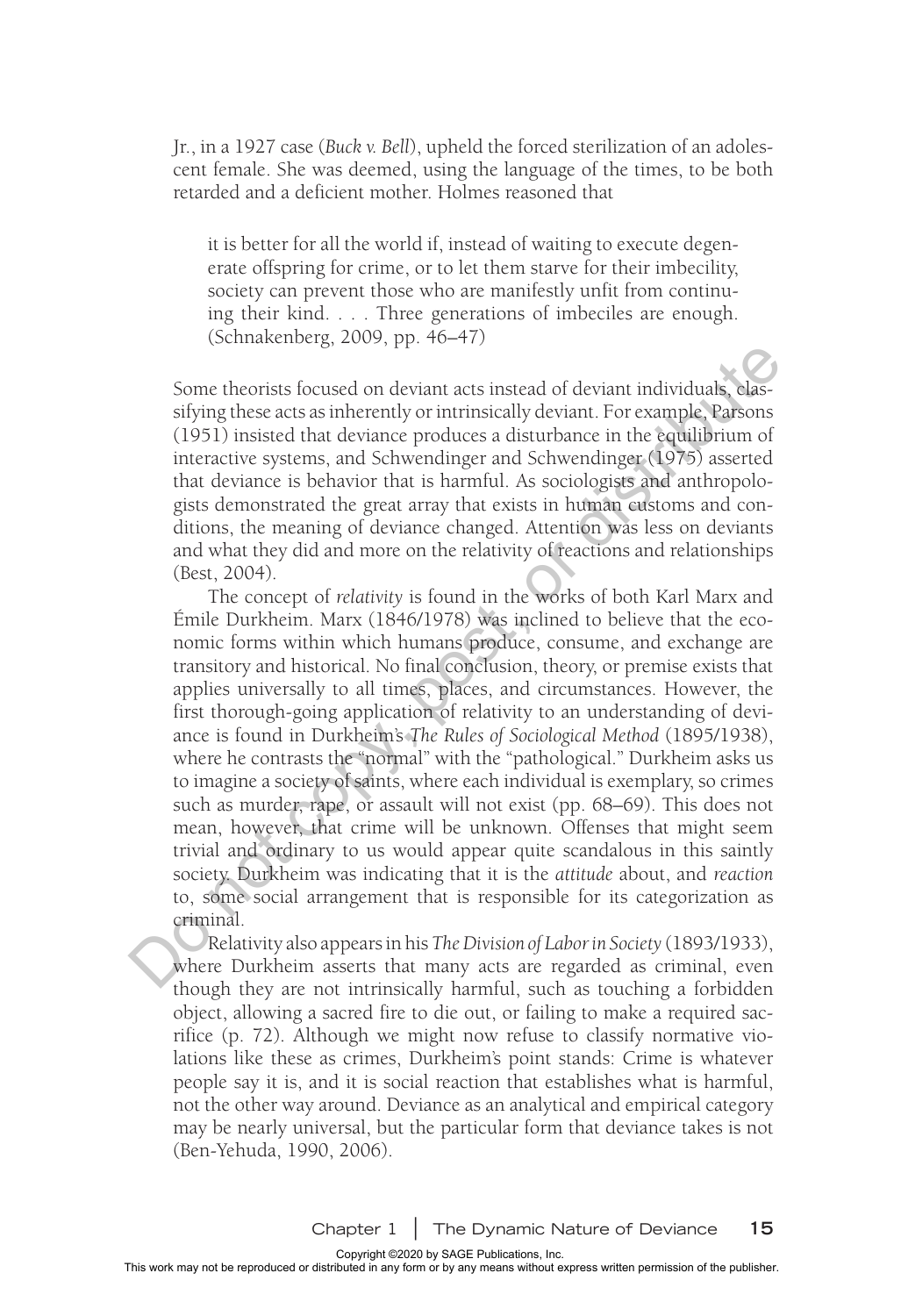#### **The Chicago School**

In the United States, a group of sociologists in the Department of Sociology at the University of Chicago were the first to use a relativistic approach to deviance. Known as the Chicago School, they were to exert a tremendous amount of influence on practically all subsequent approaches to deviance and crime that had any sociological leanings (Lanier, Henry, & Anastasia, 2015). Bernard et al. (2010) declare that the Chicago School is a gold mine that continues to enrich the study of crime even today. For representatives of the Chicago School, neither absolutes nor universal rules of human behavior existed (F. P. Williams & McShane, 2018).

The Chicago School emphasized the powerful role played by context and social setting in the creation of deviance and crime by showing that coexisting and yet incompatible subcultures could spur different ways of acting, thinking, and feeling. The Chicago School also showed that different groups could evaluate the same conduct or social arrangement in different ways. As these Chicago sociologists moved from one area to another in the urban milieu, they found different group customs and subcultural meanings. They concluded that deviance and crime were highest in zones or natural areas with the highest levels of deregulation and social disorganization.

The Chicago School, embodied particularly in the work of Edwin Hardin Sutherland (1947), clarified how differential association makes it possible for some individuals to learn things that other individuals do not. By focusing on symbolic interaction and learned behavior, Sutherland developed a social and interactive understanding of the development of crime, while he offered a contextual understanding of shared rules and social values. This transformed the meaning of social disorganization into something closer to what actually exists in the real world: differential social organization. This helped to erode even further the idea that deviants were degenerate and that deviance was inherently abnormal. representatives or the Chinge Scribot), mether absolutes for thrivestal relations of human behavior existed (E. P. Williams & McShane, 2018). The Chicago School emphasized the powerful role played by context and social set

The principal factor in understanding why some people break the law, Sutherland (1947) insisted, is to be found in the meanings or definitions they give to events in the social world. Most juvenile delinquency, for example, is learned from others with whom the juvenile has meaningful and rewarding contacts. It is rarely an outcome of fractured interpersonal relationships or a response to isolation and despair (Smångs, 2010). Having delinquent companions is one of the best and most consistent predictors of a teenager's own delinquent activity (Chapple, Vaske, & Worthen, 2014; Menard & Johnson, 2015; Warr, 1993, 2002). Delinquent acts may be an expression of *subterranean values,* such as autonomy, daring, street smartness, aggressive masculinity, and conspicuous consumption (Matza & Sykes, 1961).

Sutherland (1947) believed that face-to-face interaction was the only way that definitions favorable to violating the law could be learned. However, in this day and age, where the information superhighway is so wide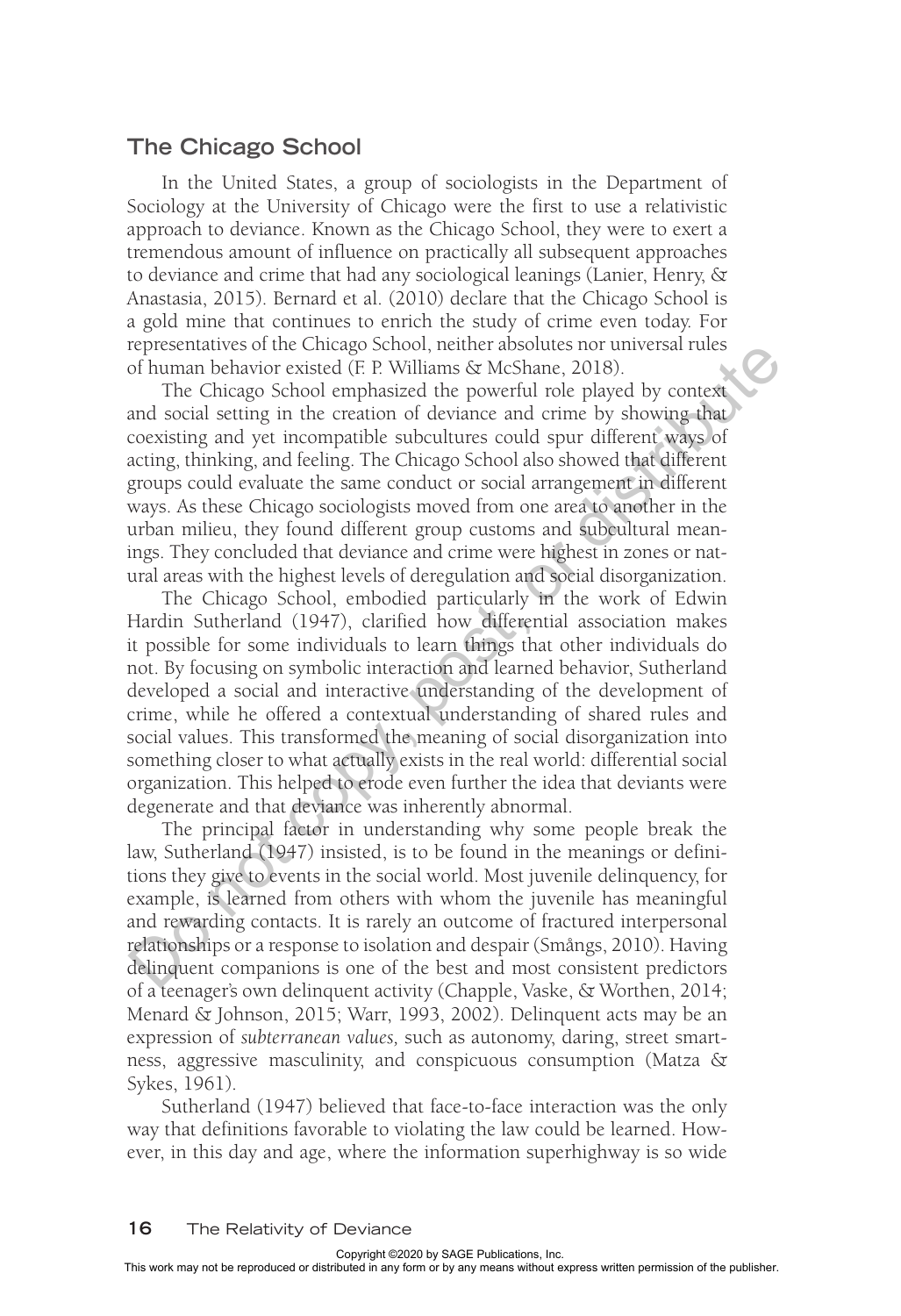and long, television, movies, and cell phones play a prominent role in our lives. Many of us are now part of *portable communities* (Chayko, 2008, p. 8), networks of interactants who are connected through online and mobile technologies, regardless of whether we meet face-to-face frequently, infrequently, or never (Ling, 2012). The chance that an individual will engage in deviant behavior is an outcome of learning favorable definitions about such behavior, the reinforcement one receives for it, and the chances that exist to observe and copy the deviance of others (Alleyne & Wood, 2014). Deviance is more likely when an individual's friends engage in it too (Tedor, 2015).

With the passage of time, Sutherland's view of learning was fleshed out by adding newly developed (and still developing) ideas from psychology and social psychology about how humans learn (Tibbetts & Hemmens, 2010). One of the more important reformulations of Sutherland's differential association theory has been done by Burgess and Akers (1966), which itself was expanded by Akers (1985). These theorists contributed additional (and valuable) information about how humans acquire deviant behaviors through imitation and vicarious learning (F. P. Williams & McShane, 2018). too (Tedor, 2015).<br>
Which he passage of time, Sutherland's view of learning was fleshed out<br>
Why diding newly developed (and still developing) ideas from psychology<br>
and social psychology about how humans learn (Tibbetts,

# **Norms and Naughtiness**

By the middle of the twentieth century, more and more sociologists had reached the conclusion that deviance was never going to be suitably understood by looking at intrinsic or essential qualities of deviants that distinguished them from nondeviants. Attitudes, behaviors, and conditions are simply too relative and dynamic to be pigeonholed into two mutually exclusive categories of normality and abnormality. The concept of *norm* was adopted as a better way—or so it seemed—to explain and understand the nature of social deviance.

William Graham Sumner's (1906) discussion of *folkways,* a type of norm, had indicated that they are inherited from the past and direct human behavior almost automatically. When rules are followed, they facilitate the adjustment of individuals to life conditions and to each other. It was an easy leap to the view that deviance is a normative departure and that norms could make anything right or wrong, depending on the particular demands of time and place (Gibbs, 1966; W. G. Sumner, 1906). Becker (1963) retained the idea of norm but changed the thinking about responsibility. It was no longer the rule breaker who was at fault for failing to follow the rules. Becker reasoned that it is the group *itself* that creates deviance by making rules whose violation qualifies as deviance, identifying rule breakers, and treating them as outsiders.

It is essential to see deviance as an outcome of a process of interaction between people, some of whom in their own interests make and enforce

Chapter 1 | The Dynamic Nature of Deviance **17**

Copyright ©2020 by SAGE Publications, Inc.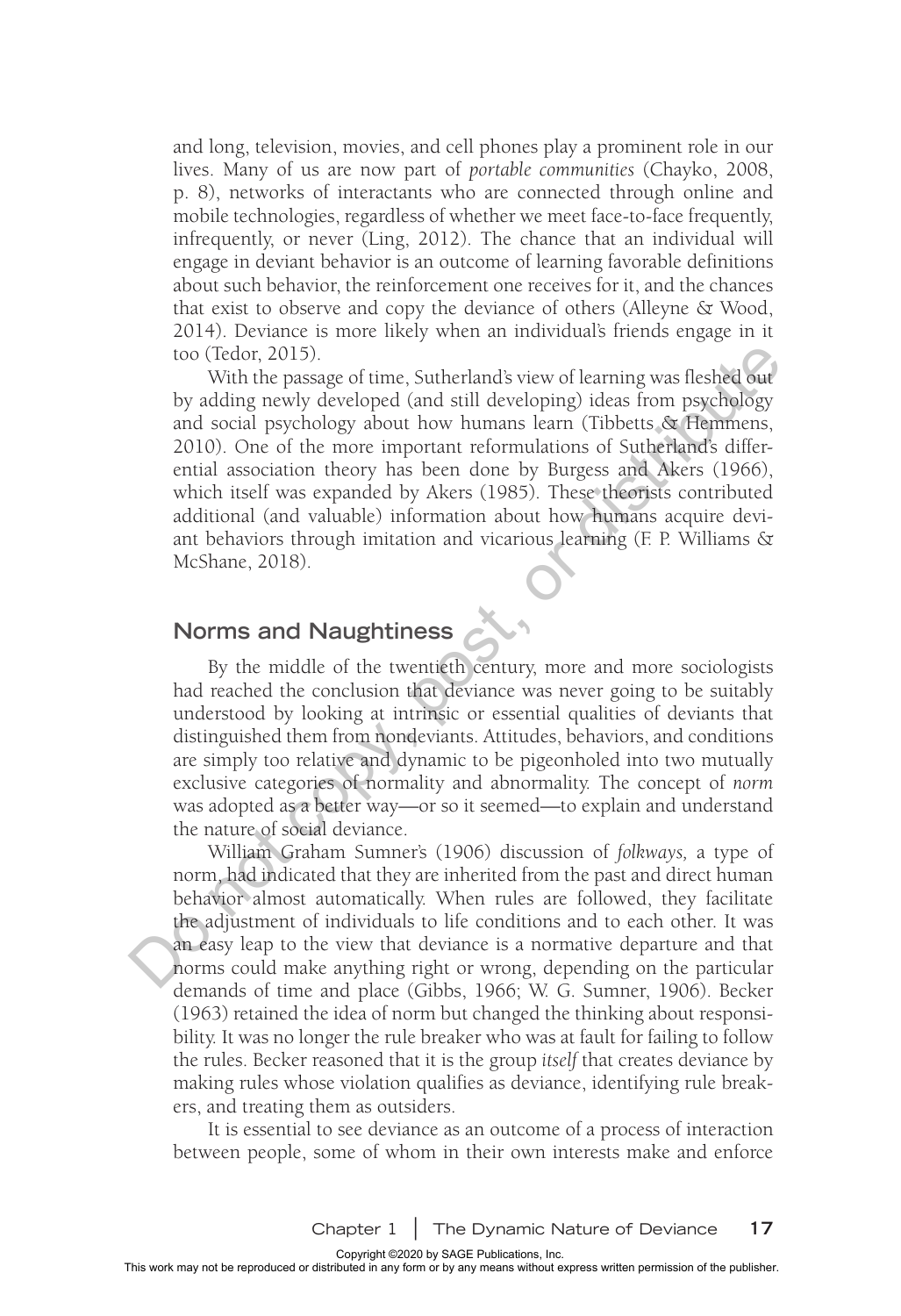rules that catch others who are doing (or being) something that gets them labeled as deviants and treated accordingly.

A successful, and enforceable, social construction of a particular label of deviance depends on the ability of one, or more, groups to use (or generate) enough power so as to enforce *their* definition and version of morality on others. . . . Deviance . . . always results from negotiations about morality *and* the configuration of power relationships. (Ben-Yehuda, 1990, pp. 6–7)

Some of these moral crusades are very successful, having enduring effects, while others are short-lived, dying quickly and with little fanfare.

No longer were norms necessarily viewed as reflective of a societywide consensus or a universal morality. C. Wright Mills (1943), one of the most influential sociologists in the history of the discipline (Oakes, 2011), showed that the prevailing norms always reflect some specific group's biased view of what is proper or improper; norms reflect the power, interests, and outlooks of the groups that create them. Under Mills's gaze, not only did norms produce efficiency and predictability in human behavior, but they also served as smokescreens to hide the wellspring of power and class interests. Norms are "propaganda for conformity," embodying and demanding adherence to standards that are biased, reflecting a confluence of class, status, and power (p. 179). Some of these moral crusades are very successful, having enduring effects.<br>
While others are short-lived, dying quickly and with little fanfare.<br>
No longer were norms necessarily viewed as reflective of a sofecular<br>
wide c

#### **The Labeling or Social Reactions Perspective**

Once theoretical explanations of deviance were sensitive to the role played by the "other" in the construction of deviance, a whole new world of possibilities was opened. It could be maintained with credibility and confidence that social control *itself* has the ironic effect of actually creating deviance and channeling the direction that it takes (Lemert, 1972). Tannenbaum (1938) insisted that social labels (and other social reactions) actually create deviance: "The process of making the criminal, therefore, is a process of tagging, defining, identifying, segregating, describing, emphasizing, making conscious and self-conscious; it becomes a way of stimulating, suggesting, emphasizing, and evoking the very traits that are complained of" (pp. 19–20). A new wrinkle had been added: The understanding of social deviance required an analysis of the processes by which persons are defined and treated *as deviant* by others. The definition of deviance changed to reflect this new understanding: "Deviance is not a property *inherent in* certain forms of behavior; it is a property *conferred upon* these forms by the audiences which directly or indirectly witness them" (Erikson, 1962, p. 308).

How can social control create deviance? One way is by naming, labeling, or categorizing some attitudes, behaviors, or conditions as types of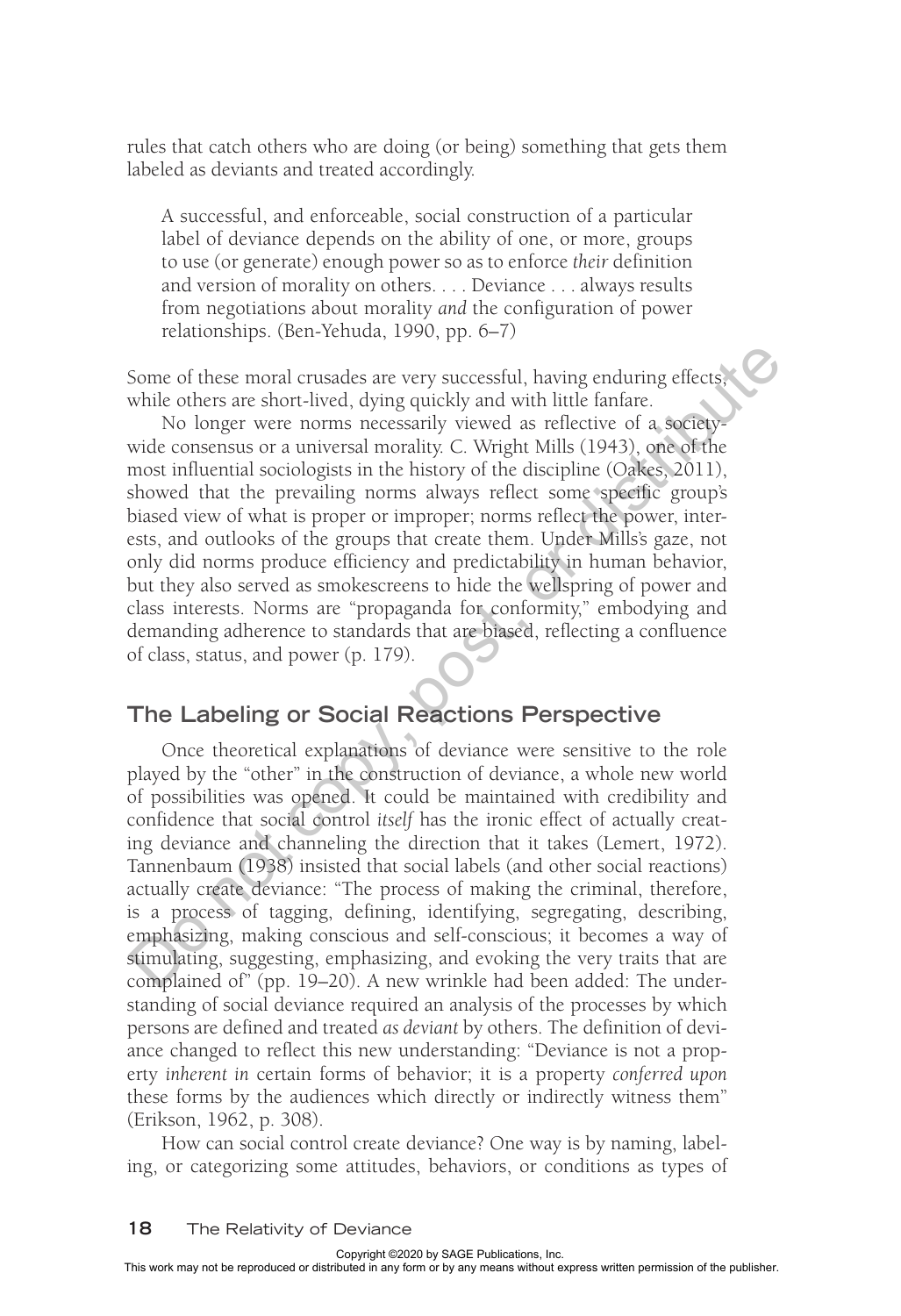deviance, separating them from other attitudes, behaviors, or conditions that are considered to be proper or even desirable.

Deviance may be conceived as a process by which the members of a group, community, or society (1) interpret behavior as deviant, (2) define persons who so behave as a certain kind of deviant, and (3) accord them the treatment considered appropriate to such deviants. (Kitsuse, 1962, p. 248)

A second possibility is that the *reactions* of other people to an individual's initial or primary deviance—what these others say, do, or believe—can powerfully impact the nature and form of all subsequent deviant behavior of the labeled individual.

[W]e start with the idea that persons and groups are differentiated in various ways, some of which result in social penalties, rejection and segregation. These penalties and segregative reactions of society or the community are dynamic factors which increase, decrease, and condition the form which the initial differentiation or deviation takes. (Lemert, 1951, p. 22)

According to Lemert's (1951, 1972) *secondary deviance proposition,* an individual's deviant behavior evolves to the point where it is constructed principally as a means of defense, attack, or adaptation to the problems created by the real or anticipated disapproving, degrading, or isolating reactions of others.

About the same time that Lemert was exploring the role of secondary processes in human deviance, Merton was exploring how collective events (i.e., human actions, decisions, or beliefs) can have unanticipated consequences. One possibility, which Merton (1948) called the "self-fulfilling prophecy" (p. 195), is that a *false* or *incorrect* definition of a situation changes subsequent events sufficiently that it actually becomes true. Students, for example, convinced that they are destined to fail an exam, become so nervous and anxious that they worry more than they study, and they do fail. Merton (1968) also acknowledged—though he spent no time developing the idea—that beliefs (and reactions based on them) can be self-destroying, an idea he credited to John Venn, a nineteenth-century logician. Merton (1948) called this a "suicidal prophecy" (p. 196). The suicidal prophecy prevents, or "kills off," the fulfillment of an outcome that would otherwise have developed. The hare in the famous fable about its race against the tortoise demonstrates a suicidal prophecy. The rabbit was so certain that it would beat the slow-moving reptile that it behaved imprudently, and it did not win the race. Another example is found in the situation where a teacher tells a student that he or she will never amount to anything, which results in the pupil working hard to prove the teacher wrong. A second possibility is that the *reactions* of other people to an individuals<br>initial or primary deviate.—what these others say, do, or believe<sup>2</sup>-can<br>powerfully impact the nature and form of all subsequent deviant behav

Chapter 1 | The Dynamic Nature of Deviance **19**

Copyright ©2020 by SAGE Publications, Inc.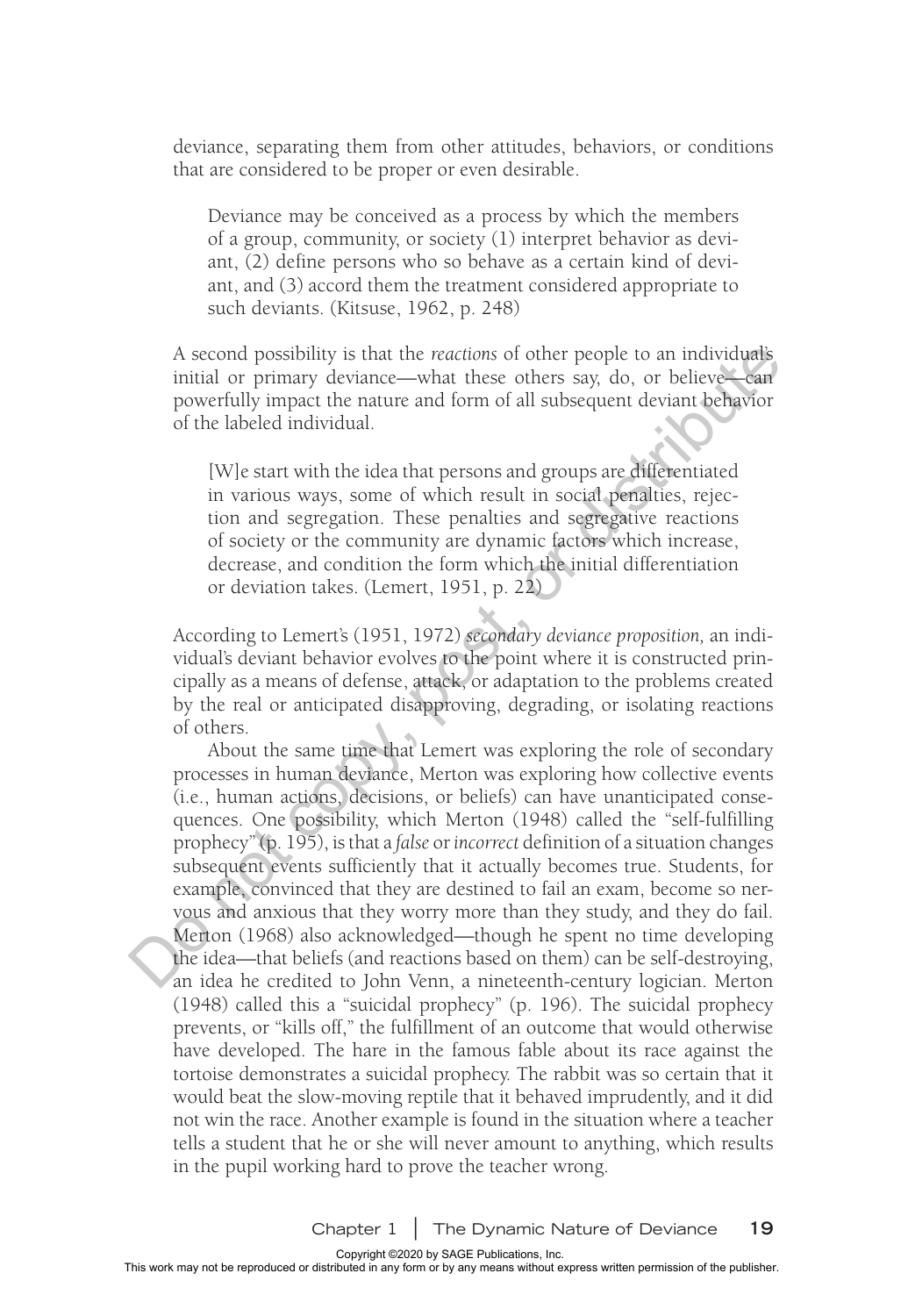These two prophecies have not been treated equally in subsequent analyses of deviance. Becker (1963), for example, only felt obliged to use a self-fulfilling prophecy in his analysis of deviant careers (failing to credit Merton when he did), ignoring the suicidal prophecy entirely. This gave the false or at least distorted impression that the only situations of importance to an analysis of deviance are when social mechanisms work together to shape individuals into the images that people have of them. Although it is true that sometimes an individual's deviance is amplified by the reactions of others, this is not the only possibility.

#### **The Normality of Deviance**

Deviance came to be viewed as an inevitable and rather ordinary feature of life in a pluralistic society, and deviants came to be viewed as more sinned against than sinning. In fact, siding with deviants became as defensible as siding with representatives of conventional society, such as police, judges, or psychiatrists. The deviant's right to be different and to be free from stigma and harassment was actively defended. Deviance was defined increasingly in political terms. Power—the power to label and the power to legitimate one's own view of proper and improper—emerged as a central explanatory variable in understanding deviance (Young, 2011). Deviance was conceptualized more than ever before as a name, label, category, definition, vocabulary, discourse, typification, or narrative that was applied to individuals and what they think, do, and are (Dellwing, 2011). It is even possible that state intervention will create more crime than it eliminates (Lilly et al., 2019; Reiman & Leighton, 2010). The Normality of Deviance<br>
Deviance<br>
Deviance<br>
Deviance<br>
Deviance and to be viewed as an inevitable and rather ordinary<br>
ture of life in a pluralistic society, and deviants came to be viewed as a<br>
netword as siding with dr

The emergence of a radical view of deviance meant that some theorists took the side of deviants with a vengeance. Not only did these theorists defend the right of deviants to be different, but they also condemned representatives of conventional society, branding them as the dangerous, odd, or misguided ones. Life in an unequal, competitive, insecure, acquisitive society, they believed, was brutalizing for some people, and brutal conditions generate brutal behaviors. Radicals viewed deviance as one of the choices that people consciously make in order to manage some of the difficulties posed for them by life in a contradictory society (Taylor, Walton, & Young, 1973). These theorists focused more on the process of law making than on law breaking. The principal reason is that they were inclined to view official definitions of crime as one of the tools that privileged and powerful groups use to maintain their own positions while restricting the social mobility and power of the less privileged (Miller, Schreck, Tewksbury, & Barnes, 2015; Quinney, 1974; Tibbetts, 2019).

Radicals insist that the control of deviants and the suppression of deviance are principal ways that threats to the economic and political systems are counteracted so that the status quo is preserved for the benefit of the privileged and powerful (Quinney, 1970, 1974; Reiman & Leighton,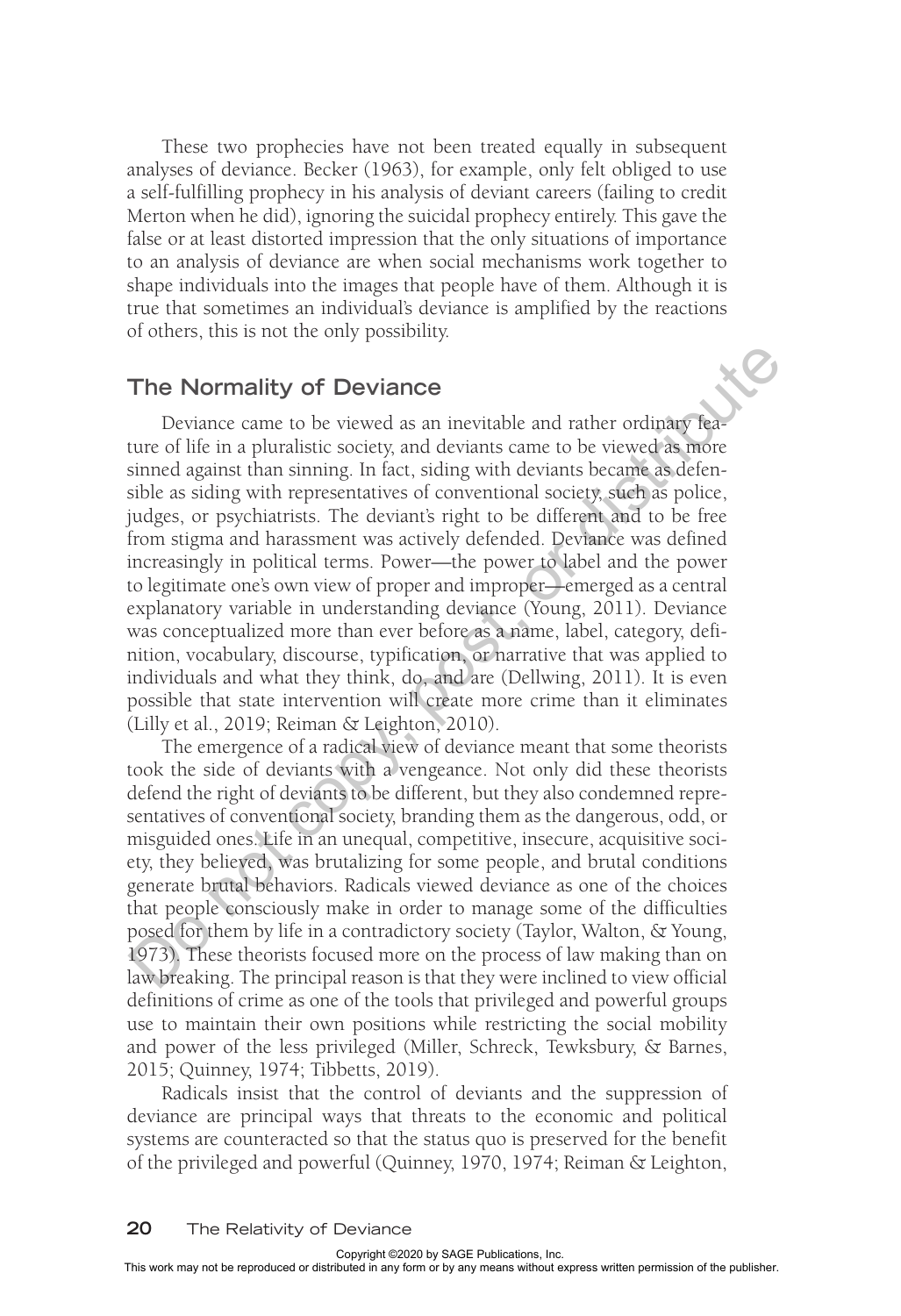2010). Quinney (1973) went so far as to claim that the really bad people in a society are those who make laws to protect their own interests and to legitimate the suppression of threatening or disliked groups. Radical deviance theorists and conflict criminologists now are inclined to use the term "postmodern" to identify their work (Cote, 2002; F. P. Williams & McShane, 2018). (Arrigo and Bernard [1997], however, concluded that postmodern criminology is an independent orientation despite having some areas of agreement with conflict criminology and radical criminology.) An important contribution to the postmodern approach is known as *cultural criminology,* whose representatives work to understand how culture and crime interpenetrate one another in a world that is unequal, exclusionary, ambiguous, and constantly changing (Ferrell, Hayward, & Young, 2015).

Postmodernists (Arrigo & Bernard, 1997; Ferrell, 1999; Henry & Milovanovic, 1991, 1996; Katz, 1988; Milovanovic, 1997) conceptualize deviance as a joint construction of social actors, and a core theme is postmodernists' refusal to reduce social deviance down to the concrete and discrete action of any one individual (Henry & Milovanovic, 1991). Postmodernists assert that the meanings, definitions, discourses, and narratives used to describe and understand both deviance and its control are always problematic and contentious, just like the social world itself (Henry & Milovanovic, 1996; Lyman & Scott, 1989). Postmodern theorists look at the linguistic constructions (i.e., words, statements, or narratives) made about social deviance and crime by influential representatives of official institutions (Lilly et al., 2019). The principal reason is that knowledge, they assert, is inseparable from language and human discourse. We must always know who the individuals are that are deciding that something is deviant, why they are making their claims about it, and their level of success in convincing others that what they claim is true (Best, 1990; Spector & Kitsuse, 1977). We must also have a clear understanding of how these discourses or narratives change those individuals who make them, as well as how they change the individuals about whom they are made (Meyer & Rohlinger, 2012). criminology, whose representatives work to understand how culture and<br>crimin interpentrate one another in a world that is unequal, exclusionary<br>ambiguous, and constantly changing (Ferrell, Hayward, & Young, 2015).<br>Postmod

Agents of social control try to make what they do to control others appear to be the only reasonable way for them to proceed, a way for them to be able to help the people being controlled to lead better, more productive lives (Coyle, 2013). This is a fiction, according to postmodernists, who believe that the primary objective of control agents is to regulate and manage any troublesome population wherever and whenever it is found. This is an enterprise in which a constellation of interlocking agencies from different institutions work together to maintain the status quo (Foucault, 1977, 2003; Henry & Milovanovic, 1991).

It may be the *functionality* of both deviance and the deviant that is a central reason for their existence. Conventional groups do many things, both intentionally and unintentionally, to ensure that deviance exists because, despite surface appearances or public proclamations, deviance contributes

Copyright ©2020 by SAGE Publications, Inc.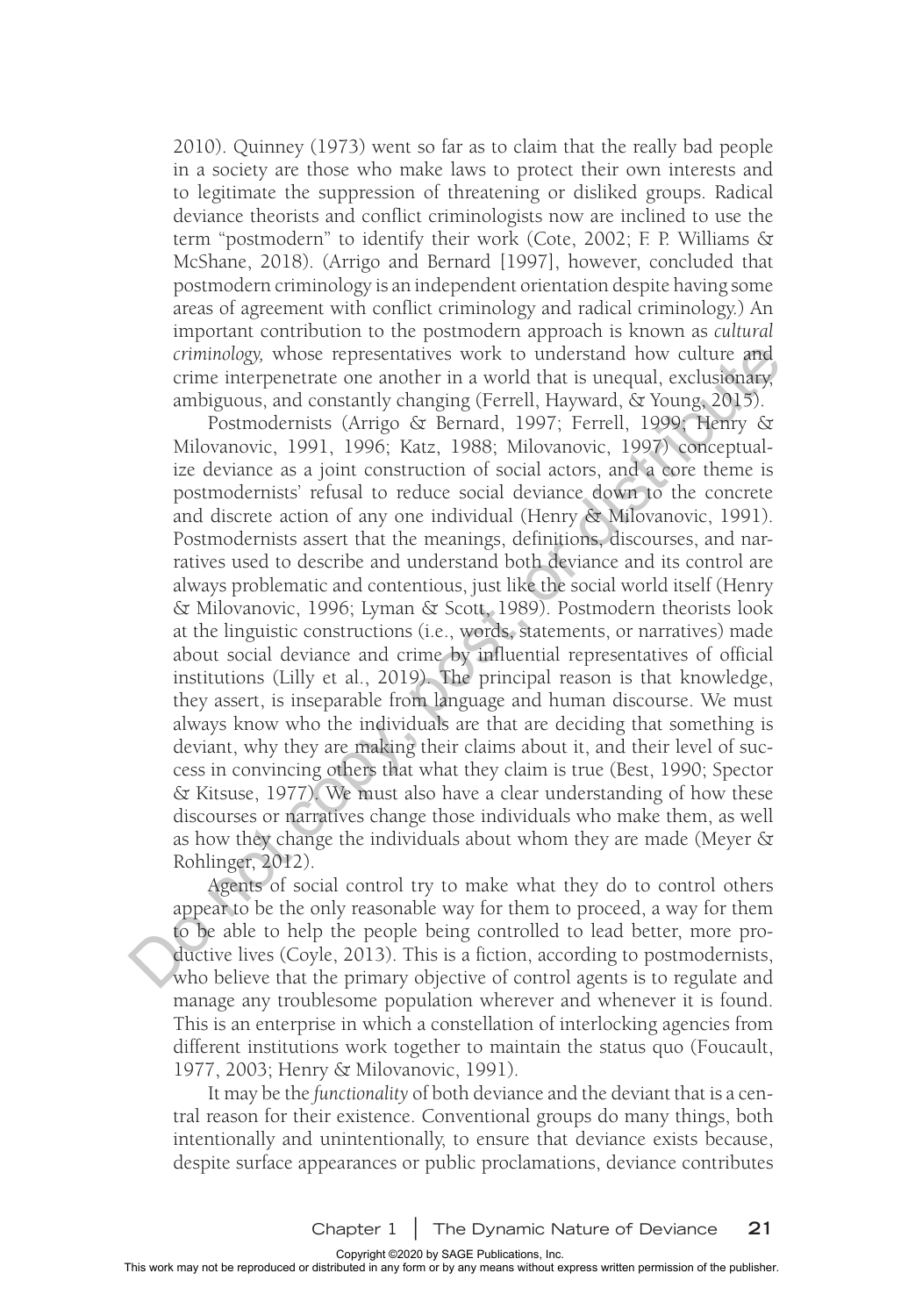in many ways to preservation of the status quo. The war on crime, for example, justifies the existence of police, courts, and prisons (Reiman & Leighton, 2010). It is the same for other kinds of deviance. Groups and organizations that have the mandate to eliminate deviance usually benefit too much from its existence to do the job well enough to make much of a difference. Deviants can be used as scapegoats to explain away continuing or worsening social problems (Gamson, 1995). Both underconformity (being too "bad") and overconformity (being too "good") can evoke negative reactions from powerful individuals when these reactors conclude that their interests are being threatened (Heckert & Heckert, 2002; Herington & van de Fliert, 2018). (Being too bad, however, is more likely to be defined as a problem than being too good.)

#### **Relativity and Social Deviance**

#### **Harm, Deviance, and Human Rights**

Preservation of basic human rights emerged as a global concern, mainly in response to the Holocaust and World War II. These rights were formalized in the Universal Declaration of Human Rights (UDHR) of the United Nations (1948). This document is premised on the idea that all human beings should have the same fundamental rights no matter where they live. The UDHR was ratified by each member country of the United Nations in 1948, and it continues to be an important standard against which human decency is measured. their interests are being threatened (Heckert & Heckert, 2002; Herington<br>
Ex van de Fliert, 2018). (Being too bad, however, is more likely to be<br>
defined as a problem than being too good.)<br> **Relativity and Social Deviance** 

Some nations further their economic, political, and cultural interests in ways that are destructive to the sanctity and well-being of people in other nations (Ritzer, 2008; Turner, 1997). In addition, the actions of some groups within a given society threaten fundamental human rights of other groups in that *same* society (Gross, 2010; Lovell, 2012). Some groups in a society are treated well by state representatives, receiving the full measure of human rights, while others in that same society are not (Berkovitch & Gordon, 2016).

We must be able to identify how and when human rights are being violated, by whom, for what reasons, and with what consequences. Attention to the existence of harm is a valuable contribution to our understanding of social deviance (Costello, 2006, 2009). It would be a mistake, however, to conclude that a harm-based conception of deviance invalidates sociological relativity. A government, because of its monopolization of power, can blame individuals for harms that are really no different from the harms imposed by the government itself (Kennedy, 1976). It can also blame individuals for harms that are really not their fault. Decisions about what qualifies as harm and who is responsible for it are often in the eye of the beholder, being subject to a great deal of manipulation and fabrication (Ghatak, 2011; Presser,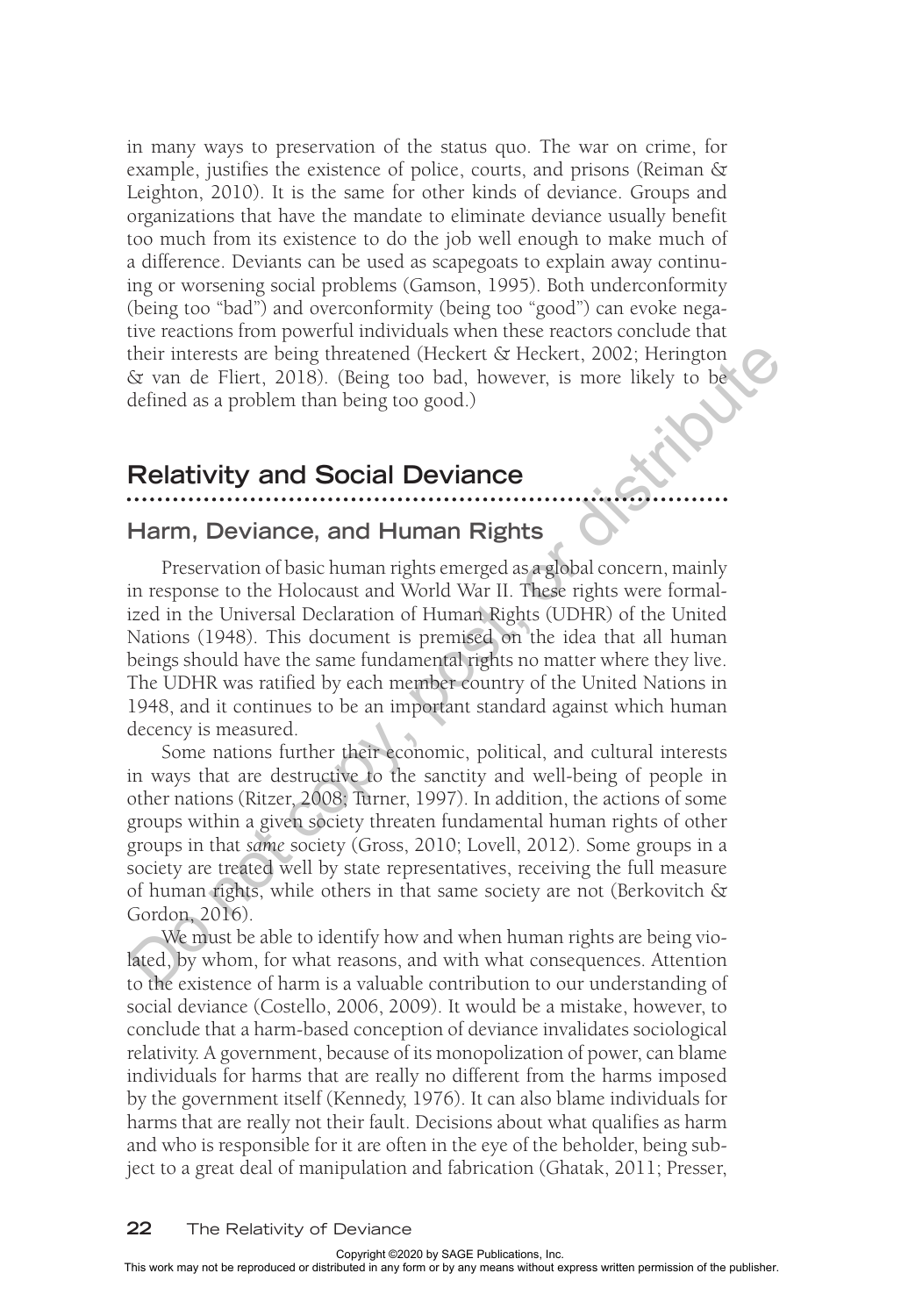2013; Savelsberg & King, 2011). Global media interests, political pressures, and diplomatic concerns coalesce to define and redefine what qualifies as a human rights or humanitarian issue (Savelsberg, 2015).

Being a relativist does not inevitably dull one's moral sensibilities, and relativists can be as passionately committed as anyone else to ending human suffering. As Berger (1963) notes, a use of relativity to better understand human experience frees no one from finding his or her own way morally. For example, even though we might be able to understand that one nation's terrorist is another nation's freedom fighter, it certainly does not mean that we must cast an approving eye toward the attacks on the World Trade Center in New York on September 11, 2001. Likewise, even though we can understand that laws against theft are culturally specific and historically based, reflecting some groups' interests and power more than others', it does not mean that we have to grin and bear it when our homes are burglarized and our possessions taken. In addition, as Berger points out, it would be "possible to be fully aware of the relativity and the precariousness of the way by which men organize their sexuality, and yet commit oneself absolutely to one's own marriage" (p. 159). We can still commit to the intellectual position of sociological relativity and yet be passionately committed to one course of action instead of another. not mean that we must cast an approving eye toward the attacks on the<br>World Trade Center in New York on September 11, 2001. Likewise, even<br>though we can understand that Maxs against theft are culturally specifie and<br>histor

Relativity does not require moral indifference, and it does not mean that we can never be upset or horrified by what we see or experience in a group or society (Goode & Ben-Yehuda, 1994). Relativity just reminds us that our personal beliefs or our cultural understandings are not necessarily found everywhere. If we condemn some practice, we must be certain that we are doing it for reasons other than our own particular ethnocentric or egocentric biases. Our biases cannot be avoided completely, it is true, but relativity allows us the best chance to recognize them for the partialities that they are. We do the "right" thing because we can, justifying it on the basis of neither nature nor necessity.

#### **The Serious Implications of Taking Relativity Seriously**

According to Matza (1969), the sociology of deviance encourages an appreciation of human diversity and a rejection of the simplistic notion that deviants are inherently pathological.

The growth of a sociological view of deviant phenomena involved, as major phases, the replacement of a correctional stance by an *appreciation* of the deviant subject, the tacit purging of a conception of pathology by new stress on human *diversity,* and the erosion of a simple distinction between deviant and conventional phenomena, resulting from more intimate familiarity with the world as it is, which yielded a more sophisticated view stressing *complexity.* (p. 10)

Chapter 1 | The Dynamic Nature of Deviance **23**

Copyright ©2020 by SAGE Publications, Inc.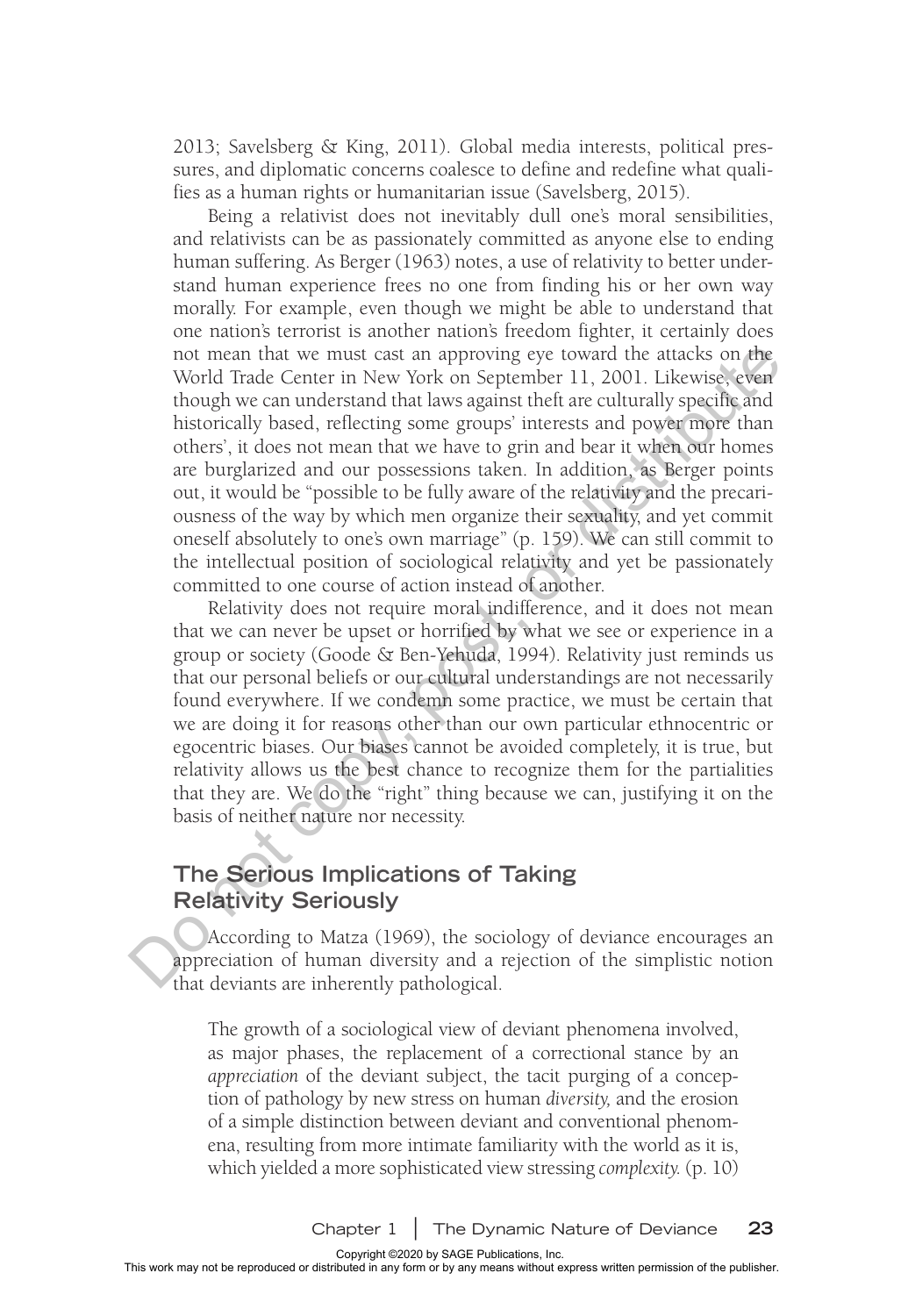Social scientists, just like the humans they study, must be able to deal with—and construct theories that make sense of—the ambiguity, uncertainty, and fluidity of social life (Crewe, 2013). Sociology itself, Goode (2003) asserts, is "wedded" to the concept of deviance. If the marriage works, it is due in no small part to the relativity that is at the core of both.

Humans have a remarkable capacity to make practically anything proper or improper as the case may be. The world is constantly in flux, and people have done, are doing, and will continue to do a multitude of things that will lead to the delight, indifference, or dismay of others (Gibbs, 1994). A colleague of mine once observed that the ties that bind traditions and customs, ways of doing things, standard notions of proper and improper—also qualify as the ties that *blind* (Winther, 1994, personal communication). Human beings assign meaning to practically everything that can be seen, felt, smelled, tasted, or heard. Once this is done, it tends to blind them to other possibilities and to alternate ways of thinking, feeling, acting, or being. One individual's object of outrage or disgust might be, and probably is, another individual's object of reverence, worship, or desire; one individual's revulsion might be another individual's attraction; and the object or objects of hatred for members of one human society just might be, and probably are, the objects of adoration for members of another society.

*Culture shock* is the feeling of disorientation or uneasiness that one might experience when traveling to a different place and being forced to accommodate to new ways of thinking, feeling, or acting. Sometimes the culture shock is mild. If you went from a hot climate, such as one finds in Southern California or Florida, to a much colder climate, such as one finds in Illinois or New York, you might experience things in the winter to which you were unaccustomed. People would appear to be dressing in unusual ways and doing unusual things, such as buying snow blowers and snow shovels, but it would be easy to adjust to these cultural changes. They would be only temporarily disorienting. What if you were told, however, that the stew you had just eaten was made with dog meat, horse meat, sheep eyes, or the flesh of recently killed rattlesnakes? How would you feel if you were told that the crunchy snack you had just eaten was not a party mix but baked locusts and termites? Could an American really keep from vomiting (or feeling extremely nauseous) if this person was told that he or she had just finished eating rotten shark flesh (a delicacy in Iceland), a stew made with buffalo penis (a dish popular in Thailand), or caterpillars (a culinary delight in Zambia)? In these cases, culture shock may be acute and quite unsettling. It is an experience that an individual does not want to remember but can never forget. (Gibbs, 1994). A colleague of mine once observed that the ties that bind—<br>traditions and customs, way of doing things, standard notions of proper-<br>and improper—also quality as the ties that *blind* (Winther, 1994, personal

Berger (1963) observed that sociological discovery is culture shock without geographical displacement. Just as travelers to another land may experience a sense of uneasiness, disorientation, or surprise when faced with people whose customs are different from their own, so can we be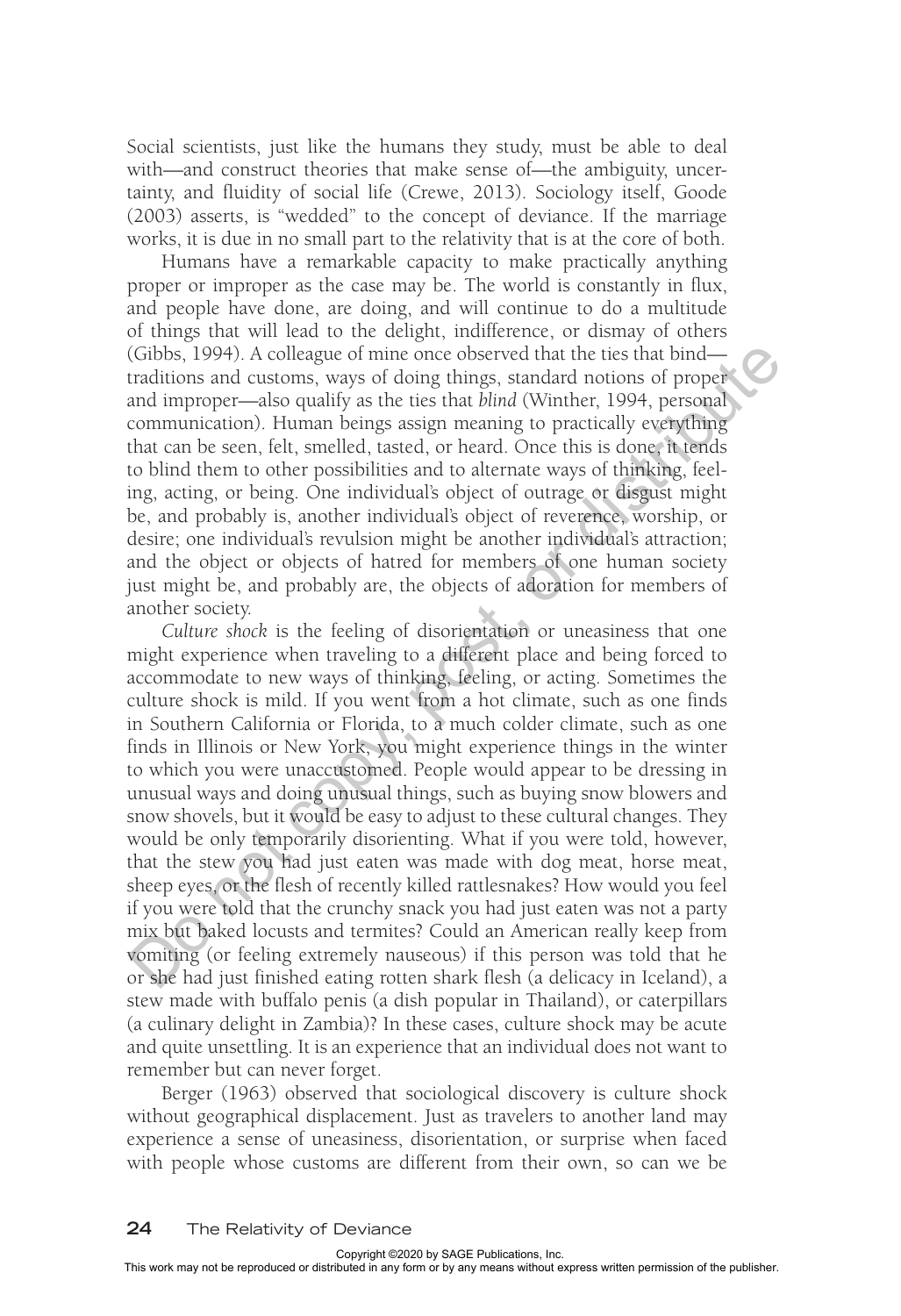shocked by seeing regular happenings in our own society in a new and disturbing way. This culture shock may propel us in the direction of greater ethnocentrism. No way, we tell ourselves, would we ever do *that;* we would have to be sick, crazy, or out of our heads. Yet we must make every effort to understand the context of action. We must understand that if we had been raised in a culture where people eat dogs, horses, sheep eyes, rattlesnakes, locusts, buffalo penises, caterpillars, rotten shark, or termites, we would, in all likelihood, be eating and enjoying them too.

Viewing deviance as something that can produce culture shock, but that is not intrinsically bad or inherently sick, is valuable. Just as we might study any form of behavior in a foreign land, we can study deviance "at home"—even in our own homes—as part of changing social relationships and alternating cultural or subcultural meaning systems. Because our goal is to understand social context and how and why behavior is defined and evaluated the way it is, we will not spend much time trying to decide if deviance is abnormal or sick, in need of cure or correction. Just as it would be too ethnocentric to conclude that eating dog meat instead of cow meat is abnormal or sick, it is too ethnocentric to conclude that people who inhale certain kinds of substances (e.g., marijuana) are more abnormal or sicker than people who inhale other kinds of substances (e.g., tobacco). Deviance in practically all its forms is a normal feature of human societies, and we must fight the temptation to equate deviance with disease, abnormality, or degeneracy. Some deviance is unsettling or shocking to people who are unfamiliar with it, but this does not mean that deviance is essentially or necessarily sick, abnormal, or degenerate everywhere and at all times. that is not intrinsically bad or inherently sick, is valuable. Just as we might<br>study any form of behavior in a foreign land, we can study devained<br>as home"—even in our own homes—as part of changing social relationships<br>an

# **Whose Side Are We On?**

The concept of sentimentality (Becker, 1963, 1964, 1967) offers a powerful reminder that sides exist in deciding who or what is deviant, and it matters greatly whose side is taken. Becker (1964) defined *sentimentality* as a disposition on the part of a researcher to leave certain variables in a research problem unexamined or to refuse to consider alternate views of some social happening or distasteful possibilities. Becker borrowed the term from Freidson's (1961) study of physicians and their patients. Freidson was willing to give credibility and authority to patients' views of their physicians even when those views were at odds with what physicians thought of themselves. Sides exist even in the seemingly straightforward relationship between physician and patient, and it is possible that a patient's view is more credible and correct than the physician's.

Sometimes, a researcher's bias is to side with representatives of the official world (e.g., police, judges, or psychiatrists), in which case he or she is adopting *conventional sentimentality*; at other times, a researcher's

Chapter 1 | The Dynamic Nature of Deviance **25**

Copyright ©2020 by SAGE Publications, Inc.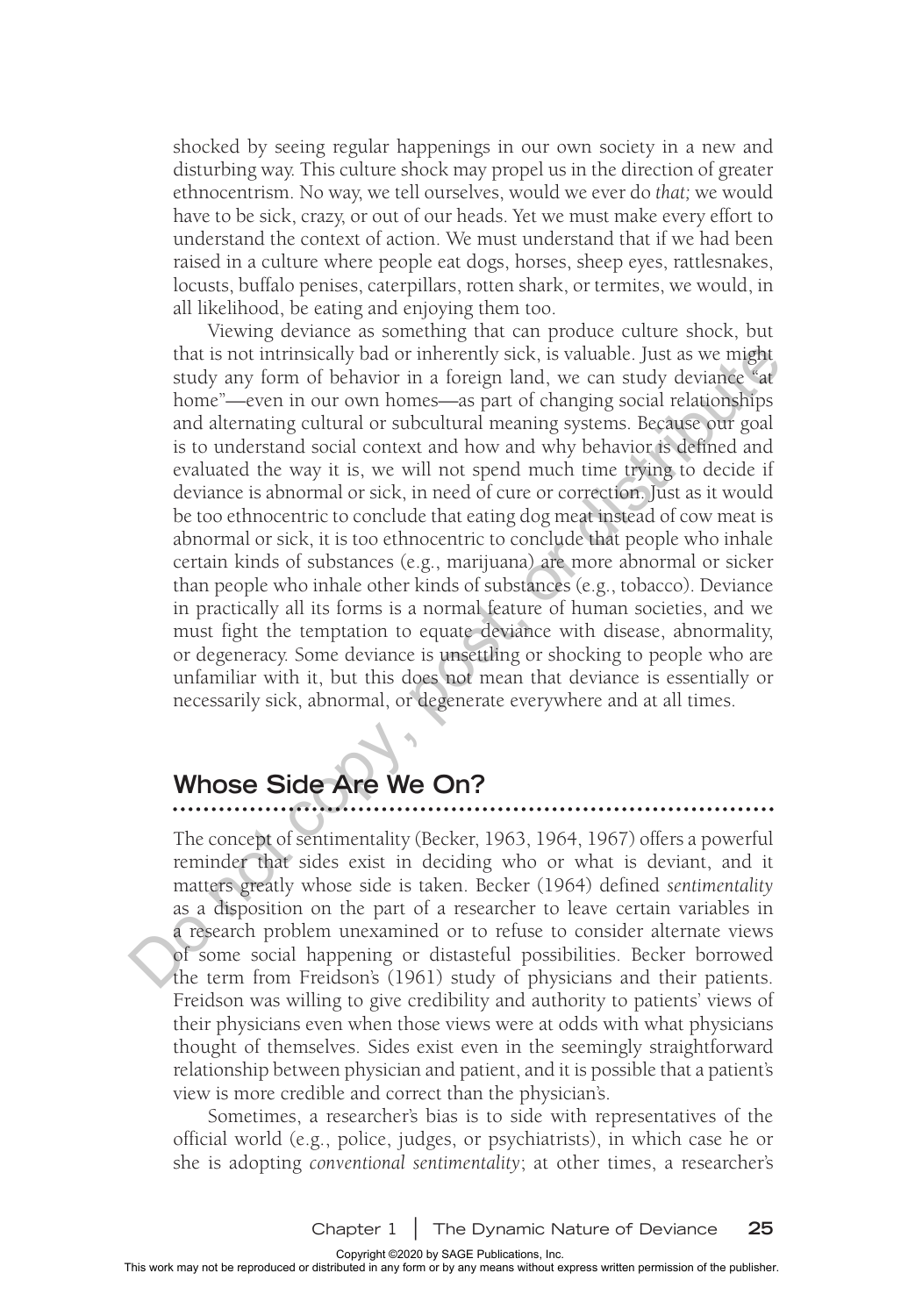bias is to side with representatives of deviant worlds (e.g., criminals or the mentally ill), in which case he or she is adopting *unconventional sentimentality* (Becker, 1964, p. 5). Researchers are sentimental when they overidentify with either conventional or unconventional human beings only because they do not want to face the possibility that some cherished sympathy of theirs could be shown to be untrue (Becker, 1967). Alternation between these two different sides will increase the chances of developing an actor-relevant, empirically correct understanding of both rule breakers *and* rule makers.

Social scientists are required by the demands of their disciplines to understand as fully as possible the social systems they are studying. This means that they will almost always have to uncover and critically evaluate the myths, ideologies, and verbal smoke screens that humans use to hide, distort, or legitimate whatever they are doing (Berger, 1963). Carried to extremes, romanticizing or glorifying diversity will have the unfortunate outcome of making it more difficult to see and deal with the extreme suffering that deviance can cause in the lives of people who are adversely affected by it. We must not be relativistic in the extreme, because it would hamper our ability to understand social deviance (Goode, 2015; Rafter, 1992).

The social construction of values and norms is often accidental and arbitrary, it is true, but it is also (or can be) rational and reasonable (Bloom, 1987). By restricting ourselves to one particular group and time, the acts, attributes, ideas, and identities can be ranked in some rough fashion from good to bad, appropriate to inappropriate, or injurious to benign. To act as if it is unimportant exactly *what* attitudes, behaviors, and conditions individuals profess, display, or have would be a mistake. Feeding a dead chicken to an alligator is identifiably different from, and morally superior to, feeding your infant son to it. The issue gets murky, however, when you try to compare customs from different cultures and subcultures or time periods to one another along some universal dimension of goodness and badness. What one group calls a "freedom fighter" or "martyr," another group calls a "terrorist," and it does little good to try to figure out who is right, independent from a consideration of who exactly is making the determination and why. Social scientists are required by the demands of their disciplines to<br>
understand as fully as possible the social systems they are entidying. This<br>
unears that they will almost always have to uncover and critically evaluat

The concept of relativity, which was developed partly to encourage an awareness of, and respect for, human variability and diversity, has returned to haunt us. Relativity has been used to justify the differential treatment of indigenous groups, women, and minorities, as well as to excuse human rights abuses (Moyn, 2010; Nagengast, 1997). Countries that violate the human rights of their populations most often are the ones that justify their actions in the international arena by claims of sovereignty and cultural relativity. Their rulers defend practices such as corporal or capital punishment, the abuse of women (including genital mutilation), sexism and racism, and violence by asserting that their critics are ethnocentric or indifferent to the integrity of local customs.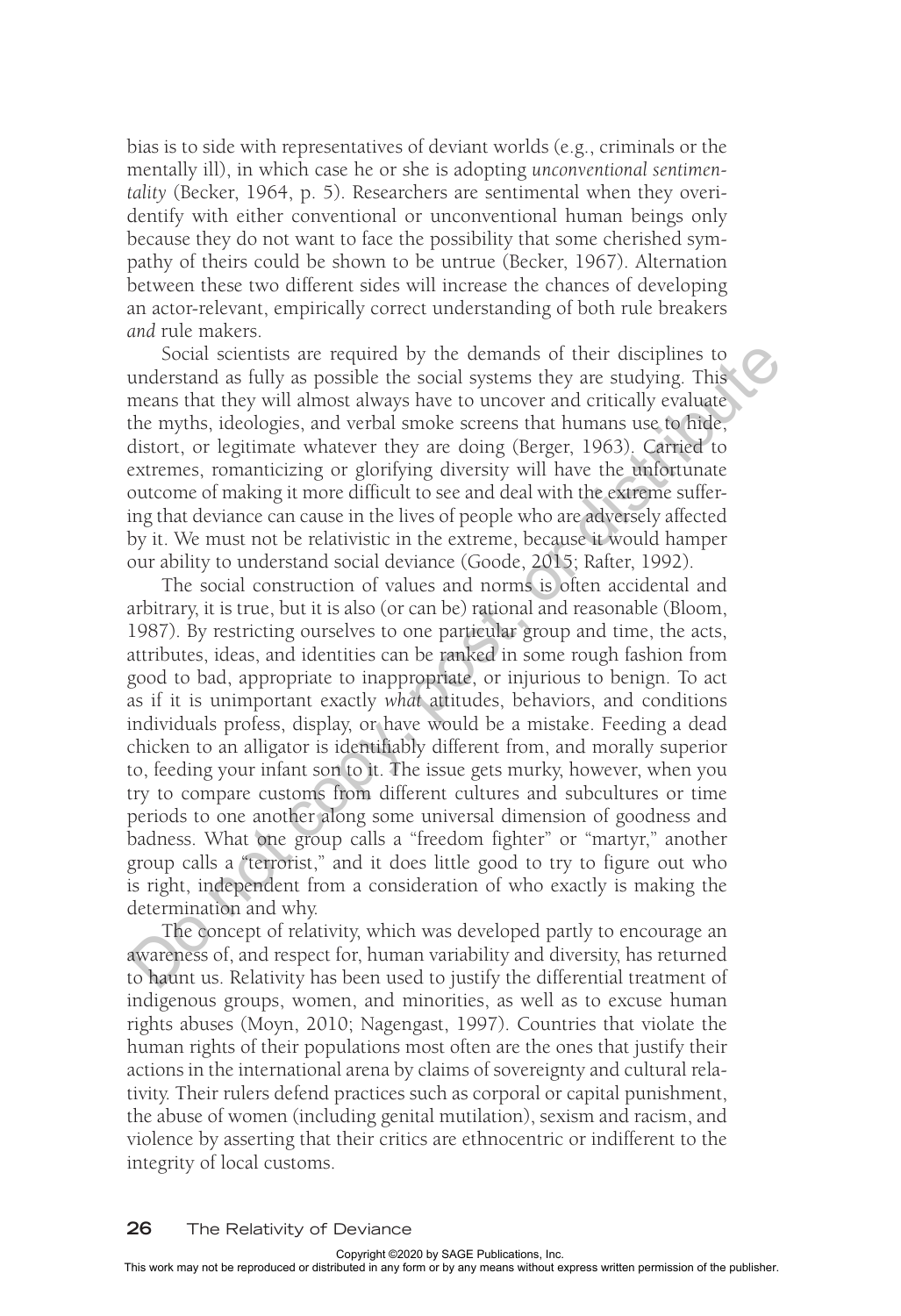Self-interest can be masked as the common good, and socially constructed roles can serve as alibis for acts of personal cruelty or cowardice (Berger, 1963). It is quite proper—and not at all inconsistent with sociological relativity—to be critical of sovereign nations whenever they have institutionalized practices that interfere with human rights for reasons unrelated to community survival or the safety and security of their citizens. Customs that are a product of ideological thinking (e.g., male dominance) or stark economic inequalities are the ones that are most in need of a relativist analysis.

# **Conclusions**

Understandings of deviance have evolved over time. Early views were based on a belief that intrinsic characteristics separated both deviants and deviance from their opposites. They assumed that deviance is what abnormal people do. Attention ultimately shifted to norms and then to labels and social reactions. Social deviance came to be viewed as a regular feature of life in a pluralistic society that could be caused by social control itself. Deviance emerges from social differentiation, social conflict, and social disagreement; the meanings of deviance are always problematic and contentious.

A great deal of diversity can be found as we move from society to society or group to group. Relativity is a way of examining standards and customs by understanding their context. Deviance, like beauty, is in the eye of the beholder. It exists because some groups decide that other groups ought not to be doing and being what they are, in fact, doing and being. Deviance results from dynamic relationships among many people; it is not an unchanging or immutable trait with intrinsic or inherent qualities. We must remember that all things are transitory and impermanent, including human understandings about proper and improper ways of acting, thinking, feeling, and being. **Conclusions**<br>
Understandings of deviance have evolved over time. Party views were<br>
based on a belief that intrinic characteristics separated both deviants and<br>
deviance from their opposites. They assumed that deviance is

The author Victor Hugo claimed that nothing is as powerful as an idea whose time has come. This is certainly true for sociological relativity. Sometimes, examples of deviance will be found—glaring examples of inhumanity and incivility—that will shock our sensibilities so much that we will be inclined toward intolerance and a quest for harsher and swifter penalties for deviants. Some individuals or groups will do things that are so harmful or outlandish that they push practically everyone else into a strong defense of the status quo and conventional morality. However, it is relativity that offers social scientists—especially sociologists—the best hope for understanding the social construction of both reality and social deviance.

Sociological relativity is just too powerful an idea and too much a part of what makes the sociological imagination important and valuable for it

Chapter 1 | The Dynamic Nature of Deviance **27**

Copyright ©2020 by SAGE Publications, Inc.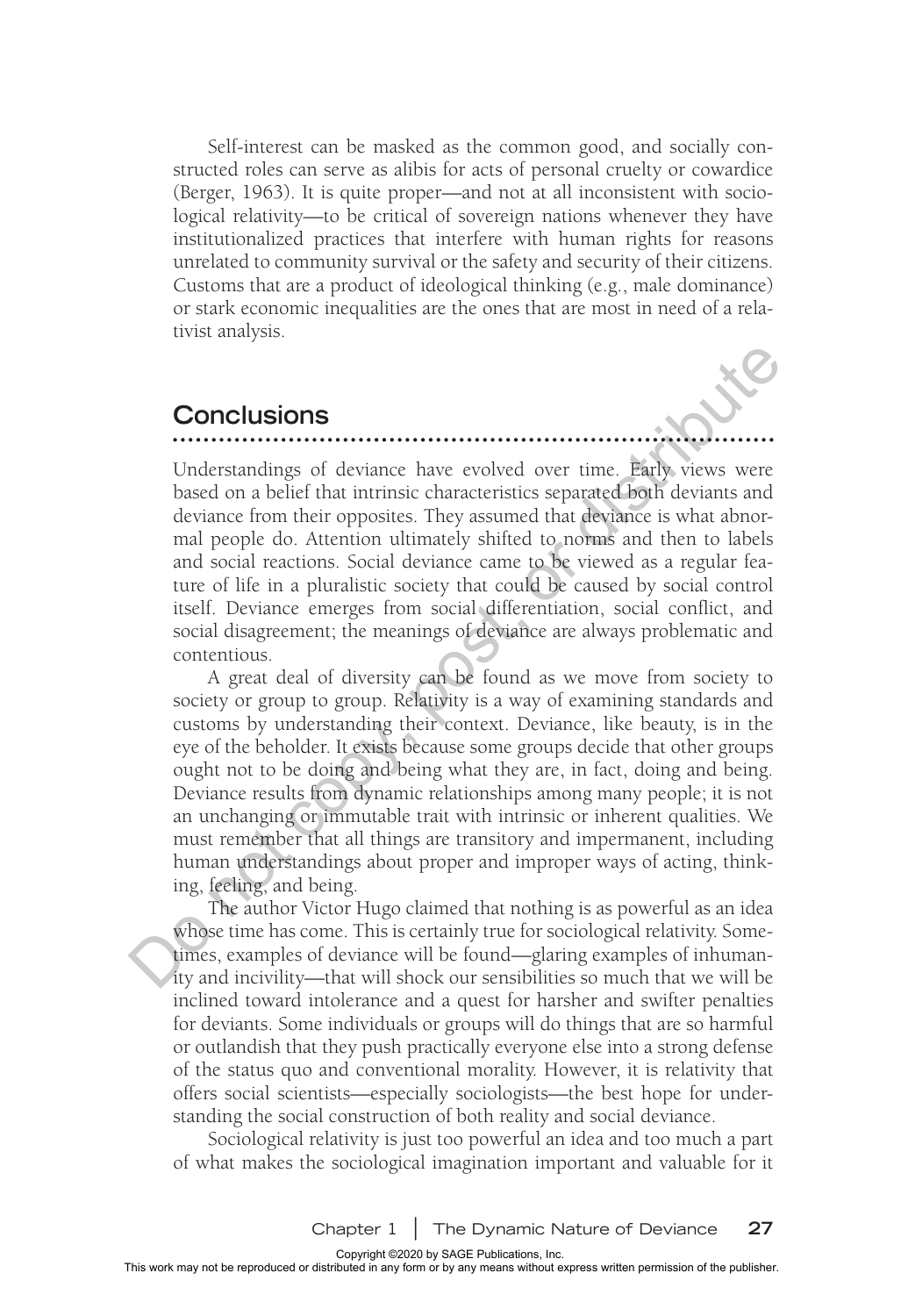to be dumped in the intellectual waste bin. A relativistic approach to social deviance will enrich us in countless ways. Sociological relativity's vision of society (socially constructed), vision of human nature (broad and flexible), scientific methodology (actor-relevant and empathic), and moral stance (unsentimental) all offer great power and potential to anyone who wants to understand the world better.

## **REFERENCES**

- Adler, P., & Adler, P. (2006). The deviance society. *Deviant Behavior, 27*, 129–148.
- Adler, P., & Adler, P. (2009). Defining deviance. In P. Adler & P. Adler (Eds.), *Constructions of deviance: Social power, context, and interaction* (6th ed., pp. 11–15). Belmont, CA: Thomson/Wadsworth.
- Akers, R. L. (1985). *Deviant behavior: A social learning approach* (3rd ed.). Belmont, CA: Wadsworth.
- Alleyne, E., & Wood, J. L. (2014). Gang involvement: Social and environmental factors. *Crime & Delinquency, 60,* 547–568.
- Arrigo, B. A., & Bernard, T. J. (1997). Postmodern criminology in relation to radical and conflict criminology. *Critical Criminology, 8,* 39–60.
- Baker, J. O., Bader, C. D., & Hirsch, K. (2015). Desecration, moral boundaries, and the movement of law: The case of Westboro Baptist Church. *Deviant Behavior, 36,* 42–67. **REFERENCES Compared Comparison**<br>
Adler, P., & Adler, P. (2006). The deviance society. *Deviant Behavior*, 27;<br>
129–148.<br>
Adler, P., & Adler, P. (2009). Defining deviance. In P. Adler & P. Adler<br>
(Eds.), *Constructions of*
- Barrett-Fox, R. (2016). *God hates: Westboro Baptist Church, American nationalism, and the religious right.* Lawrence: University Press of Kansas.
- Bauman, Z. (1991). *Modernity and ambivalence*. Cambridge, UK: Polity Press.
- Bauman, Z. (2006). *Liquid fear*. Cambridge, UK: Polity.
- Bauman, Z. (2011). *Culture in a liquid modern world* (L. Bauman, Trans.). Cambridge, UK: Polity.
- Bauman, Z., & May, T. (2001). *Thinking sociologically* (2nd ed.). Oxford, UK: Blackwell.
- Becker, H. (1963). *Outsiders: Studies in the sociology of deviance.* New York: Free Press.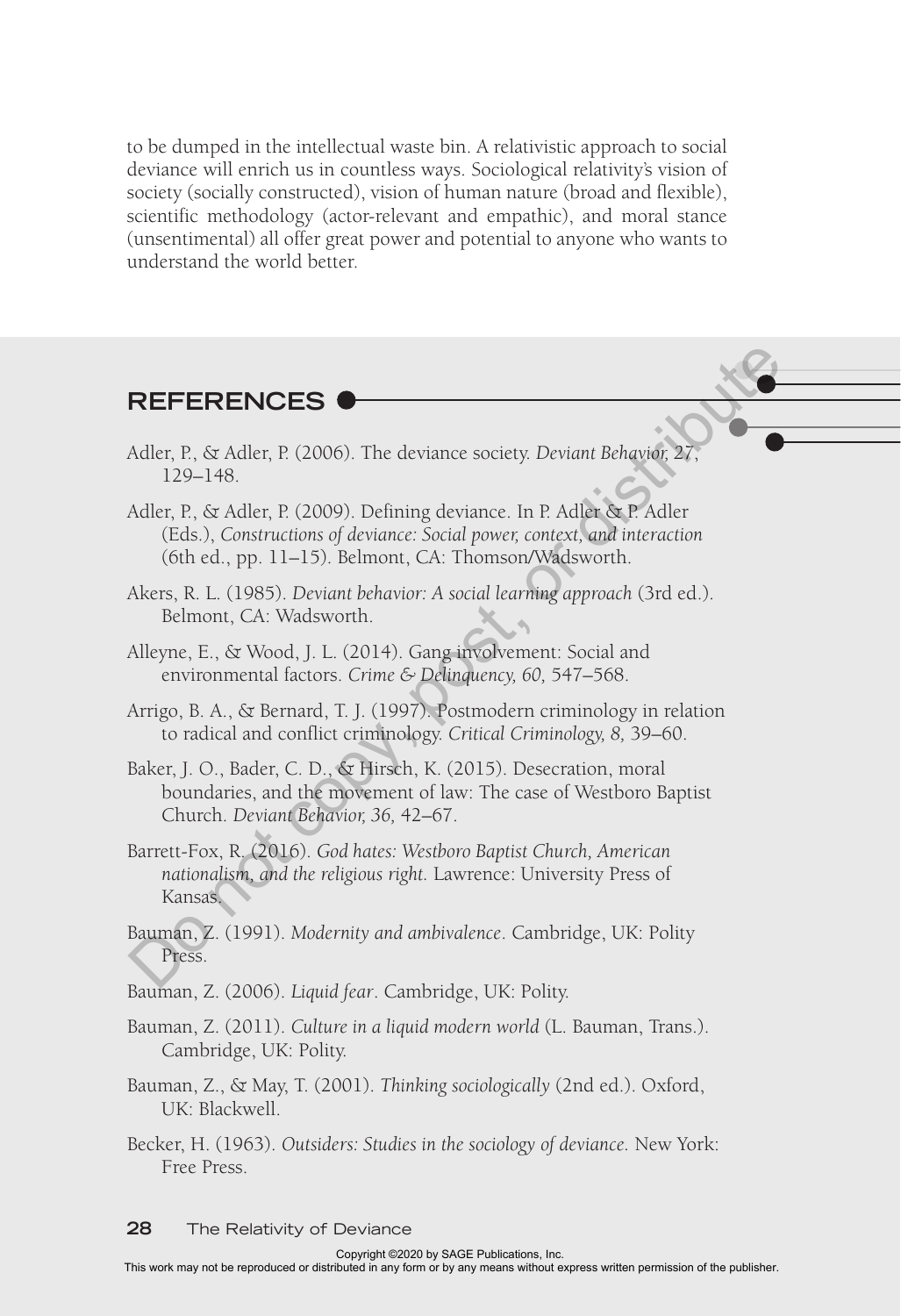- Becker, H. (1964). Introduction. In H. Becker (Ed.), *The other side: Perspectives on deviance* (pp. 1–6). New York: Free Press.
- Becker, H. (1967). Whose side are we on? *Social Problems, 14,* 239–247.
- Becker, H. (1973). Labeling theory reconsidered. In H. Becker (Ed.), *Outsiders: Studies in the sociology of deviance* (pp. 177–212). New York: Free Press.
- Becker, H. (1982). Culture: A sociological view. *Yale Review, 71,* 513–527.
- Ben-Yehuda, N. (1990). *The politics and morality of deviance: Moral panics, drug abuse, deviant science, and reversed stigmatization.* Albany: State University of New York Press. Ben-Yehuda, N. (1990). The politics and morality of deviance: Moral panics,<br>
drug abuse, deviant science, and reversed stigmatization. Albany: State<br>
University of New York Press.<br>
Ben-Yehuda, N. (2006). Contextualizing d
	- Ben-Yehuda, N. (2006). Contextualizing deviance within social change and stability, morality, and power. *Sociological Spectrum, 26,* 559–580.
	- Berger, P. (1963). *Invitation to sociology: A humanistic perspective.* Garden City, NY: Anchor Books.
	- Berger, P., & Luckmann, T. (1966). *The social construction of reality.* Garden City, NY: Anchor Books.
	- Berkovitch, N., & Gordon, N. (2016). Differentiated decoupling and human rights. *Social Problems, 63,* 499–512.
	- Bernard, T. J., Snipes, J. B., & Gerould, A. L. (2010). *Vold's theoretical criminology* (6th ed.). New York, NY: Oxford University Press.
	- Best, J. (1990). *Threatened children: Rhetoric and concern about child victims.* Chicago, IL: University of Chicago Press.
	- Best, J. (2004). *Deviance: Career of a concept.* Belmont, CA: Thomson/ Wadsworth.
	- Blackman, S. (2014). Subculture theory: An historical and contemporary assessment of the concept for understanding deviance. *Deviant Behavior, 35,* 496–512.
	- Bloom, A. (1987). *The closing of the American mind.* New York, NY: Simon & Schuster.

Buck v. Bell, 274 U.S. 200 (1927).

- Burgess, R. L., & Akers, R. L. (1966). A differential association-reinforcement theory of criminal behavior. *Social Problems, 14,* 128–147.
- Busch, L. (2011). *Standards: Recipes for reality.* Cambridge: MIT Press.

Chapple, C., Vaske, J., & Worthen, M. G. F. (2014). Gender differences in associations with deviant peer groups: Examining individual, interactional, and compositional factors. *Deviant Behavior, 35,* 394–411.

Copyright ©2020 by SAGE Publications, Inc.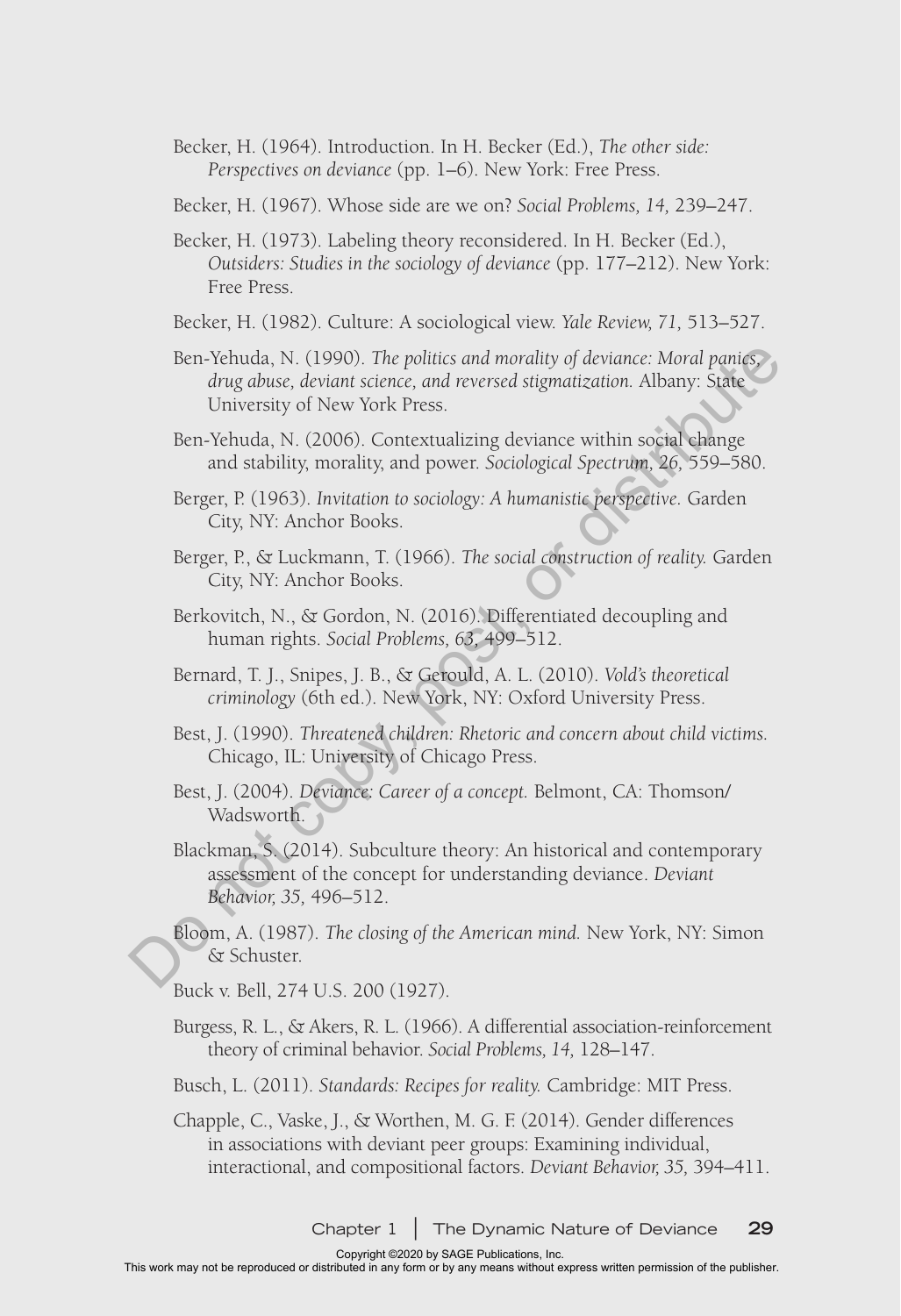- Chayko, M. (2008). *Portable communities: The social dynamics of online and mobile connectedness*. New York: State University of New York Press.
- Cohen, A. (1974). *The elasticity of evil: Changes in the social definition of deviance.* Oxford, UK: Blackwell.
- Costello, B. (2006). Cultural relativism and the study of deviance. *Sociological Spectrum, 26*, 581–594.
- Costello, B. (2009). Against relativism: A harm-based conception of deviance. In P. Adler & P. Adler (Eds.), *Constructions of deviance: Social power, context, and interaction* (6th ed., pp. 46–52). Belmont, CA: Thomson/Wadsworth.
- Cote, S. (Ed.). (2002). *Criminological theories: Bridging the past to the future.* Thousand Oaks, CA: Sage.
- Coyle, M. J. (2013). *Talking criminal justice: Language and the just society.* New York, NY: Routledge.
- Crewe, D. (2013). *Becoming criminal: The socio-cultural origins of law, transgression, and deviance.* Hampshire, UK: Palgrave Macmillan.
- Cronk, L., & Leech, B. L. (2013). *Meeting at Grand Central: Understanding the social and evolutionary roots of cooperation.* Princeton, NJ: Princeton University Press.
- Danesi, M. (2010). *Geeks, goths, and gangstas: Youth culture and the evolution of modern society*. Toronto, Ont., Canada: Canadian Scholars' Press.
- Dellwing, M. (2011). Truth in labeling: Are descriptions all we have? *Deviant Behavior, 32*, 653–675.
- Demerath, L. (2014). *Explaining culture: The social pursuit of subjective order.* Lanham, MD: Lexington Books.
- Devroye, J. (2010). The rise and fall of the American Institute of Criminal Law and Criminology. *Journal of Criminal Law & Criminology, 100,* 7–32. devalue. In P. Adeler Y. P. Adeler Cats.), Constructions of avvalue. Collamore power, context, and interaction (6th ed., pp. 46–52). Belmont, CA:<br>
Thomson/Wadsworth.<br>
Cote, S. (Ed.), (2002). Criminological theories: Bridgi
- Douglas, J., Rasmussen, P., & Flanagan, C. (1977). *The nude beach.* Beverly Hills, CA: Sage.
- Durkheim, É. (1933). *The division of labor in society* (G. Simpson, Trans.). New York: Free Press. (Original work published 1893)
- Durkheim, É. (1938). *The rules of sociological method* (8th ed.; G. Catlin, Ed.; S. Solovay & J. Mueller, Trans.). New York: Free Press. (Original work published 1895)
- Edgerton, R. (1992). *Sick societies: Challenging the myth of primitive harmony.* New York: Free Press.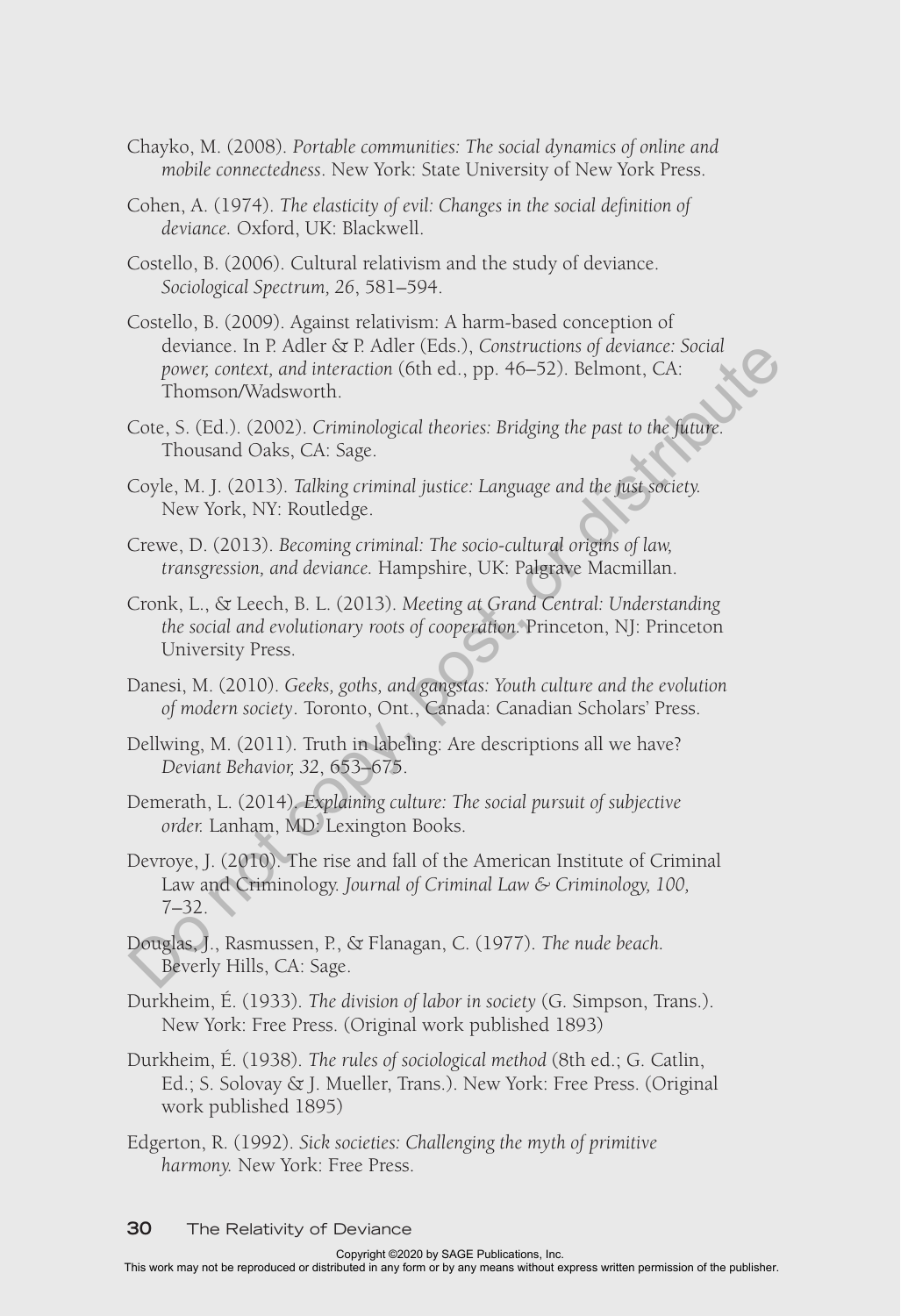- Erikson, K. (1962). Notes on the sociology of deviance. *Social Problems, 9,* 307–314.
- Ferrell, J. (1993). *Crimes of style: Urban graffiti and the politics of criminality.* Boston: Northeastern University Press.
- Ferrell, J. (1999). Cultural criminology. *Annual Review of Sociology, 25,* 395–418.
- Ferrell, J., Hayward, K., & Young, J. (2015). *Cultural criminology: An invitation* (2nd ed.). Thousand Oaks, CA: Sage.
- Fish, S. (2001, October 15). Condemnation without absolutes. *New York Times,* p. A23.
- Forsyth, C. (1992). Parade strippers: A note on being naked in public. *Deviant Behavior, 13,* 391–403.
- Foucault, M. (1977). *Discipline and punish: The birth of the prison* (A. Sheridan, Trans.). New York: Pantheon.
- Foucault, M. (2003). *Abnormal: Lectures at the Collège de France* (V. Marchetti & A. Salomoni, Eds.; G. Burchell, Trans.). New York, NY: Picador.
- Freidson, E. (1961). *Patients' view of medical practice.* New York, NY: Russell Sage Foundation.
- Gamson, W. (1995). Hiroshima, the Holocaust, and the politics of exclusion (1994 presidential address). *American Sociological Review, 60*, 1–20. invitation (2nd ed.). Inousand Oaks, CA: Sage.<br>
Fish, S. (2001), October 15). Condemnation without absolutes. New York<br>
Times, p. A23.<br>
Forsyth, C. (1992). Parade strippers: A note on being naked in public.<br>
Doctault, M. (
	- Geertz, C. (1973). *The interpretation of cultures: Selected essays.* New York, NY: Basic Books.
	- Ghatak, S. (2011). *Threat perceptions: The policing of dangers from eugenics to the war on terrorism.* Lanham, MD: Lexington Books.
	- Gibbs, J. (1966). Conceptions of deviant behavior: The old and the new. *Pacific Sociological Review, 9,* 9–14.
	- Gibbs, J. (1994). *A theory about control.* Boulder, CO: Westview Press.
	- Gladwell, M. (2005). *Blink: The power of thinking without thinking.* New York, NY: Little, Brown.
	- Goffman, E. (1961). *Asylums.* Garden City, NY: Doubleday.
	- Goffman, E. (1963). *Stigma: Notes on the management of spoiled identity.* Englewood Cliffs, NJ: Prentice Hall.
	- Goode, E. (2003). The MacGuffin that refuses to die: An investigation into the condition of the sociology of deviance. *Deviant Behavior, 24,* 507–533.

Copyright ©2020 by SAGE Publications, Inc.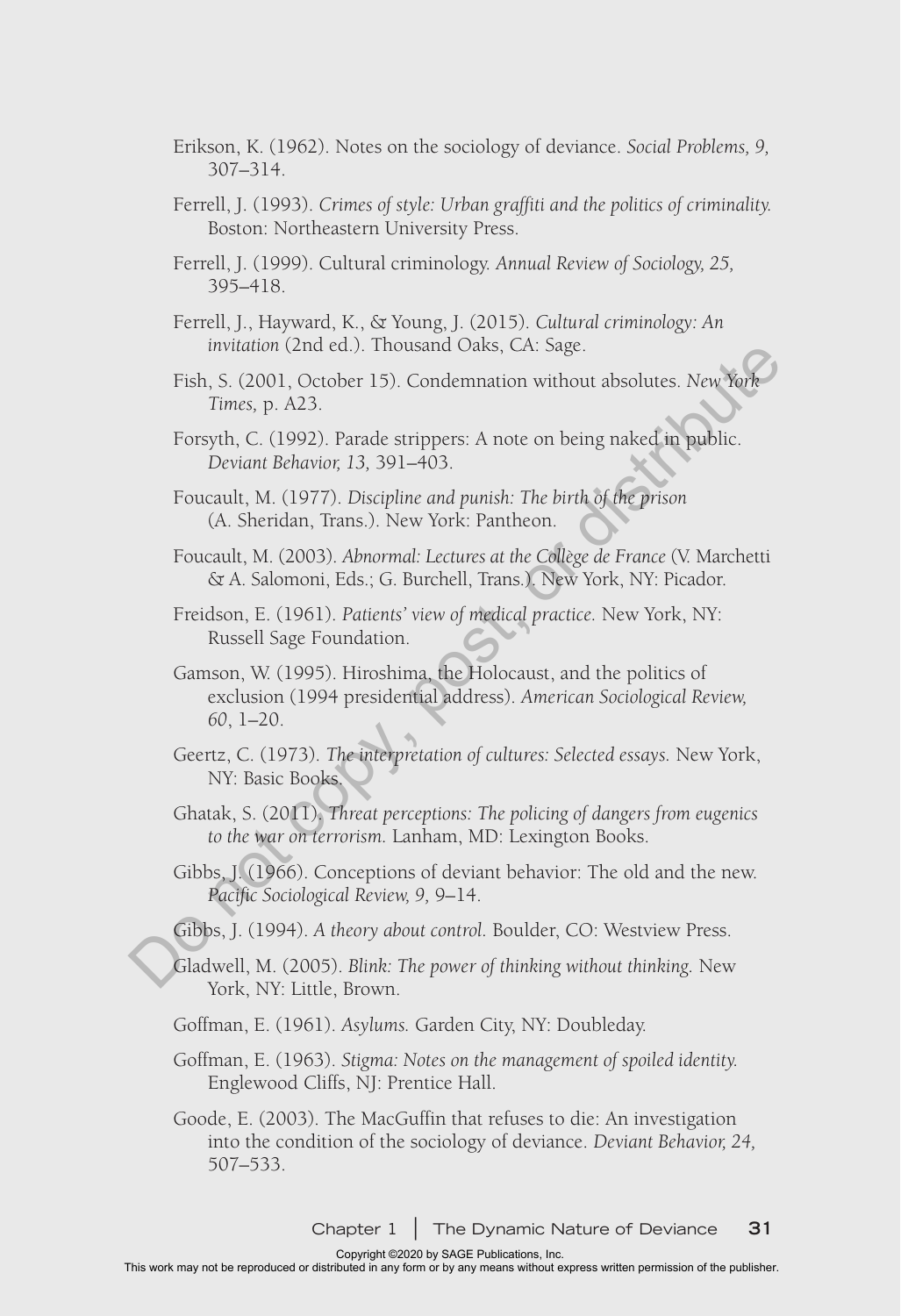- Goode, E. (2015). *Deviant behavior* (10th ed.). Upper Saddle River, NJ: Pearson.
- Goode, E., & Ben-Yehuda, N. (1994). *Moral panics: The social construction of deviance.* Oxford, UK: Blackwell.
- Gross, J. A. (2010). *A shameful business: The case for human rights in the American workplace*. Ithaca, NY: Cornell University Press.
- Haenfler, R. (2013). *Goths, gamers, grrrls: Deviance and youth subcultures* (2nd ed.). New York, NY: Oxford University Press.
- Heckert, A., & Heckert, D. M. (2002). A new typology of deviance: Integrating normative and reactivist definitions of deviance. *Deviant Behavior, 23*, 449–479.
- Henry, S., & Milovanovic, D. (1991). Constitutive criminology: The maturation of critical theory. *Criminology, 29,* 293–315.
- Henry, S., & Milovanovic, D. (1996). *Constitutive criminology: Beyond postmodernism.* London, UK: Sage.
- Herington, M. J., & van de Fliert, E. (2018). Positive deviance in theory and practice: A conceptual review. *Deviant Behavior, 39,* 664–678.
- Horwitz, A. (2008). Keyword: Normality. In J. Goodwin & J. Jasper (Eds.), *The contexts reader* (pp. 363–367). New York, NY: W. W. Norton.
- Iacoboni, M. (2009). *Mirroring people: The science of empathy and how we connect with others*. New York, NY: Picador/Farrar, Straus & Giroux.
- Josephson Institute. (2012). *The ethics of American youth: 2012.* Retrieved January 30, 2015, from http://charactercounts.org/programs/ reportcard/2012/installment\_report-card\_honesty-integrity (2nd ed.). New York, NY: Oxford University Press.<br>
Heckert, A., & Heckert, D. M. (2002). A new typology of deviance:<br>
Integrating normative and reactivist definitions of deviance. *Deviant*<br> *Behavior*, 23, 449–479.<br>
Henr
- Katz, J. (1988). *Seductions of crime: Moral and sensual attractions in doing evil.* New York, NY: Basic Books.
- Kennedy, M. (1976). Beyond incrimination: Some neglected facets of the theory of punishment. In W. Chambliss & M. Mankoff (Eds.), *Whose law? What order?* (pp. 34–65). New York, NY: Wiley.
- Kitsuse, J. (1962). Societal reaction to deviant behavior: Problems of theory and method. *Social Problems, 9,* 247–257.
- Kluckhohn, C. (1949). *Mirror for man: The relation of anthropology to modern life.* New York, NY: McGraw-Hill.
- Kraaykamp, G., & van Eijck, K. (2010). The intergenerational reproduction of cultural capital: A threefold perspective. *Social Forces, 89*, 209–232.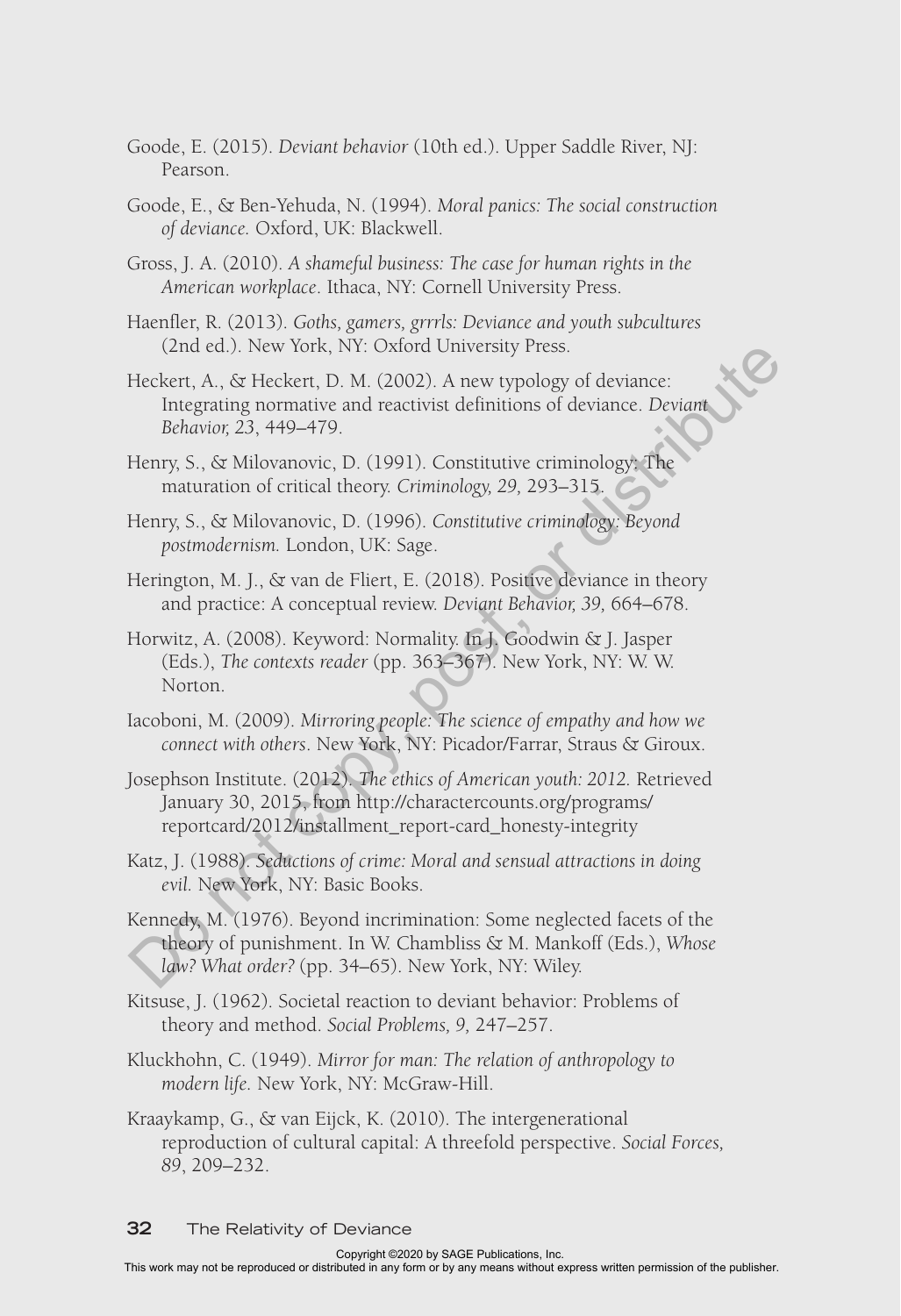- Krauthammer, C. (1993, November 22). Defining deviancy up. *New Republic,* 20–25.
- Lanier, M. M., Henry, S., & Anastasia, D. J. M. (2015). *Essential criminology: Contexts and consequences* (4th ed.). Boulder, CO: Westview Press.
- Lemert, E. (1951). *Social pathology.* New York, NY: McGraw-Hill.
- Lemert, E. (1972). *Human deviance, social problems, and social control* (2nd ed.). Englewood Cliffs, NJ: Prentice Hall.
- Lewis, K., & Kaufman, J. (2018). The conversion of cultural tastes into social network ties. *American Journal of Sociology, 123,* 1684–1742.
- Lilly, J. R., Cullen, F. T., & Ball, R. A. (2019). *Criminological theory: Contexts and consequences* (7th ed.). Thousand Oaks, CA: Sage.
- Ling, R. (2012). *Taken for grantedness: The embedding of mobile communication into society.* Cambridge: MIT Press.
- Lizardo, O. (2017). Improving cultural analysis: Considering personal culture in its declarative and nondeclarative modes. *American Sociological Review, 82,* 88–115.
- Lovell, G. I. (2012). *This is not civil rights: Discovering rights talk in 1939 America*. Chicago, IL: University of Chicago Press.
- Lyman, S., & Scott, M. (1989). *A sociology of the absurd* (2nd ed.). Dix Hills, NY: General Hall.
- Marx, K. (1978). Society and economy in history. In R. Tucker (Ed.), *The Marx–Engels reader* (2nd ed., pp. 136–142). New York, NY: W. W. Norton. (Original work published 1846) (2010) controls, NJ: Prentice Hall.<br>
Lewis, K., & Kaufman, J. (2018). The conversion of cultural tastes in the social network ties. *American Journal of Sociology*, 123, 1684–1743.<br>
Lilly, J. R., Cullen, F. T., & Ball, R.
	- Matza, D. (1969). *Becoming deviant.* Englewood Cliffs, NJ: Prentice Hall.
	- Matza, D., & Sykes, G. M. (1961). Juvenile delinquency and subterranean values. *American Sociological Review, 26,* 712–719.
	- McDonnell, T. E. (2016). *Best laid plans: Cultural entropy and the unraveling of AIDS media campaigns.* Chicago, IL: University of Chicago Press.
	- Mead, G. H. (1934). *Mind, self, and society: From the standpoint of a social behaviorist.* Chicago, IL: University of Chicago Press.
	- Menard, S., & Johnson, M. C. (2015). An intergenerational test of integrated theory. *Deviant Behavior, 36,* 87–100.
	- Merton, R. K. (1938). Social structure and anomie. *American Sociological Review, 3,* 672–682.
	- Merton, R. K. (1948). The self-fulfilling prophecy. *Antioch Review, 8,* 193–210.

Chapter 1 | The Dynamic Nature of Deviance **33**

Copyright ©2020 by SAGE Publications, Inc.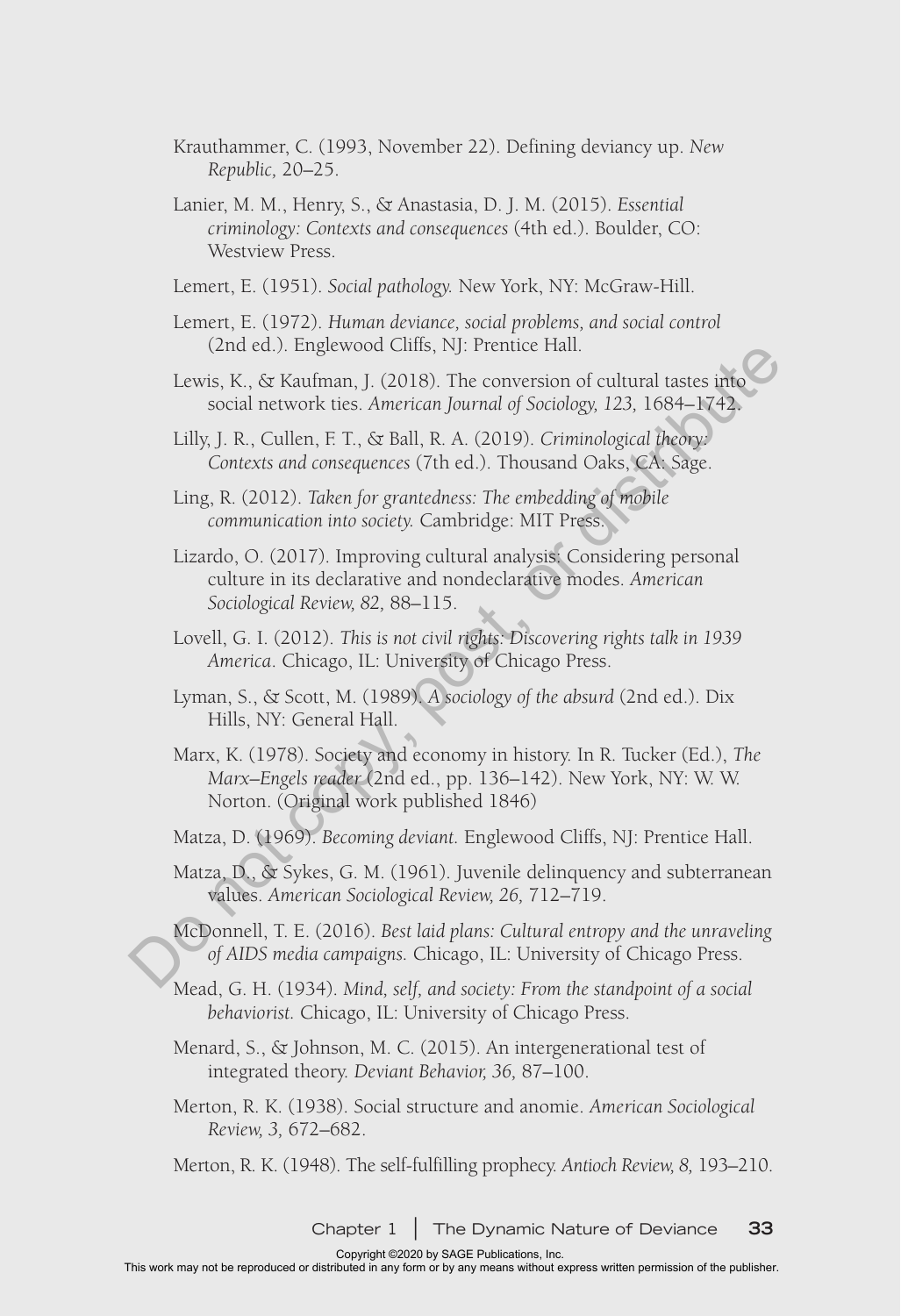- Merton, R. K. (1968). Introduction. In R. K. Merton, *Social theory and social structure* (enlarged ed., pp. 175–184). New York, NY: Free Press.
- Merton, R. K., & Ashley-Montagu, M. F. (1940). Crime and the anthropologist. *American Anthropologist, 42,* 384–408.
- Meyer, D. S., & Rohlinger, D. A. (2012). Big books and social movements: A myth of ideas and social change. *Social Problems, 59,* 136–153.
- Miller, J. M., Schreck, C. J., Tewksbury, R., & Barnes, J. C. (2015). *Criminological theory: A brief introduction* (4th ed.). Boston, MA: Pearson.
- Mills, C. W. (1943). The professional ideology of social pathologists. *American Journal of Sociology, 49,* 165–180.
- Milovanovic, D. (1997). *Postmodern criminology.* New York, NY: Garland.
- Mintz, S. (1982). Culture: An anthropological view. *Yale Review, 71,* 499–512.
- Moore, R. I. (1987). *The formation of a persecuting society: Power and deviance in Western Europe, 950–1250.* New York, NY: Basil Blackwell.
- Moyn, S. (2010). *The last utopia: Human rights in history*. Cambridge, MA: Belknap Press of Harvard University Press.
- Moynihan, D. P. (1993). Defining deviancy down. *American Scholar, 64,* 25–33.
- Nagengast, C. (1997). Women, minorities, and indigenous peoples: Universalism and cultural relativity. *Journal of Anthropological Research, 53,* 349–369. Criminological theory: A prig introduction (+th ed.). boston, MA:<br>
Pearson.<br>
Mills, C. W. (1943). The professional ideology of social pathologists.<br>
American Journal of Sociology, 49, 165–180.<br>
Milovanovic, D. (1997). Post
- Oakes, G. (2011). Mr. Big. *Contemporary Sociology, 40*, 549–552.
- O'Brien, J. (2006). Shared meaning as the basis of humanness. In J. O'Brien (Ed.), *The production of reality* (4th ed., pp. 64–82). Thousand Oaks, CA: Pine Forge/Sage.
- Parsons, T. (1951). *The social system.* New York, NY: Free Press.
- Piaget, J. (1948). *The moral judgment of the child.* New York, NY: Free Press.
- Portes, A. (2000). The hidden abode: Sociology as an analysis of the unexpected (1999 presidential address). *American Sociological Review, 65,* 1–18.
- Powell-Williams, T., & Powell-Williams, M. (2017). "God hates your feelings": Neutralizing emotional deviance within the Westboro Baptist Church. *Deviant Behavior, 38,* 1439–1455.
- Presser, L. (2013). *Why we harm.* New Brunswick, NJ: Rutgers University Press.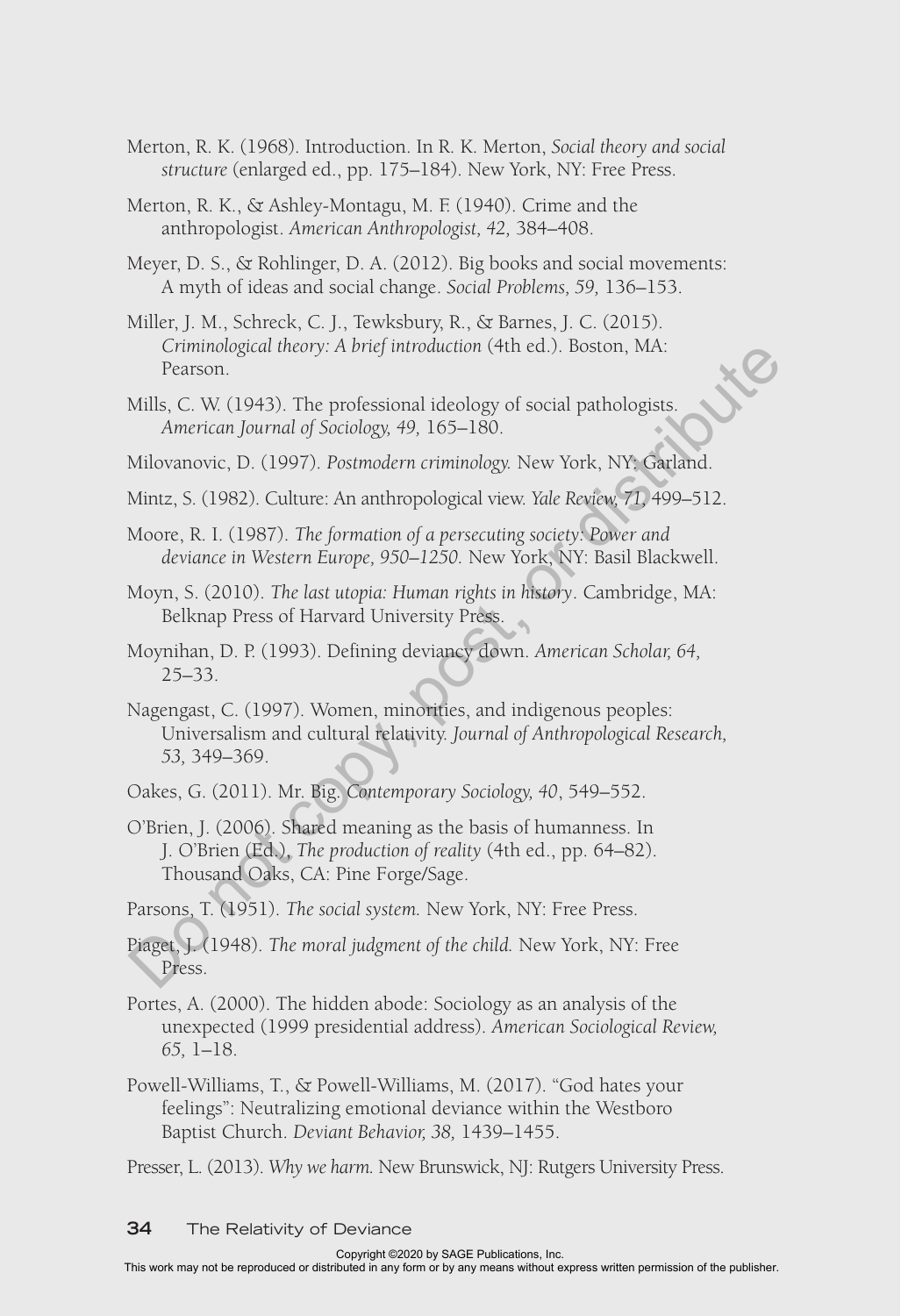Quinney, R. (1970). *The social reality of crime.* Boston, MA: Little, Brown.

- Quinney, R. (1973). There are a lot of folks grateful to the Lone Ranger: With some notes on the rise and fall of American criminology. *Insurgent Sociologist, 4,* 56–64.
- Quinney, R. (1974). *Critique of the legal order: Crime control in capitalist society.* Boston, MA: Little, Brown.
- Rafter, N. (1992). Some consequences of strict constructionism. *Social Problems, 39,* 38–39.
- Rafter, N. (1997). *Creating born criminals.* Chicago: University of Illinois Press.
- Raud, R. (2016). *Meaning in action: Outline of an integral theory of culture.* Cambridge, MA: Polity.
- Raybeck, D. (1991). Hard versus soft deviance: Anthropology and labeling theory. In M. Freilich, D. Raybeck, & J. Savishinsky (Eds.), *Deviance: Anthropological perspectives* (pp. 51–73). New York, NY: Bergin & Garvey. Problems, 39, 38–39.<br>
Rafeter, N. (1997). Creating born criminals. Chicago: University of Illinois<br>
Press.<br>
Raud, R. (2016). Meaning in action: Outline of an integral theory of calibure.<br>
Cambridge, MA: Polity.<br>
Raybeck, D
	- Reiman, J., & Leighton, P. (2010). *The rich get richer and the poor get prison: Ideology, class, and criminal justice* (9th ed.). Boston, MA: Pearson/Allyn & Bacon.
	- Ritzer, G. (2008). *The McDonaldization of society* (5th ed.). Thousand Oaks, CA: Pine Forge/Sage.
	- Ruane, J. M., & Cerulo, K. A. (2015). *Second thoughts: Sociology challenges conventional wisdom* (6th ed.). Thousand Oaks, CA: Sage.
	- Savelsberg, J. J. (2015). *Representing mass violence: Conflicting responses to human rights violations in Darfur.* Oakland: University of California Press.
	- Savelsberg, J. J., & King, R. D. (2011). *American memories: Atrocities and the law.* New York, NY: Russell Sage Foundation.
	- Schnakenberg, R. (2009). *Secret lives of the Supreme Court: What your teachers never told you about America's legendary justices.* Philadelphia, PA: Quirk Books.
	- Schwartz, H. (1997). On the origin of the phrase "social problems." *Social Problems, 44,* 276–296.
	- Schwendinger, H., & Schwendinger, J. (1975). Defenders of order or guardians of human rights? In I. Taylor, P. Walton, & J. Young (Eds.), *Critical criminology* (pp. 113–146). London, UK: Routledge/Kegan Paul.
	- Searle, J. (1995). *The construction of social reality.* New York, NY: Free Press.

Copyright ©2020 by SAGE Publications, Inc.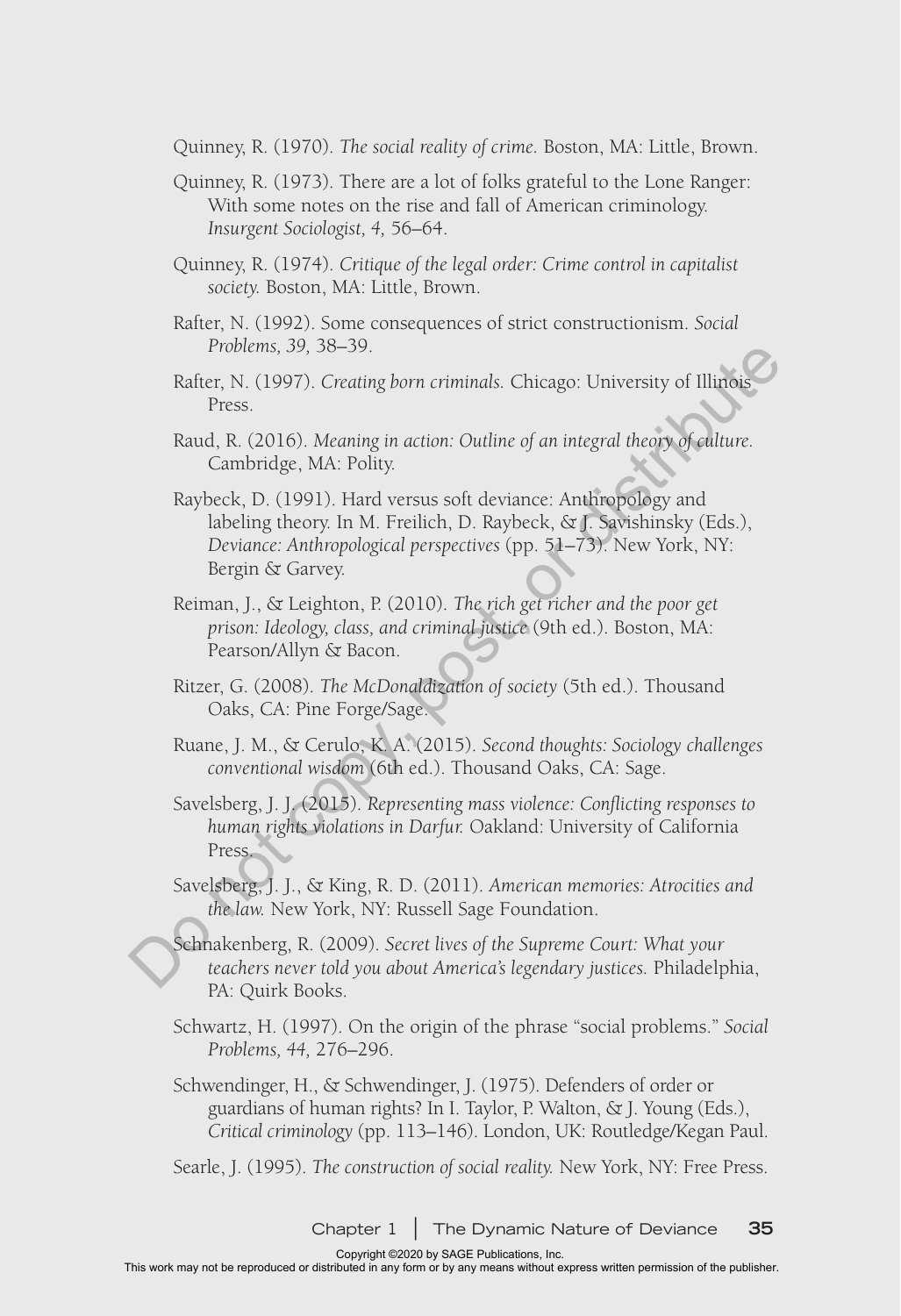- Sellin, T. (1938). *Culture conflict and crime* (Bulletin 41). New York, NY: Social Science Research Council.
- Shrum, W., & Kilburn, J. (1996). Ritual disrobement at Mardi Gras: Ceremonial exchange and moral order. *Social Forces, 72,* 423–458.
- Smångs, M. (2010). Delinquency, social skills and the structure of peer relations: Assessing criminological theories by social network theory. *Social Forces, 89*, 609–632.
- Spector, M., & Kitsuse, J. (1977). *Constructing social problems.* Menlo Park, CA: Cummings.
- Staples, W. (2000). *Everyday surveillance: Vigilance and visibility in postmodern life.* Lanham, MD: Rowman & Littlefield.
- Stephens-Davidowitz, S. (2017). *Everybody lies: Big data, new data, and what the Internet can tell us about who we really are.* New York, NY: HarperCollins.
- Sumner, C. (1994). *The sociology of deviance: An obituary.* New York, NY: Continuum.
- Sumner, W. G. (1906). *Folkways: A study of the sociological importance of usages, manners, customs, mores, and morals*. Boston, MA: Ginn.
- Sutherland, E. H. (1947). *Principles of criminology* (4th ed.). Philadelphia, PA: J. B. Lippincott.
- Tannenbaum, F. (1938). *Crime and the community.* Boston, MA: Ginn.
- Taylor, I., Walton, P., & Young, J. (1973). *The new criminology: For a social theory of deviance.* New York, NY: Harper & Row.
- Tedor, M. F. (2015). The moderating effect of type of deviance on the relationships among gender, morality, deviant peers, and deviance. *Deviant Behavior, 36,* 221–244. Specior, M., ex Kitsuse, J. (1977). Constructing social problems. Menio Park,<br>CA: Cummings.<br>Staples, W. (2000). Everyday surveillance: Vigilance and visibility in<br>postmodern life. Lanham, MD: Rowman & Littlefield.<br>Stephens
- Tibbetts, S. G. (2019). *Criminological theory: The essentials* (3rd ed.). Thousand Oaks, CA: Sage.
- Tibbetts, S. G., & Hemmens, C. (2010). *Criminological theory: A text/ reader.* Thousand Oaks, CA: Sage.
- Troyer, R. (1992). Some consequences of contextual constructionism. *Social Problems, 39*, 35–37.
- Turner, T. (1997). Human rights, human difference: Anthropology's contribution to an emancipatory cultural politics. *Journal of Anthropological Research, 53,* 273–291.
- United Nations. (1948). *The universal declaration of human rights.* Adopted and proclaimed by General Assembly Resolution 217 A (III) of